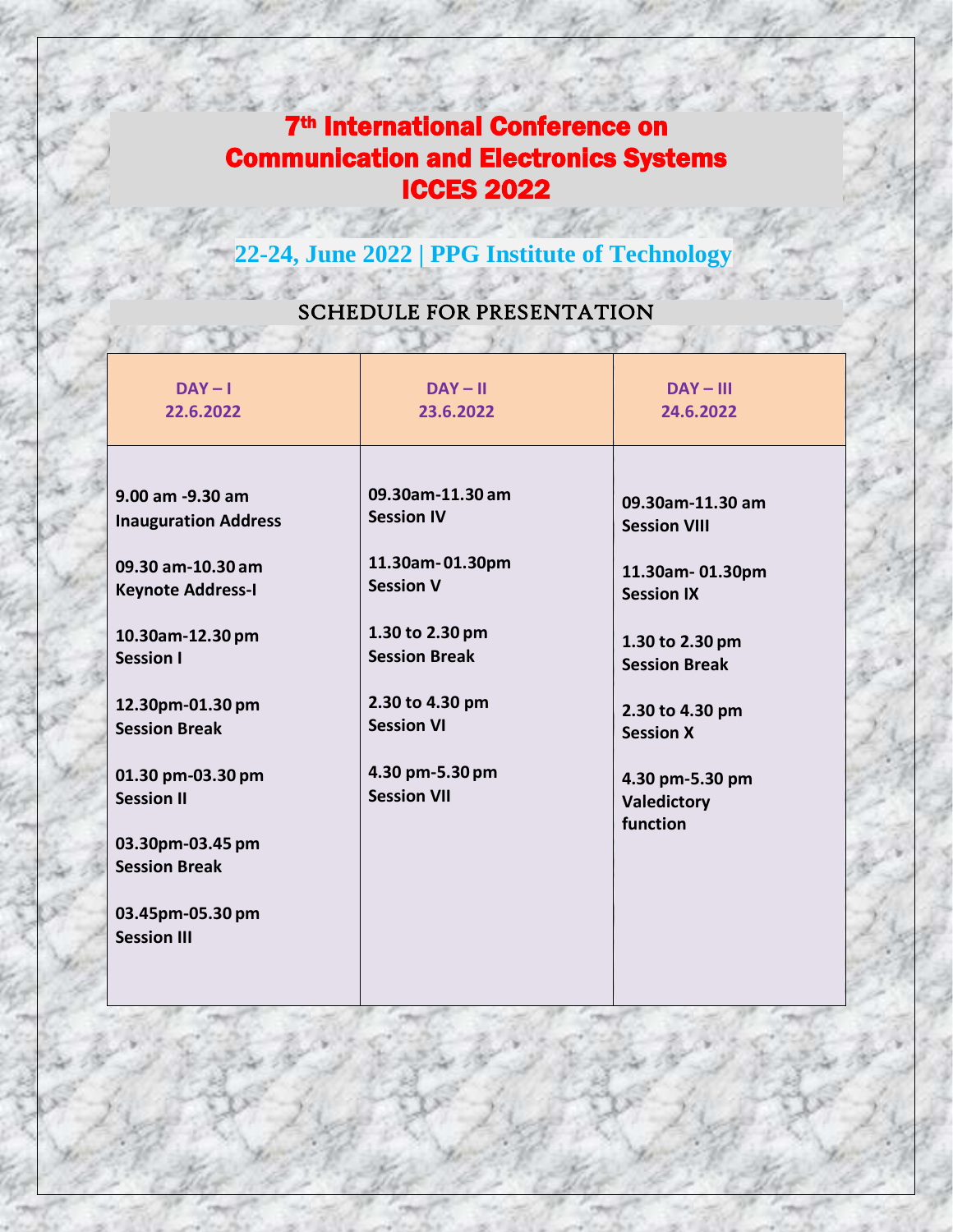**Session-I -- Parallel Session-I**

**22<sup>nd</sup> June 2022 [10.30 am-12.30 pm]** 

| <b>TIME SLOT</b>               | <b>TITLE/AUTHOR NAME</b>                                                                                                                                                                         |
|--------------------------------|--------------------------------------------------------------------------------------------------------------------------------------------------------------------------------------------------|
| <b>10.30 AM TO</b>             | <b>EXPLORING TEXT MINING TECHNIQUES FOR BUSINESS INTELLIGENCE</b>                                                                                                                                |
| 10.50 AM                       | SONTI HARIKA, MATHI PRIYANKA, P.VIDYULLATHA                                                                                                                                                      |
| <b>10.50 AM TO</b><br>11.10 AM | DIAGNOSIS AND RECOGNITION OF PIPELINE DAMAGE DEFECTS BASED ON<br><b>IMPROVED CONVOLUTIONAL NEURAL NETWORK</b><br>MIN ZHANG, YANBAO GUO, DEGUO WANG, RENYANG HE, RENBI HE,<br><b>JIZHONG CHEN</b> |
| <b>11.10 AM TO</b>             | <b>IOT ENABLED CROP DETECTION SYSTEM USING SOIL ANALYSIS</b>                                                                                                                                     |
| 11.30 AM                       | KHUSHI KUMAR, SACHIN SHARMA, PIYUSH PANDEY, HIMANSHU RAI GOYAL                                                                                                                                   |
| <b>11.30 AM TO</b>             | <b>DESIGN AND IMPLEMENTATION OF SMART ATM UNDER IDLE APPLICATION</b>                                                                                                                             |
| $11.50 \text{ AM}$             | J.KRISHNA CHAITHANYA, MADDELA SUBHA SRI, NELLI DHRUTHIEE                                                                                                                                         |
| 11.50 AM TO<br><b>12.10 PM</b> | <b>CONTROLLER DESIGN WITH DEAD TIME COMPENSATION FOR DISTILLATION</b><br><b>COLUMN</b><br>SANDEEP KUMAR SUNORIM, PUSHPA BHAKUNI, NEGI PRADEEP JUNEJA,<br><b>AMIT MITTAL, MEHUL MANU</b>          |
| <b>12.10 PM TO</b>             | <b>LUNG CANCER DETECTION</b>                                                                                                                                                                     |
| 12.30 PM                       | M PRAVEENA , A. RAVI, T. SRIKANTH                                                                                                                                                                |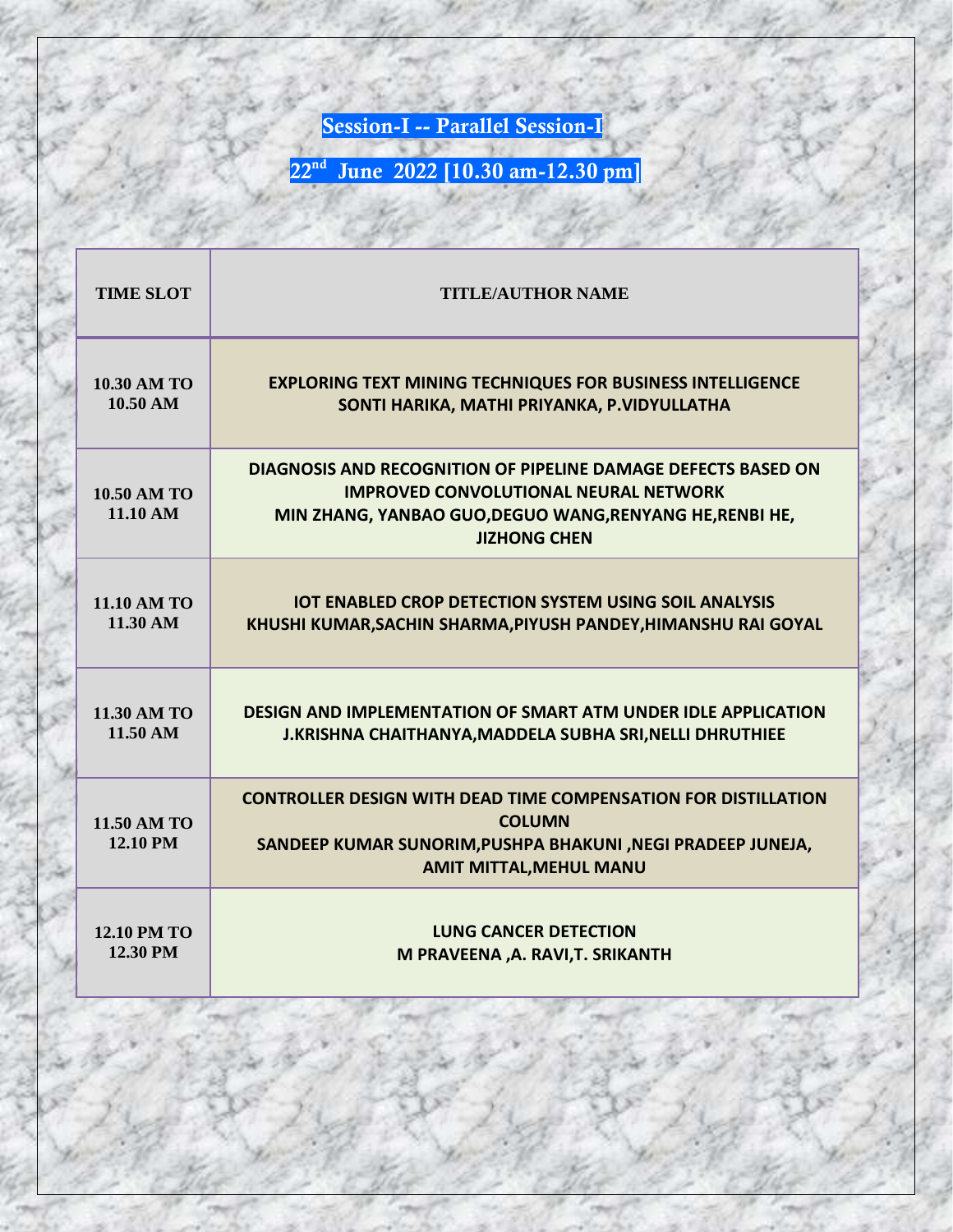**Session-I -- Parallel Session-II**

| <b>TIME SLOT</b>                      | <b>TITLE/AUTHOR NAME</b>                                                                                                                                                                                                          |
|---------------------------------------|-----------------------------------------------------------------------------------------------------------------------------------------------------------------------------------------------------------------------------------|
| <b>10.30 AM TO</b><br>10.50 AM        | <b>BUILDING NIDS FOR IOT NETWORK USING ENSEMBLE APPROACH</b><br>N. SIVASANKARI, S. KAMALAKKANNAN                                                                                                                                  |
| <b>10.50 AM TO</b><br>11.10 AM        | SENTIMENT ANALYSIS ON TEXTUAL TWEETS USING ENSEMBLE CLASSIFIER<br>(LSTM-GRU)<br>J.N.V.R. SWARUP KUMAR, J. DURGA SRI, K. MANIKANTA SAI MANOJ,<br>D. SRIVIDYA, D. PRATHYUSHA, M.N. SATISH KUMAR                                     |
| <b>11.10 AM TO</b><br>11.30 AM        | RECONFIGURABLE AND PARAMETERIZABLE PSEUDORANDOM PATTERN<br><b>GENERATORS FOR BUILT-IN SELF TEST</b><br>KAMMA MADHULATHA, KARASANI JYOTHIKA, SIRIKONDA VENKATA BALA<br>HARINI, GEETHU REMADEVI SOMANATHAN, RAMESH BHAKTHAVATHCHALU |
| 11.30 AM TO<br>11.50 AM               | <b>DESIGN AND DEVELOPMENT OF SMART SYSTEM FOR BIOFLOC FISH FARMING IN</b><br><b>BANGLADESH</b><br>NILOY GOSWAMI, SAMI ABU SUFIAN, MD. SAYEEM KHANDAKAR,<br>KH. ZAHID HASSAN SHIHAB, MD. SANIAT RAHMAN ZISHAN                      |
| 11.50 AM TO<br>12.10 PM               | SOFTWARE DOWNLOAD TO RADIO NETWORK ELEMENTS FROM NMS: NEW<br><b>METHOD</b><br><b>LAKSHMI KARLF</b>                                                                                                                                |
| <b>12.10 PM TO</b><br><b>12.30 PM</b> | <b>CUSTOMER LOAN ELIGIBILITY PREDICTION USING MACHINE LEARNING</b><br><b>ALGORITHMS IN BANKING SECTOR</b><br>CH. NAVEEN KUMAR, D. KEERTHANA, M KAVITHA, M KALYANI                                                                 |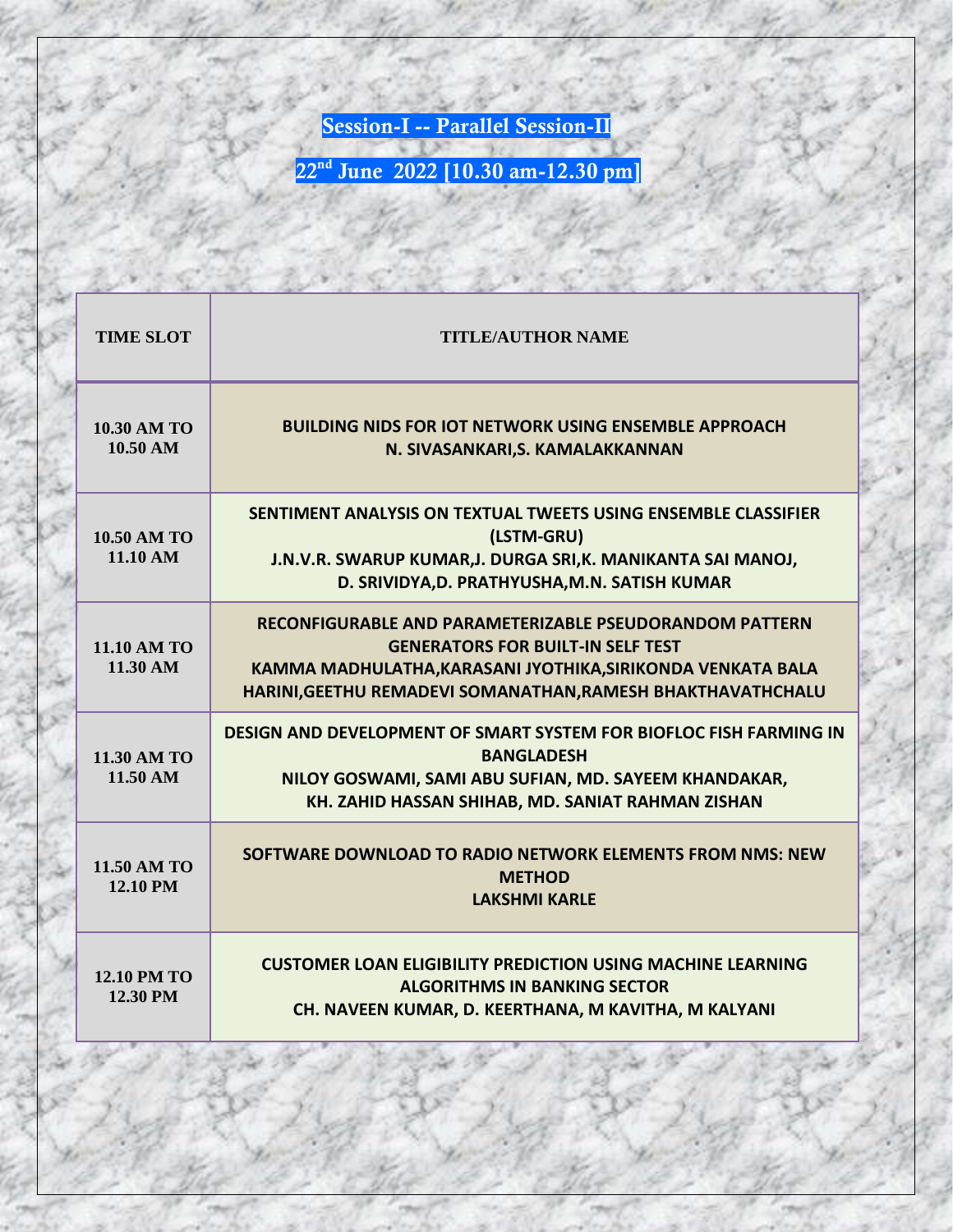**Session-I -- Parallel Session-III** 

| <b>TIME SLOT</b>               | <b>TITLE/AUTHOR NAME</b>                                                                                                                                                                |
|--------------------------------|-----------------------------------------------------------------------------------------------------------------------------------------------------------------------------------------|
| <b>10.30 AM TO</b><br>10.50 AM | EFFECTIVE DDOS ATTACK DETECTION USING DEEP GENERATIVE RADIAL NEURAL<br><b>NETWORK IN THE CLOUD ENVIRONMENT</b><br>KIRUTHIGA G, SARASWATHI P, RAJKUMAR S, SURESH S, DHIYANESH B, RADHA R |
| <b>10.50 AM TO</b><br>11.10 AM | <b>FARMFUND - A BLOCKCHAIN BASED CROWDFUNDING APP FOR FARMERS</b><br>RASHMITHA S, SANJAY H A, K ADITYA SHASTRY, JAYASHREE LAXMI                                                         |
| <b>11.10 AM TO</b><br>11.30 AM | <b>SDN CONTROLLERS EVOLUTION: A REVIEW</b><br><b>CHANDER PRABHA , ANJULI GOEL, JASPREET SINGH</b>                                                                                       |
| 11.30 AM TO<br>11.50 AM        | DRIVER'S SAFETY MANAGEMENT SYSTEM FOR COMMERCIAL PURPOSES USING<br><b>IOT</b><br>JAYESH SUBHAN S, NAVANEETHAKRISHNAN S, AVINASH.T, THIRUMAL S                                           |
| 11.50 AM TO<br>12.10 PM        | <b>DESIGN AND IMPLEMENTATION OF DIFFERENT TRANSMISSION GATE BASED VCO</b><br><b>ARCHITECTURES FOR BETTER PERFORMANCE</b><br>SHIRLEY JESSECA E, ABDUL MAJEED K.K, VIKAS VIJAYVARGIYA     |
| <b>12.10 PM TO</b><br>12.30 PM | <b>REAL TIME AIR POLLUTION PREDICTION IN URBAN CITIES USING DEEP LEARNING</b><br><b>ALGORITHMS AND IOT</b><br>G. GOMATHI, J. JEBA EMILYN, A. SAM THAMBURAJ, VINOD KUMAR D               |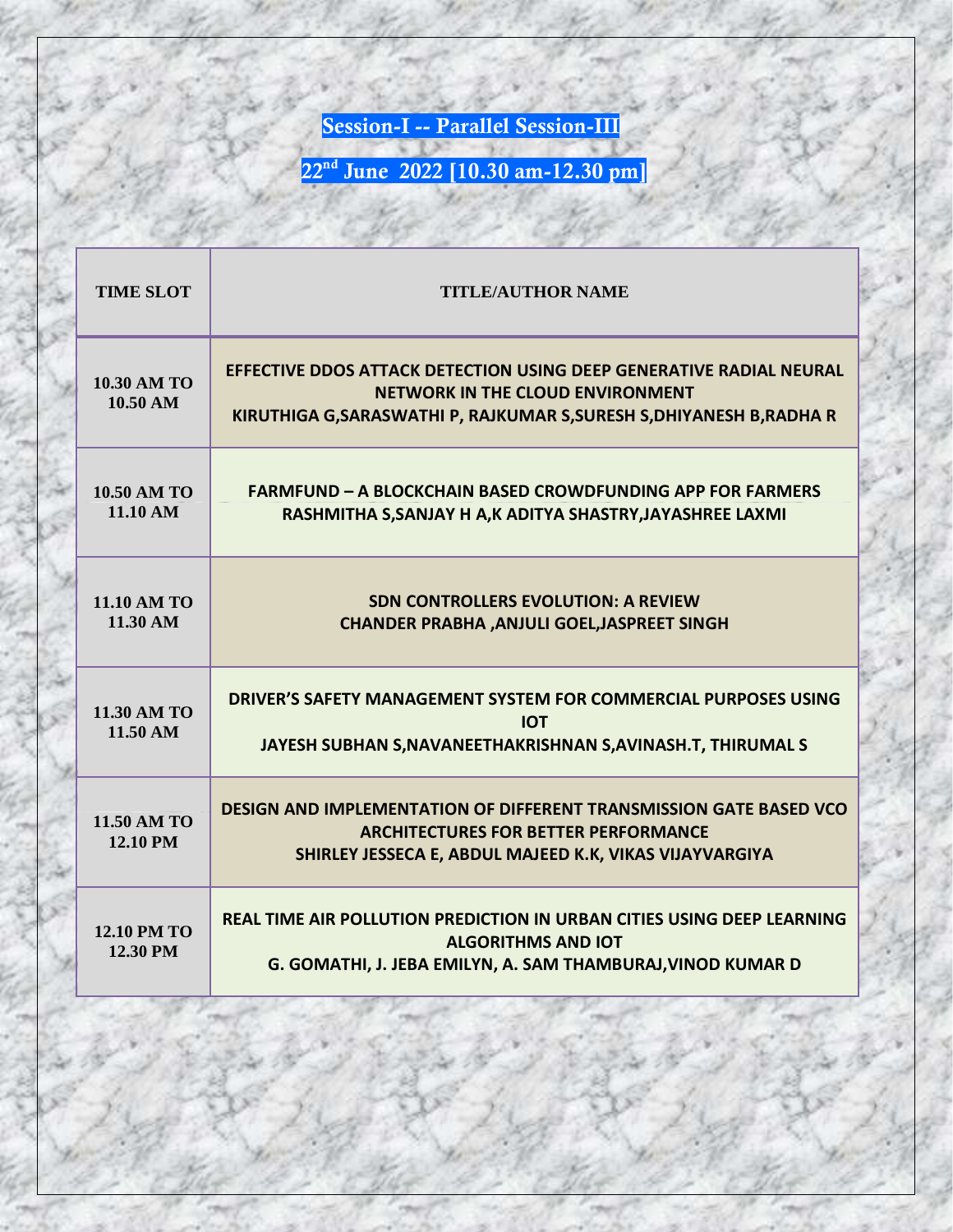**Session-I -- Parallel Session-IV**

| <b>TIME SLOT</b>               | <b>TITLE/AUTHOR NAME</b>                                                                                                                                                                      |
|--------------------------------|-----------------------------------------------------------------------------------------------------------------------------------------------------------------------------------------------|
| <b>10.30 AM TO</b><br>10.50 AM | <b>AUTOMATIC NOISE CLASS DETECTION FOR IMPROVING SPEECH QUALITY USING</b><br><b>ARTIFICIAL NEURAL NETWORKS</b><br><b>RAHUL JAISWAL</b>                                                        |
| <b>10.50 AM TO</b><br>11.10 AM | LIGHT WEIGHT CRYPTOGRAPHY FOR CLOUD BASED E-HEALTH RECORDS<br>SHIKHA MITTAL, CHETNA MONGA, KAMAL UPRETI, NISHANT KUMAR, RANJANA<br>DINKAR RAUT, MOHAMMAD SHABBIR ALAM                         |
| <b>11.10 AM TO</b><br>11.30 AM | <b>MACHINE LEARNING-BASED SHORT TERM WIND SPEED PREDICTION OF</b><br><b>AEROELASTIC MODEL</b><br>F. ANTONY JEFFREY VAZ, M. WILLJUICE IRUTHAYARAJAN                                            |
| 11.30 AM TO<br>11.50 AM        | <b>FACE AND EMOTION RECOGNITION USING MACHINE LEARNING</b><br>PRATHEEKSHA HEGDE N, CHINMAI SHETTY, DHANANJAYA B, DEEPA, RASHMI N,<br><b>SAROJADEVI H</b>                                      |
| 11.50 AM TO<br>12.10 PM        | ARRHYTHMIA DETECTION AND ECG SIGNAL ANALYSIS USING DIGITAL FILTERING<br><b>TECHNIQUES</b><br>S.SUMATHI, A.BALAJI GANESH, UMAKUMARI.S, PRIYADHARSHINI.H, SRIMATHI.S                            |
| <b>12.10 PM TO</b><br>12.30 PM | LEAF PATHOLOGY DETECTION IN POTATO AND PEPPER BELL PLANT USING<br><b>CONVOLUTIONAL NEURAL NETWORKS</b><br>THEYAZN H. H ALDHYANI, HASAN ALKAHTANI, R JENNIFER EUNICE,<br><b>D JUDE HEMANTH</b> |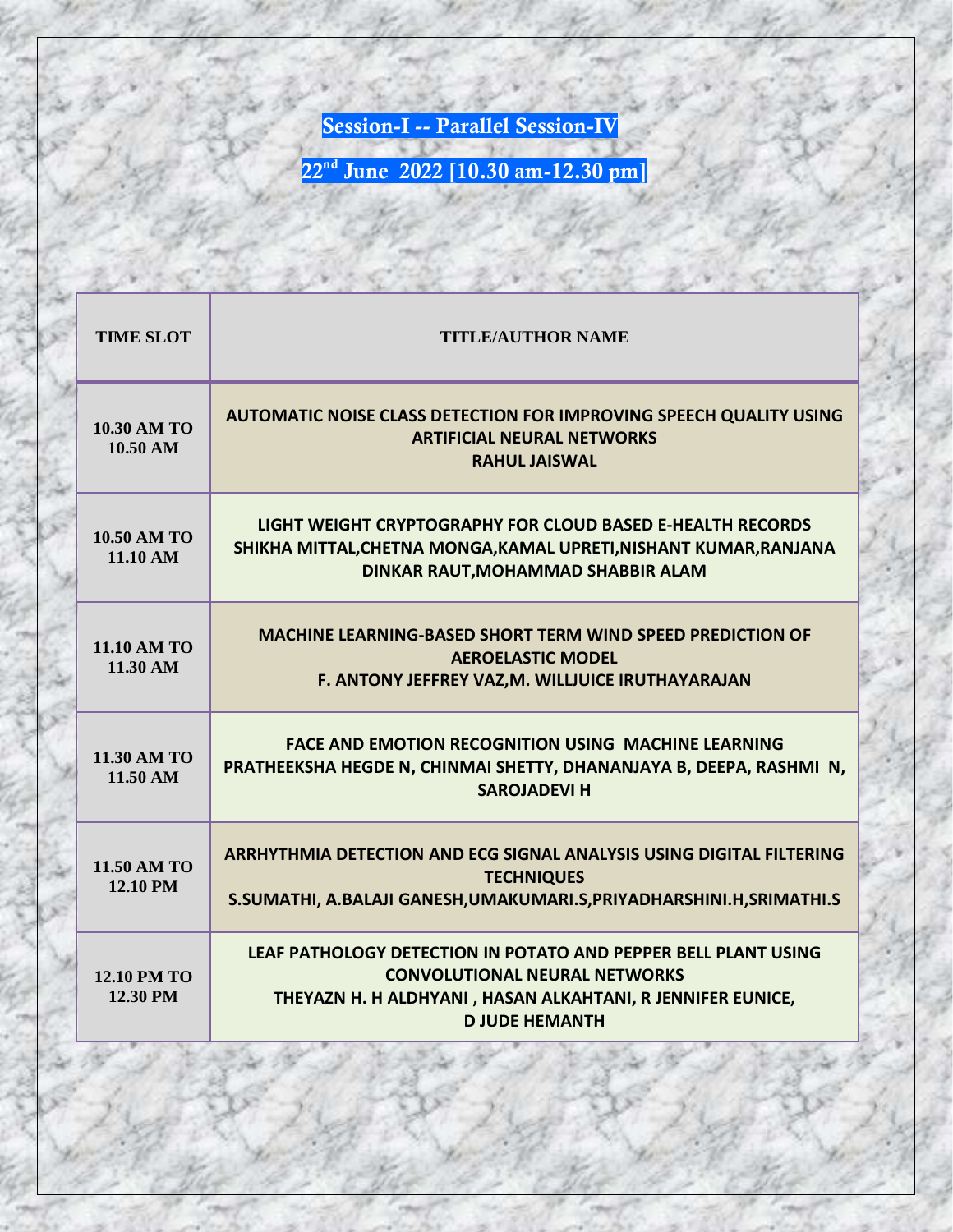**Session-I -- Parallel Session-V**

| <b>TIME SLOT</b>               | <b>TITLE/AUTHOR NAME</b>                                                                                                                                       |
|--------------------------------|----------------------------------------------------------------------------------------------------------------------------------------------------------------|
| <b>10.30 AM TO</b><br>10.50 AM | OPTIMIZATION OF ENERGY IN WIRELESS SENSOR NETWORK USING LEACH<br><b>PROTOCOL</b><br><b>G.PUSHPA, N.DHARANI, M.ANTO BENNET</b>                                  |
| <b>10.50 AM TO</b><br>11.10 AM | A HYBRID APPROACH TO GESTURE RECOGNITION WITH BIOMETRIC SECURITY<br>R JAYA SINDHU, RIYA SATIJA, SROBONTI SARKAR, MUTHUKUMARAN MALARVEL,<br><b>M KATHIRAVAN</b> |
| <b>11.10 AM TO</b><br>11.30 AM | DETECTION OF LUNG CANCER USING CT SCANS WITH DEEP LEARNING APPROACH<br><b>MAITHILY MARATHE, MADHURI BHALEKAR</b>                                               |
| 11.30 AM TO<br>11.50 AM        | <b>FINGER KNUCKLE PRINT RECOGNITION USING TRANSFER LEARNING</b><br>MURALI G, VINOD KUMAR D, KANNAN S.BASKAR. D                                                 |
| 11.50 AM TO<br>12.10 PM        | RED DEER - THE META-HEURISTIC BIO INSPIRED ALGORITHM<br>SWATI JUNEJA, DR KARAMJIT KAUR, DR HARDEEP SINGH, RICHA                                                |
| <b>12.10 PM TO</b><br>12.30 PM | <b>CONTENT BASED IMAGE RETRIEVAL USING REPTILE SEARCH ALGORITHM WITH</b><br><b>DEEP LEARNING FOR AGRICULTURAL CROPS</b><br>D.RAJA, M. KARTHIKEYAN              |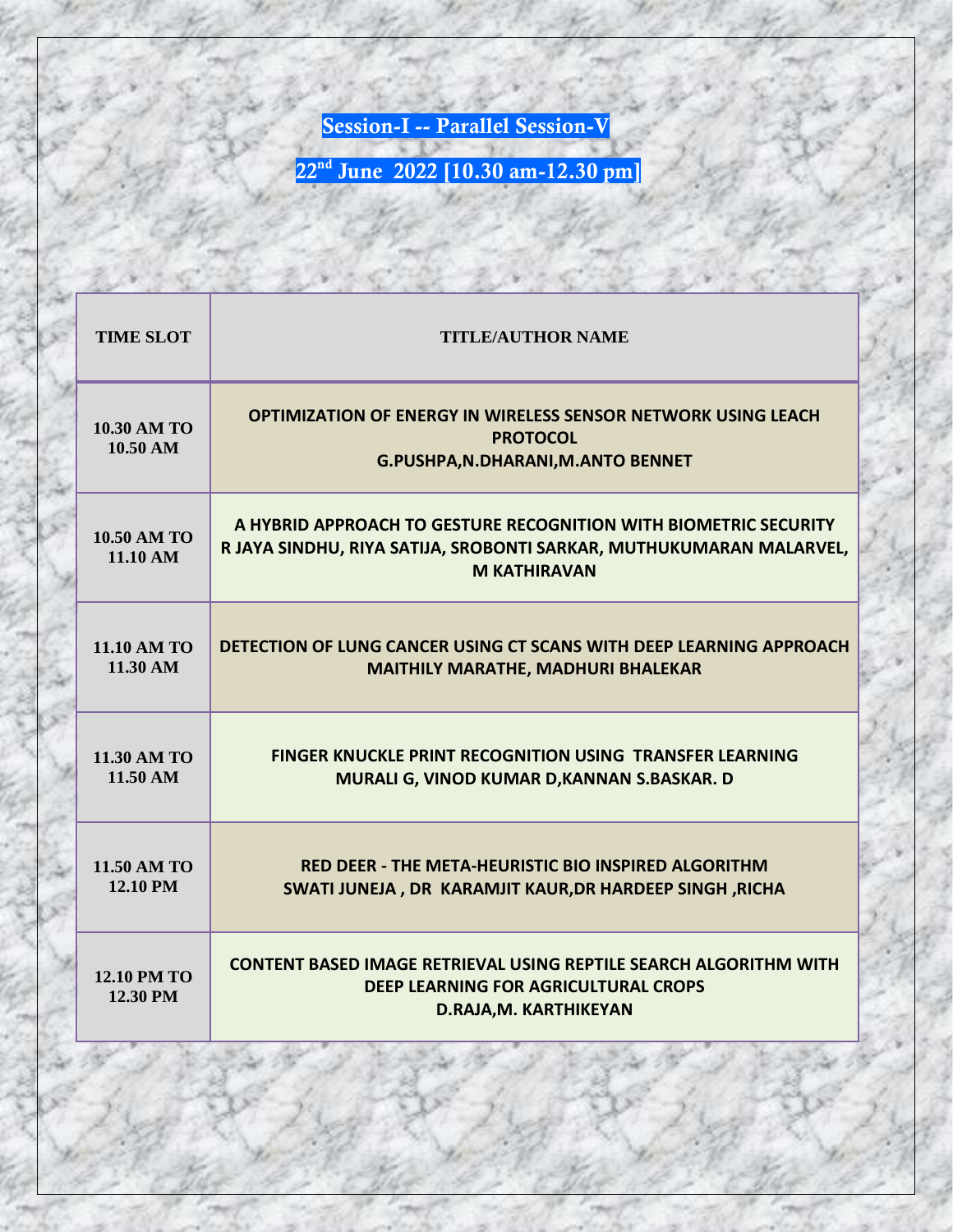**Session-I -- Parallel Session-VI**

| <b>TIME SLOT</b>               | <b>TITLE/AUTHOR NAME</b>                                                                                                                                                                                               |
|--------------------------------|------------------------------------------------------------------------------------------------------------------------------------------------------------------------------------------------------------------------|
| <b>10.30 AM TO</b><br>10.50 AM | TWO-PHASE FEATURE EXTRACTION WITH CHI SQUARE-BASED FEATURE<br>SELECTION APPROACH FOR THE CLASSIFICATION OF ONLINE PRODUCT REVIEWS<br><b>DILIP KUMAR SHAW, JOY GORAI</b>                                                |
| <b>10.50 AM TO</b><br>11.10 AM | <b>DRECK MANAGMENT SYSTEM FOR SWACHH BHARAT</b><br>AKHIL KM, SOMNATH SINHA, HARSHITHA R                                                                                                                                |
| <b>11.10 AM TO</b><br>11.30 AM | <b>REAL-TIME OBJECT SIZE DIMENSIONING IN RASPBERRY PI</b><br>SAHIL KHADANE, INSAHIL SAINI, SAMARTH MITTAL, KAPIL SHARMA                                                                                                |
| 11.30 AM TO<br>11.50 AM        | ROLE OF E-LEARNING IN EDUCATIONAL INSTITUTIONS: ANALYZING ITS IMPACT<br>ON STUDENTS' SATISFACTION AND PERFORMANCE<br>RISHU BHARDWAJ, SAMREEN JAFRI, DIVYA MOHAN, KAMAL UPRETI, NISHANT<br><b>KUMAR, VAIBHAV SHARMA</b> |
| 11.50 AM TO<br>12.10 PM        | FORECASTING OF GHG (GREENHOUSE GAS) EMISSIONS USING (ARIMA) DATA<br>DRIVEN INTELLIGENT TIME SERIES PREDICTING APPROACH<br>SOMESH SHARMA, ASHISH KUMAR SAXENA, MANMOHAN BANSAL                                          |
| <b>12.10 PM TO</b><br>12.30 PM | <b>HARDWARE FEATURES THAT SUPPORT INFORMATION SECURITY</b><br><b>CHENYANG LI, JOHN M ACKEN</b>                                                                                                                         |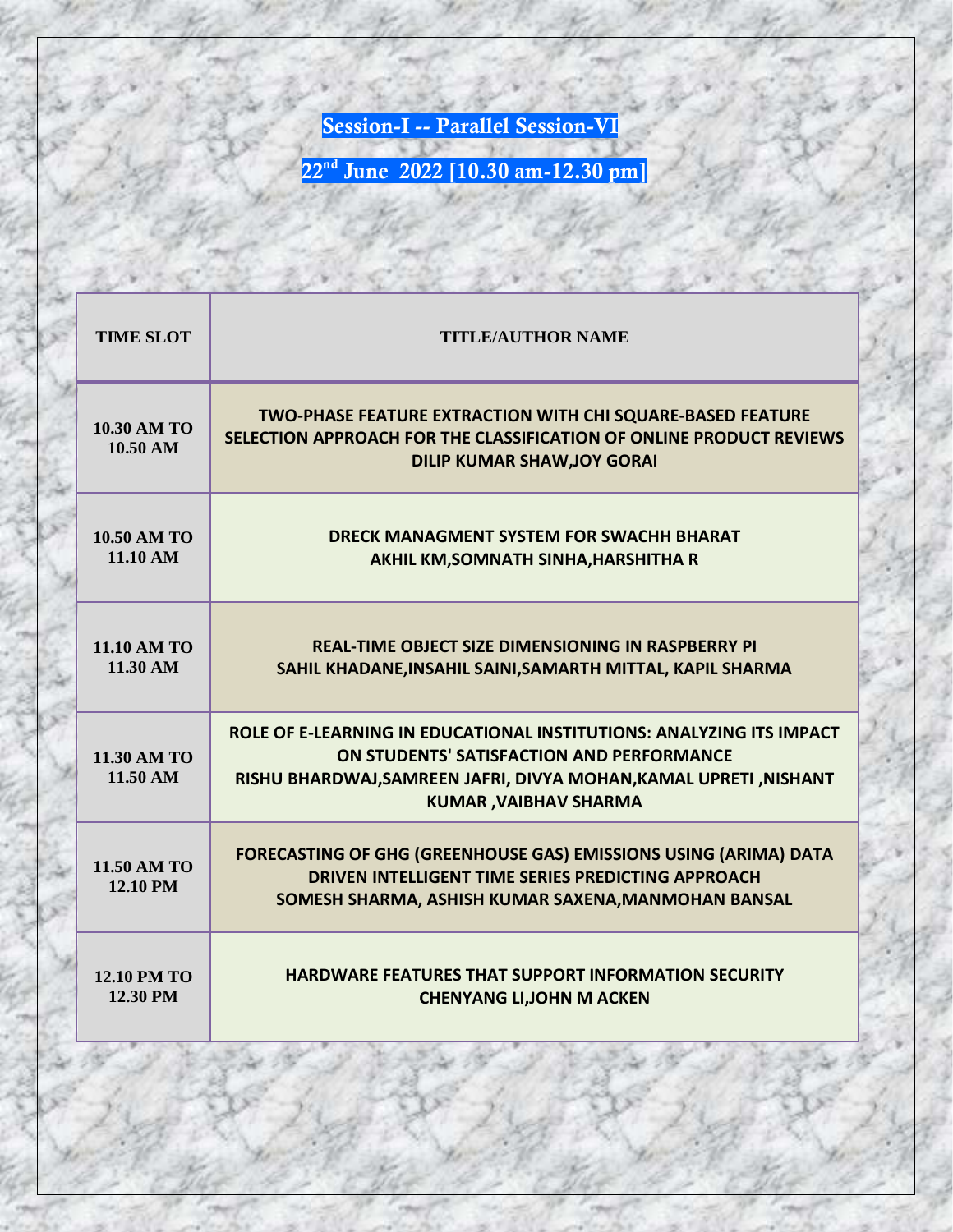**Session-II -- Parallel Session-I**

| <b>TIME SLOT</b>             | <b>TITLE/AUTHOR NAME</b>                                                                                                                                                         |
|------------------------------|----------------------------------------------------------------------------------------------------------------------------------------------------------------------------------|
| <b>1.30 PM TO</b><br>1.50 PM | <b>IOT BASED AUTOMATIC VEHICLE ACCIDENT DETECTION AND RESCUE SYSTEM</b><br>DANKAN GOWDA V, AVINASH SHARMA, ANIL S NAIK, RADHEY SHYAM MEENA,<br>JAYASHREE M KUDARI, S PURUSHOTHAM |
| <b>1.50 PM TO</b><br>2.10 PM | <b>SHIP DETECTION FROM SATELLITE IMAGES USING DEEP LEARNING</b><br>N.ANVESH REDDY, M.KATHIRAVAN, V.PRAKASH, B.SAI KUMAR                                                          |
| <b>2.10 PM TO</b><br>2.30 PM | A CHRIST CROSS SLOTTED MONOPOLE ANTENNA FOR 5G MM WAVES<br><b>APPLICATIONS</b><br>G. RAMACHANDRA KUMAR, V.A. SANKAR PONNAPALLI, P.SIREESHA,<br>PRAVFFNA.A                        |
| <b>2.30 PM TO</b><br>2.50 PM | <b>INTEGRATION OF PH AND TEMPERATURE SENSOR FOR BIOMEDICAL</b><br><b>APPLICATIONS</b><br>KALPANA MURUGAN, SADHU LOKAANAND REDDY, BOYAPATI SAI PRASAD,<br><b>PIDUGU RAMPRASAD</b> |
| <b>2.50 PM TO</b><br>3.10 PM | HUMAN FACE MASK IDENTIFICATION USING DEEP LEARNING WITH OPENCV<br><b>TECHNIQUES</b><br>PALLAVI PAHADIYA, RAHUL BAGHEL, UPENDRA SINGH                                             |
| <b>3.10 PM TO</b><br>3.30 PM | <b>DESIGN AND ANALYSIS OF CIRCULAR FRACTAL ANTENNA FOR WIRELESS</b><br><b>APPLICATIONS</b><br>R.M SENTHIL PRIYA, A. HESANTH KUMAR                                                |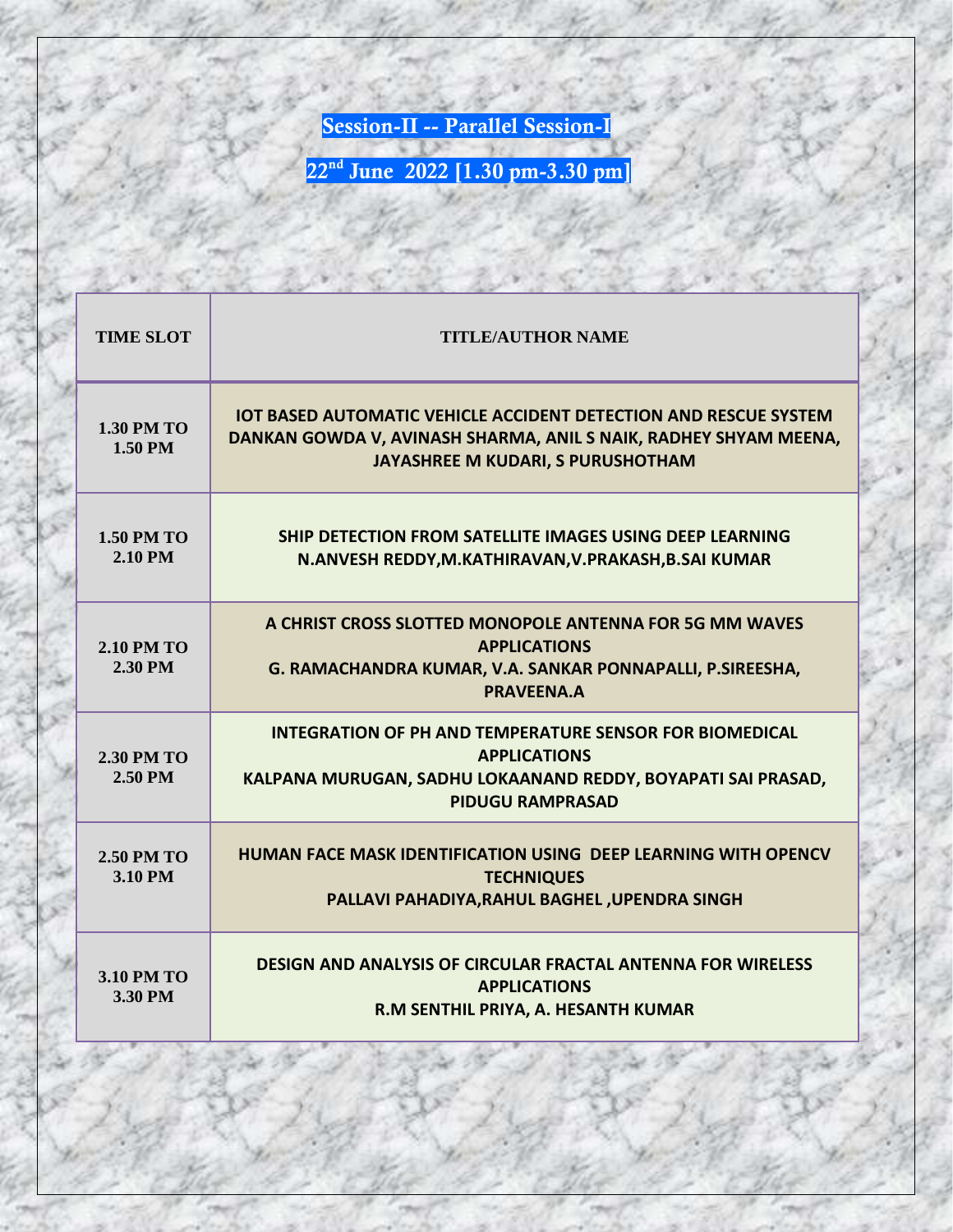**Session-II -- Parallel Session-II**

| <b>TIME SLOT</b>             | <b>TITLE/AUTHOR NAME</b>                                                                                                                                          |
|------------------------------|-------------------------------------------------------------------------------------------------------------------------------------------------------------------|
| <b>1.30 PM TO</b><br>1.50 PM | <b>DESIGN OF SEMICIRCULAR MICROSTRIP PATCH ANTENNA FOR DUAL BAND</b><br><b>APPLICATIONS</b><br>R.M SENTHIL PRIYA, A. HESANTH KUMAR                                |
| <b>1.50 PM TO</b><br>2.10 PM | <b>DESIGNING INVENTORY SYSTEM UTILIZING NEURAL NETWORK IN THE</b><br><b>PREDICTION OF MACHINE LEARNING-BASED DESIGN</b><br>SRINIVAS KEDARISETTY, BHARGAV KANTHETI |
| <b>2.10 PM TO</b><br>2.30 PM | A TRAFFIC-AWARE AND POWER-SAVING BASE STATION SWITCH OFF METHOD<br><b>FOR CELLULAR NETWORKS</b><br><b>DUDA SUDHAKAR, DHIRAJ SUNEHRA</b>                           |
| <b>2.30 PM TO</b><br>2.50 PM | <b>DEAD STOCK REDUCTION USING ASSOCIATION RULE MINING</b><br><b>KUMAR P, SHIVABHARATHI.P</b>                                                                      |
| <b>2.50 PM TO</b><br>3.10 PM | <b>SUPERVISION FOR OBSCURE PLACES TO AVOID INTRUSION USING NNSA</b><br>R.PRABU, C.THIRUMALAI SELVAN, P.VIJAYANAND                                                 |
| <b>3.10 PM TO</b><br>3.30 PM | <b>DESIGN AND IMPLEMENTATION OF A LOCATION BASED WEATHER FORECASTING</b><br>IN ANDROID APPLICATION<br>S.PRADEEP KUMAR,P. RENUKADEVI ,M.RAJA SUGUNA ,D.JEYAKUMAR   |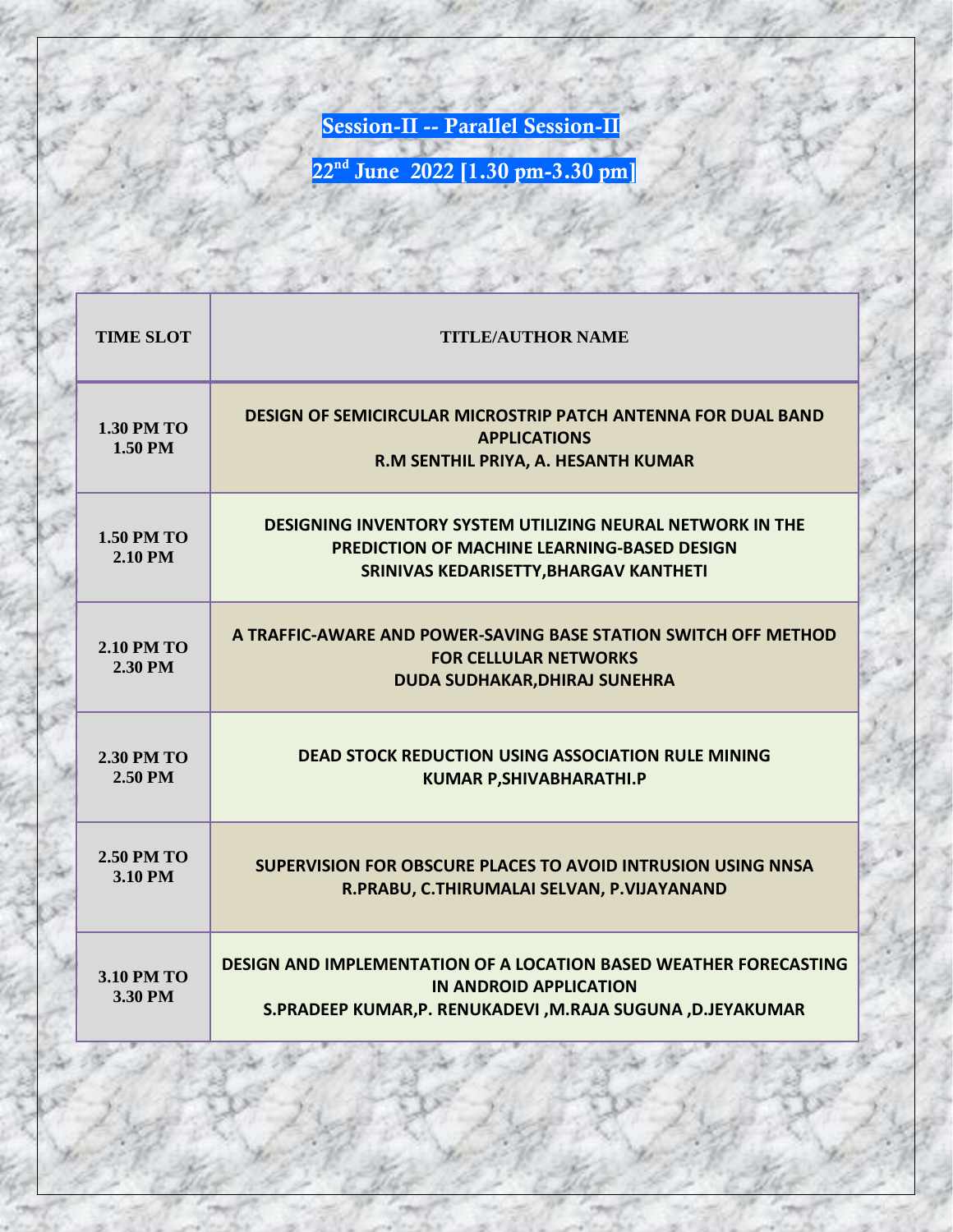**Session-II -- Parallel Session-III**

| <b>TIME SLOT</b>             | <b>TITLE/AUTHOR NAME</b>                                                                                                                                                                                       |
|------------------------------|----------------------------------------------------------------------------------------------------------------------------------------------------------------------------------------------------------------|
| <b>1.30 PM TO</b><br>1.50 PM | A NOVEL APPROACH TO IDENTIFY DYNAMIC DEFICIENCY IN CELL USING<br><b>GAUSSIAN NB CLASSIFIFR</b><br>PUSHPAKUMAR R, R PRABU, PRISCILLA M, RENISHA P S, R.THANDAIAH PRABU                                          |
| <b>1.50 PM TO</b><br>2.10 PM | AN AUTOMATED IRRIGATION SYSTEM WITH MOVEMENT AND SOUND<br>DETECTION SENSOR FOR CROP SHIELDING<br>R.RADHIKA, M.SHOBANA, V.R.BALASARASWATHI, C.FANCY, L. MARY SHAMALA                                            |
| <b>2.10 PM TO</b><br>2.30 PM | <b>COMBINING CONVOLUTIONAL NEURAL NETWORK WITH AUTOENCODER FOR</b><br><b>MOTOR-IMAGERY CLASSIFICATION</b><br><b>KARTHIKA J, GANESAN M, LAVANYA R</b>                                                           |
| <b>2.30 PM TO</b><br>2.50 PM | EFFICIENT MOBILITY TECHNIQUES FOR PRIVACY AND SECURED CLOUD<br><b>COMPUTING ARCHITECTURES FOR INFRASTRUCTURE AS A SERVICE</b><br>BETTY ELEZEBETH SAMUEL, SAAHIRA BANU AHAMED, PADMANAYAKI<br><b>SELVARAJAN</b> |
| <b>2.50 PM TO</b><br>3.10 PM | <b>IMPLEMENTATION OF SMART HOME USING VERILOG</b><br>SAIVANDANA S, ABINANDHAN K, RAMESHS.R                                                                                                                     |
| <b>3.10 PM TO</b><br>3.30 PM | SMART BILLING SYSTEM FOR WATER CONSUMPTION<br>SARAVANAN ALAGARSAMY, DONDAPATI USHA RANI, DUDDA YASHWANTH<br><b>REDDY</b>                                                                                       |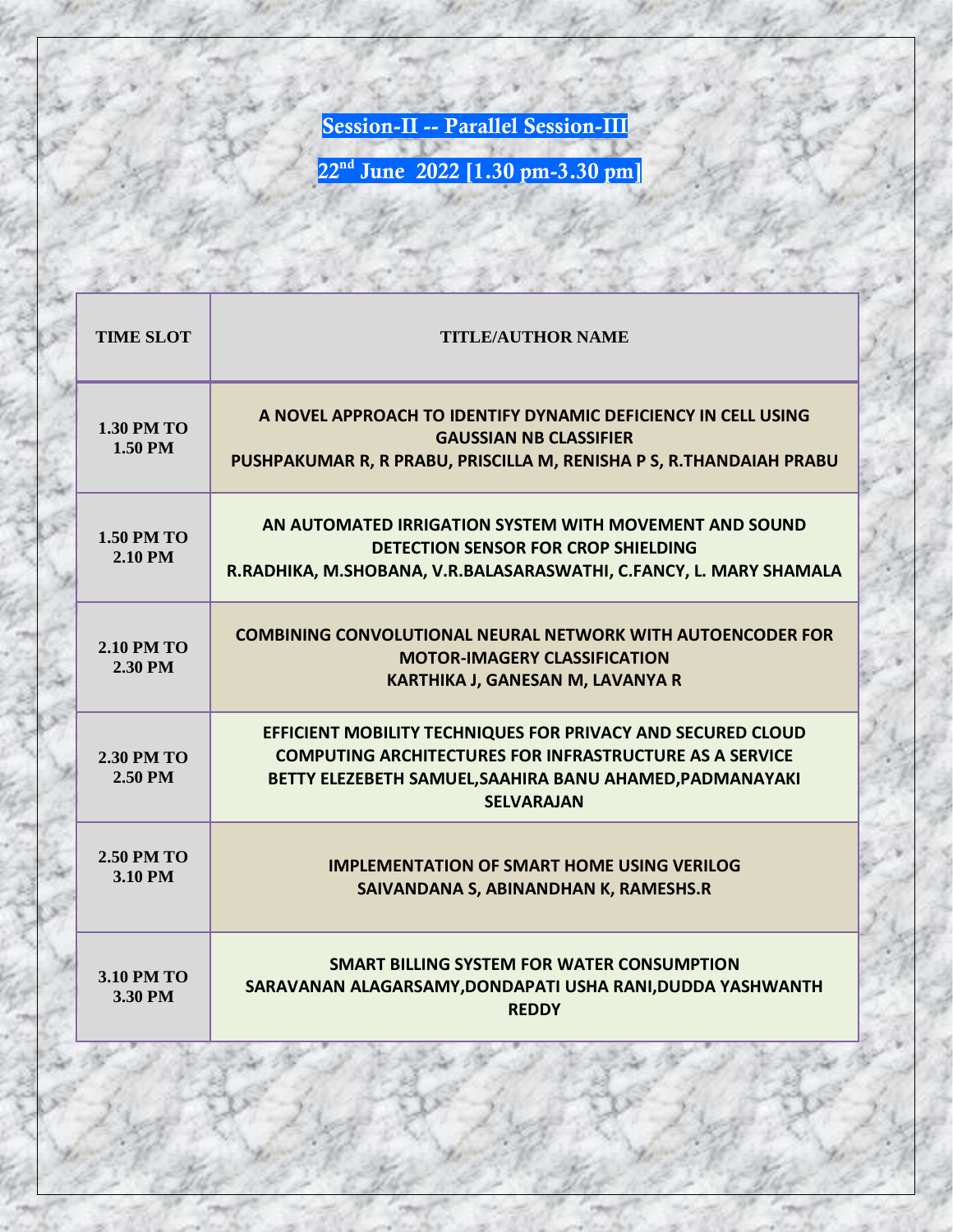**Session-II -- Parallel Session-IV**

| <b>TIME SLOT</b>             | <b>TITLE/AUTHOR NAME</b>                                                                                                                                   |
|------------------------------|------------------------------------------------------------------------------------------------------------------------------------------------------------|
| <b>1.30 PM TO</b><br>1.50 PM | <b>CROSS-LAYER DOS ATTACK DETECTION TECHNIQUE FOR INTERNET OF THINGS</b><br>AYUSHI KHARKWAL , SAUMYA MISHRA, ADITI PAUL                                    |
| <b>1.50 PM TO</b><br>2.10 PM | TRANSFER LEARNING-BASED FEATURE FUSION OF WHITE BLOOD CELL IMAGE<br><b>CLASSIFICATION</b><br><b>SHIVANI PARAYIL AND ARAVINTH J</b>                         |
| <b>2.10 PM TO</b><br>2.30 PM | DEEP NET BASED FRAMEWORK FOR HYPERSPECTRAL IMAGE CLASSIFICATION<br>SIREESHA YALAMARTHI, LOKESH KUMAR JOGA, RADHESYAM VADDI,<br><b>SAMPATH RAYUDU MADEM</b> |
| <b>2.30 PM TO</b><br>2.50 PM | TERM PRETERM DELIVERY CLASSIFICATION WITH ELECTRO HYSTEROGRAM AND<br><b>PERFORMANCE ANALYSIS</b><br><b>SREELEKSHMI HARI, KARTHIKA R</b>                    |
| <b>2.50 PM TO</b><br>3.10 PM | <b>EMOTION RECOGNITION USING IMAGES IN ANDROID DEVICE</b><br>S. MOOGAMBIGAI, G.KALPANA, B. PRIYANKA, S. SHARMILA, S. GUNANANDHINI                          |
| <b>3.10 PM TO</b><br>3.30 PM | AN EFFICIENT WIRELESS POWER TRANSFER SYSTEM FOR EV BATTERY CHARGING<br><b>KANSARA ANIKET P, VISHNU PATEL</b>                                               |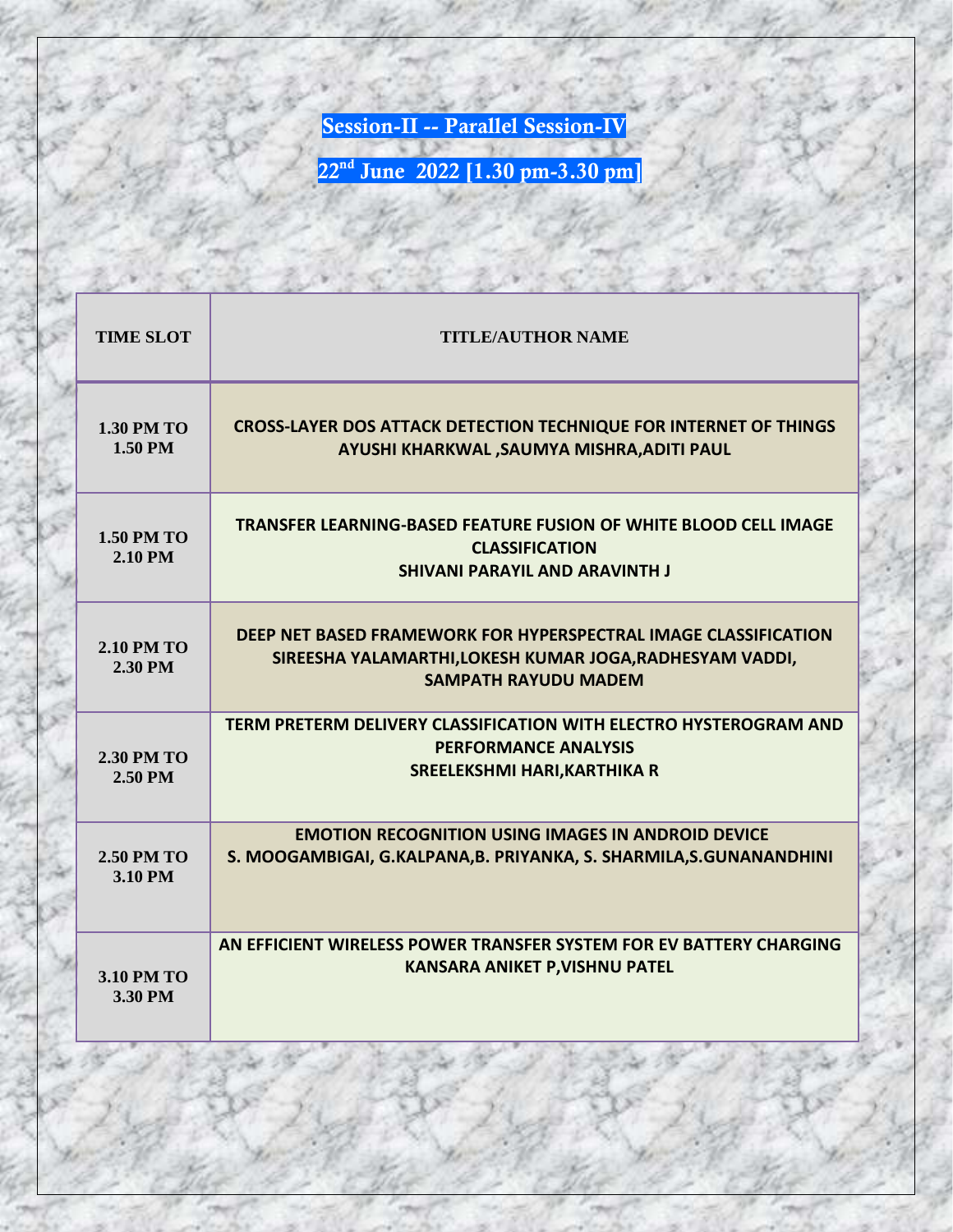**Session-II -- Parallel Session-V**

| <b>TIME SLOT</b>             | <b>TITLE/AUTHOR NAME</b>                                                                                                                                                                                                                  |
|------------------------------|-------------------------------------------------------------------------------------------------------------------------------------------------------------------------------------------------------------------------------------------|
| <b>1.30 PM TO</b><br>1.50 PM | REAL-TIME HUMAN ACTIVITY RECOGNITION FROM ACCELEROMETER DATA<br>USING CONVOLUTIONAL NEURAL NETWORKS<br>MD. ASHIKUR RAHMAN, YOUSUF MIA, MIZANUR RAHMAN MASUM, DM. MEHEDI<br><b>HASAN ABID, TARIQUL ISLAM</b>                               |
| <b>1.50 PM TO</b><br>2.10 PM | SMART BLOOD BANK MANAGEMENT USING GPS BASED ON FCM<br>K.SWETHA, T PRAVEEN SHARMA, A.ROSHINI,LAKSHMI RAMANI BURRA                                                                                                                          |
| <b>2.10 PM TO</b><br>2.30 PM | PERFORMANCE OF VANET OVER MANET IN MOBILE COMPUTING ENVIRONMENT<br><b>A.SRINIVASA REDDY</b>                                                                                                                                               |
| <b>2.30 PM TO</b><br>2.50 PM | <b>CLOUD BASED PERSONAL HEALTH RECORD MANAGEMENT SYSTEM AND</b><br><b>MEDICAL RECOMMENDER SYSTEM</b><br>BILLA HEMANTH VENKATESH, ALAPTI PREM SAI, MUKKU RAMAKRISHNA<br>REDDY, SK. FATHIMABI                                               |
| <b>2.50 PM TO</b><br>3.10 PM | <b>CUSTOMER SEGMENTATION USING MACHINE LEARNING IN PYTHON</b><br>HINDU CHAIKAM, JAYA SRI VELANATI, REVATHI PONNAGANTI, BHAVANA<br><b>ENUGURI</b>                                                                                          |
| <b>3.10 PM TO</b><br>3.30 PM | <b>AUTOMATED PEDESTRIAN OPENING BY WEIGHT CALCULATION AND SOUND</b><br>SENSING BASED TRAFFIC LIGHT CONTROL SYSTEM FOR PEDESTRIAN SAFETY<br>R DHANASEKAR, LVIJAYARAJA, ROSHANRAJ N, ASHOK KUMAR R, KAVIYARASU R,<br><b>SRINISHANTH M V</b> |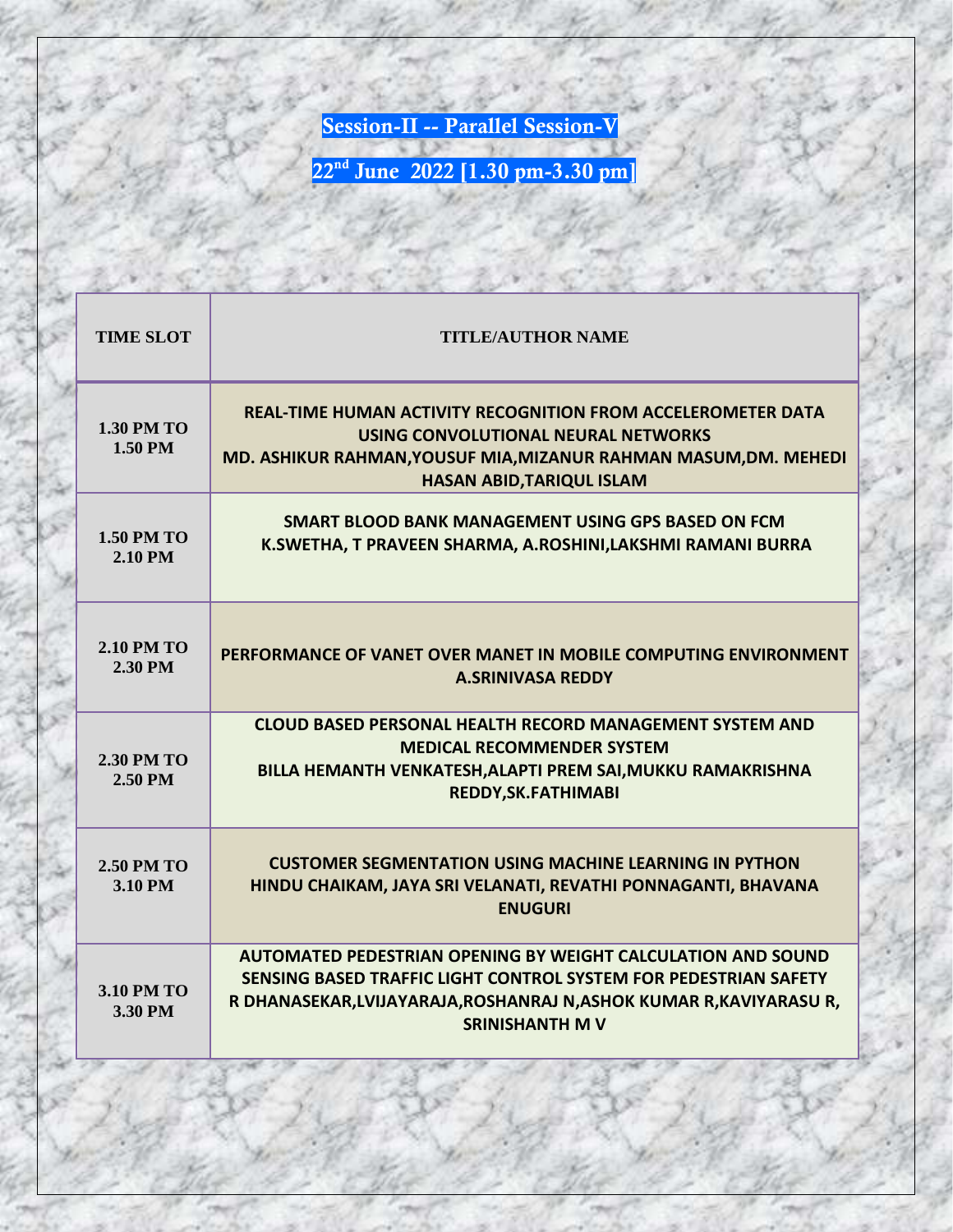**Session-II -- Parallel Session-VI**

| <b>TIME SLOT</b>                    | <b>TITLE/AUTHOR NAME</b>                                                                                                                                               |
|-------------------------------------|------------------------------------------------------------------------------------------------------------------------------------------------------------------------|
| <b>1.30 PM TO</b><br><b>1.50 PM</b> | DEEP LEARNING BASED DETECTION AND PREDICTION OF OMICRON DIAGNOSIS<br><b>ON COLLECTED SYMPTOMS</b><br>AVINASH SHARMA, ASADI SRINIVASULU, ANAND KUMAR GUPTA              |
| <b>1.50 PM TO</b><br>2.10 PM        | PREPROCESSING TECHNIQUES FOR OFFLINE TAMIL HANDWRITTEN CHARACTER<br><b>RECOGNITION</b><br><b>KARTHICK B, HARJEET SINGH, MUTHUKUMARAN MALARVEL</b>                      |
| <b>2.10 PM TO</b><br>2.30 PM        | SOFTWARE BASED SOLUTION FOR EFFICIENT ENERGY UTILIZATION OF AN IOT<br>NODE(PSOC6-DUAL CORE) USING A SCHEDULER<br><b>GEETHA VASANTHA, SHRINIDHI M</b>                   |
| <b>2.30 PM TO</b><br>2.50 PM        | PERFORMANCE ANALYSIS OF BAYESIAN CLASSIFIER WITH GLCM FEATURES ON<br><b>DIGITAL X-RAY IMAGES</b><br>B.REVATHY, S.POORNAPUSHPAKALA, M.SUBRAMONIAM, S.BARANI             |
| <b>2.50 PM TO</b><br>3.10 PM        | AN EXTENSIVE STUDY OF VARIOUS PERFORMANCE PARAMETERS OF ORGANIC<br><b>THIN-FILM TRANSISTORS USING TRI-LAYER SOURCE DRAIN ELECTRODES</b><br><b>DEEPIKA, REKHA YADAV</b> |
| <b>3.10 PM TO</b><br>3.30 PM        | DATA VISUALIZATION AND ITS KEY FUNDAMENTS: A COMPREHENSIVE SURVEY<br>MUSKAN, GURPREET SINGH, JASPREET SINGH, CHANDER PRABHA                                            |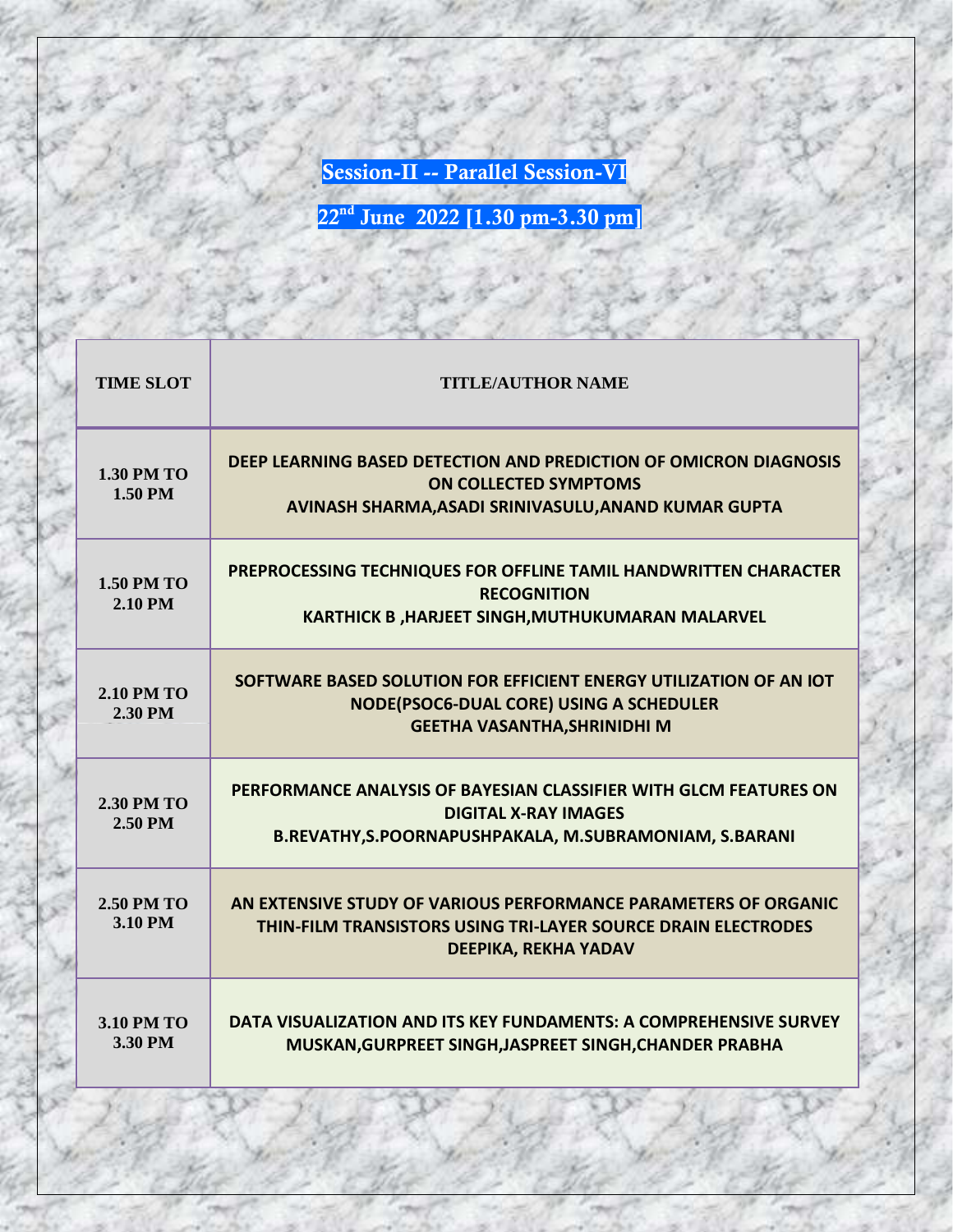**Session-III -- Parallel Session-I**

| <b>TIME SLOT</b>             | <b>TITLE/AUTHOR NAME</b>                                                                                                                                                      |
|------------------------------|-------------------------------------------------------------------------------------------------------------------------------------------------------------------------------|
| 3.45 PM TO<br>4.05 PM        | <b>COMPARATIVE ANALYSIS OF DIFFERENT HAND GESTURES DETECTION AND</b><br><b>RECOGNITION TECHNIQUES</b><br>RAJAT KUMAR, PUNEET SHARMA, BINDU VERMA                              |
| <b>4.05 PM TO</b><br>4.25 PM | <b>TONGUE PRINT IMAGE RECOGNITION AND AUTHENTICATION USING</b><br><b>COVLOUTIONAL NEURAL NETWORKS</b><br>KANNAN S, VINOD KUMAR D, MURALI G, BASKAR. D                         |
| <b>4.25 PM TO</b><br>4.45 PM | <b>MACHINE LEARNING BASED NON-INVASIVE METHOD OF DETERMINING TOTAL</b><br><b>BODY WATER</b><br>G.ANITHA, DR.J.MARTIN LEO MANICKAM, G. BALAKRISHNAN, SATHYA KUMAR G            |
| <b>4.45 PM TO</b><br>5.05 PM | <b>INVESTIGATION OF PILOT DECONTAMINATION ALGORITHM IN MULTICELL</b><br><b>MASSIVE MIMO SYSTEMS</b><br>M.P.PRANESH, R.RAMANATHAN                                              |
| 5.05 PM TO<br>5.25 PM        | <b>BUILDING IOT-ASSISTED INDOOR AIR QUALITY POLLUTION MONITORING SYSTEM</b><br>S. VAHEED, PADMALAYA NAYAK, PRATAP SINGH RAJPUT, T. UDAY SNEHIT,<br>Y. SAI KIRAN, LAXMAN KUMAR |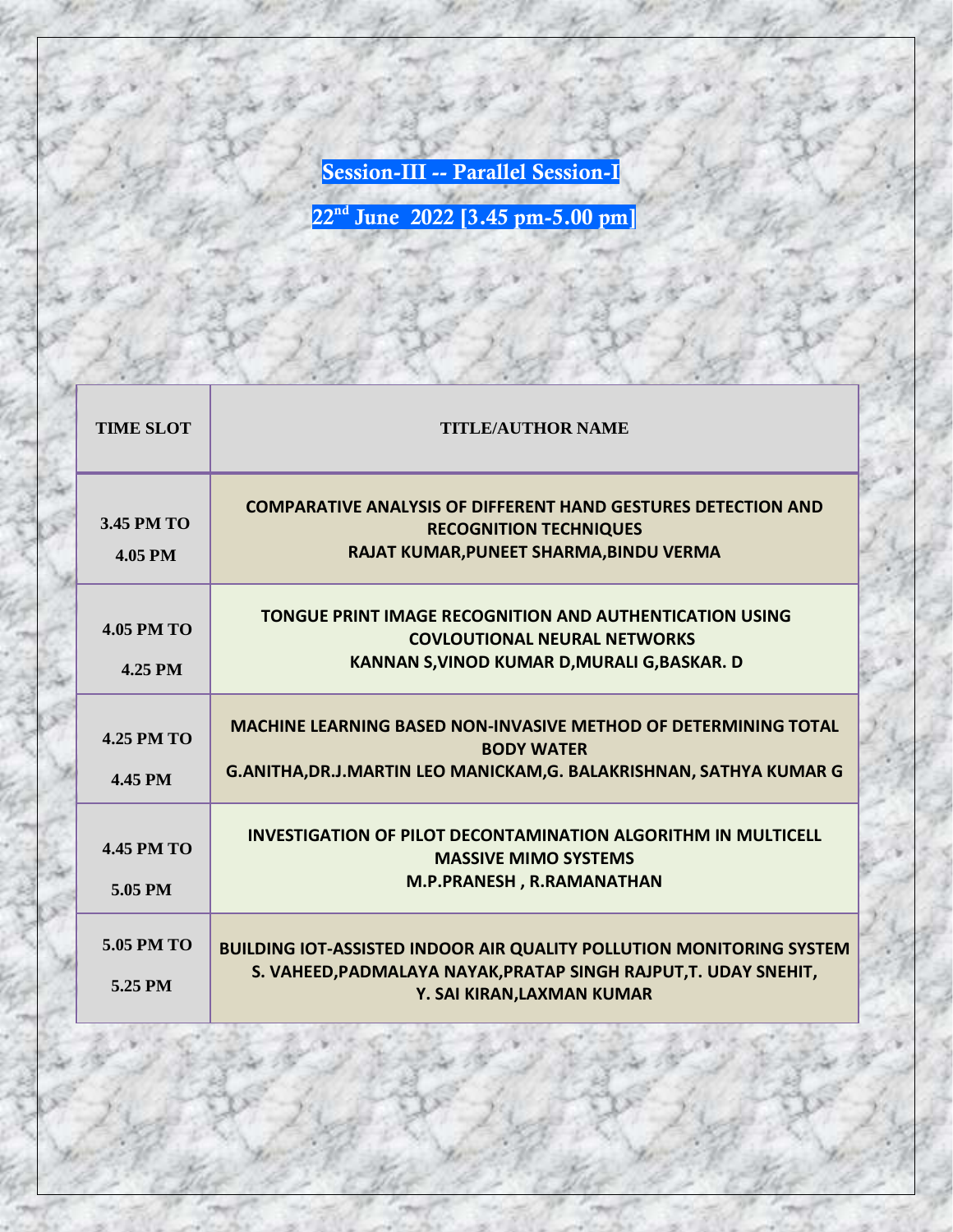**Session-III -- Parallel Session-II**

| <b>TIME SLOT</b>                    | <b>TITLE/AUTHOR NAME</b>                                                                                                                                                                                        |
|-------------------------------------|-----------------------------------------------------------------------------------------------------------------------------------------------------------------------------------------------------------------|
| <b>3.45 PM TO</b><br><b>4.05 PM</b> | <b>PHONOARTHROGRAPHY FOR EARLY DETECTION OF OSTEOARTHRITIS USING</b><br><b>MACHINE LEARNING</b><br>MARWANA SAYED, R. KARTHIKA, V KRISHNA KANTH MAKENA                                                           |
| <b>4.05 PM TO</b><br>4.25 PM        | <b>MACHINE LEARNING BASED LOAN ELIGIBILITY PREDICTION USING RANDOM</b><br><b>FOREST MODEL</b><br>CHENCHIREDDYGARI SUDHARSHAN REDDY, ADONI SALAUDDIN SIDDIQ,<br>N. JAYAPANDIAN                                   |
| <b>4.25 PM TO</b><br>4.45 PM        | <b>ANALYSIS OF ANISOTROPIC WIRELESS SENSOR NETWORK'S RANGE-FREE</b><br><b>LOCALIZATION TECHNIQUES BASED ON SALPS SWARM ALGORITHM</b><br><b>EMMANUEL GEORGE, KIRTHIGA S</b>                                      |
| <b>4.45 PM TO</b><br>5.05 PM        | <b>MULTISPECTRAL IMAGE SUPER RESOLUTION WITH AUTO-ENCODER MODEL AND</b><br><b>FUSION TECHNIQUE</b><br>KASU AMEESH REDDY, POTTI SRI VENKATA SURYA PAVAN TEJA, GRANDHI<br>KRISHNA TEJA, KARANAM DIVYA, ARAVINTH.J |
| 5.05 PM TO<br>5.25 PM               | <b>IMPLEMENTATION OF T-DET-FF USING PREDICTIVE POWER CONTROL CIRCUIT</b><br><b>MODFL</b><br>SHARATH CHANDRA INGUVA, B. MYTHILY DEVI, R. SHASHIKALA, N. LAXMI                                                    |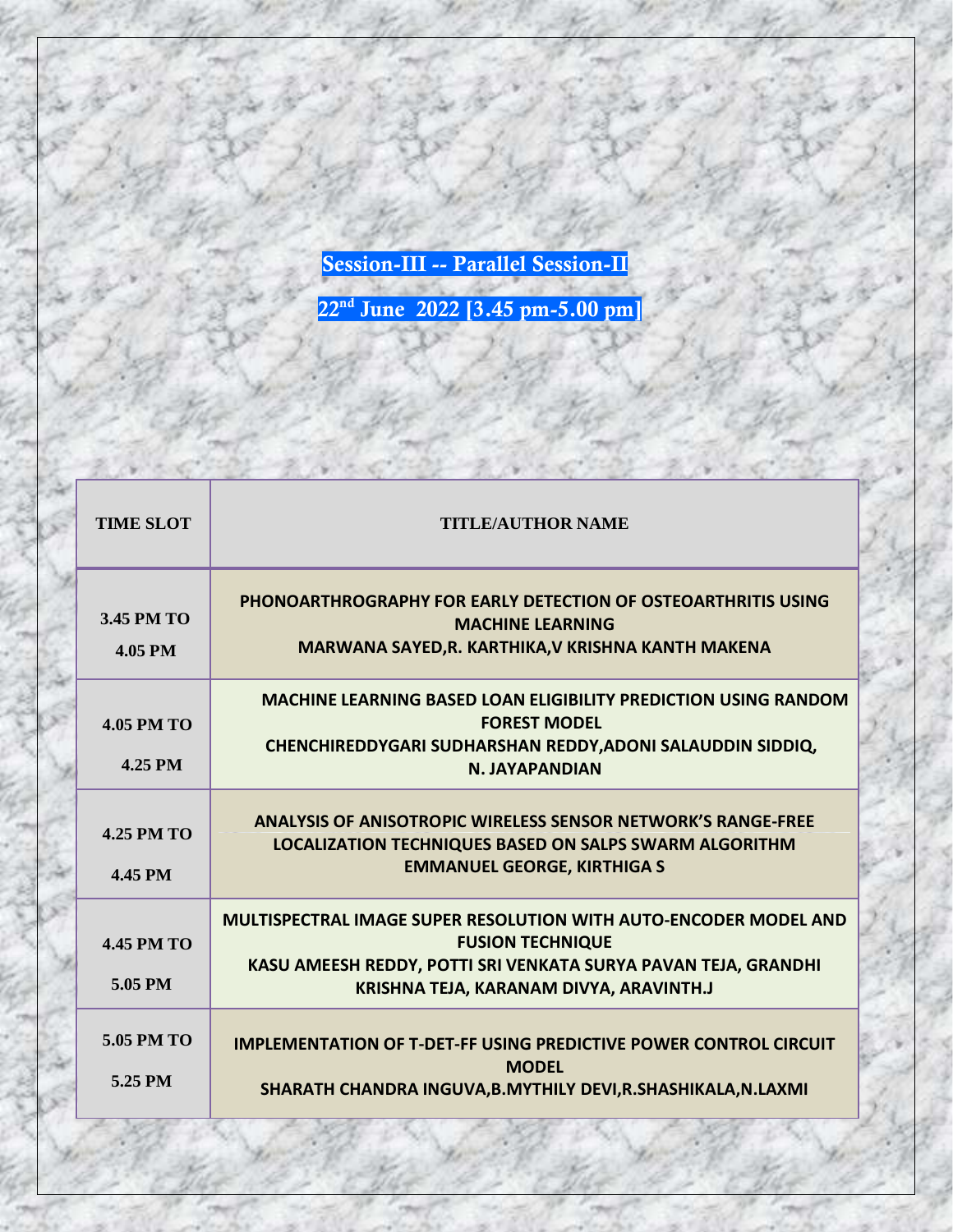**Session-III -- Parallel Session-III**

| <b>TIME SLOT</b>             | <b>TITLE/AUTHOR NAME</b>                                                                                                                                                                           |
|------------------------------|----------------------------------------------------------------------------------------------------------------------------------------------------------------------------------------------------|
| 3.45 PM TO<br>4.05 PM        | SMART FISH FEEDING SYSTEM BASED ON FISH FEEDING INTENSITY<br>JEYABHARATHI.D,DIVYADHARSHINI.M,HARIPRIYA S.P                                                                                         |
| <b>4.05 PM TO</b><br>4.25 PM | <b>OVERLAY DATA IMPLEMENTATION ON VIDEO DISPLAY</b><br>NARLA AKHIL , PAIDA ANIL KUMAR, MANJUNATH R. KOUNTE                                                                                         |
| <b>4.25 PM TO</b><br>4.45 PM | <b>COVID PREVENTION SYSTEM FOR FACE MASK DETECTION AND TEMPERATURE</b><br><b>SENSING</b><br>LOGANATHAN N, RAMYA K C, MADHUMIDHA K, LAKSHMI PRABHA P, RATHISH<br><b>KUMAR D O, MOHAMMED SALIH U</b> |
| <b>4.45 PM TO</b><br>5.05 PM | AN ENERGY EFFICIENT STATIC ADDRESS DECODER FOR HIGH-SPEED MEMORY<br><b>APPLICATIONS</b><br>MADHUSUDHAN REDDY M, KRISHNA VENI CHALLA, SRINIVASA RAJA B                                              |
| 5.05 PM TO<br>5.25 PM        | A NOVAL STAGE WISE BINARIZATION APPROACH ON ANCIENT KANNADA SCRIPT<br><b>FROM ROCK IMAGES</b><br>BIPIN NAIR B J, ANUSHA M U, ANUSHA J                                                              |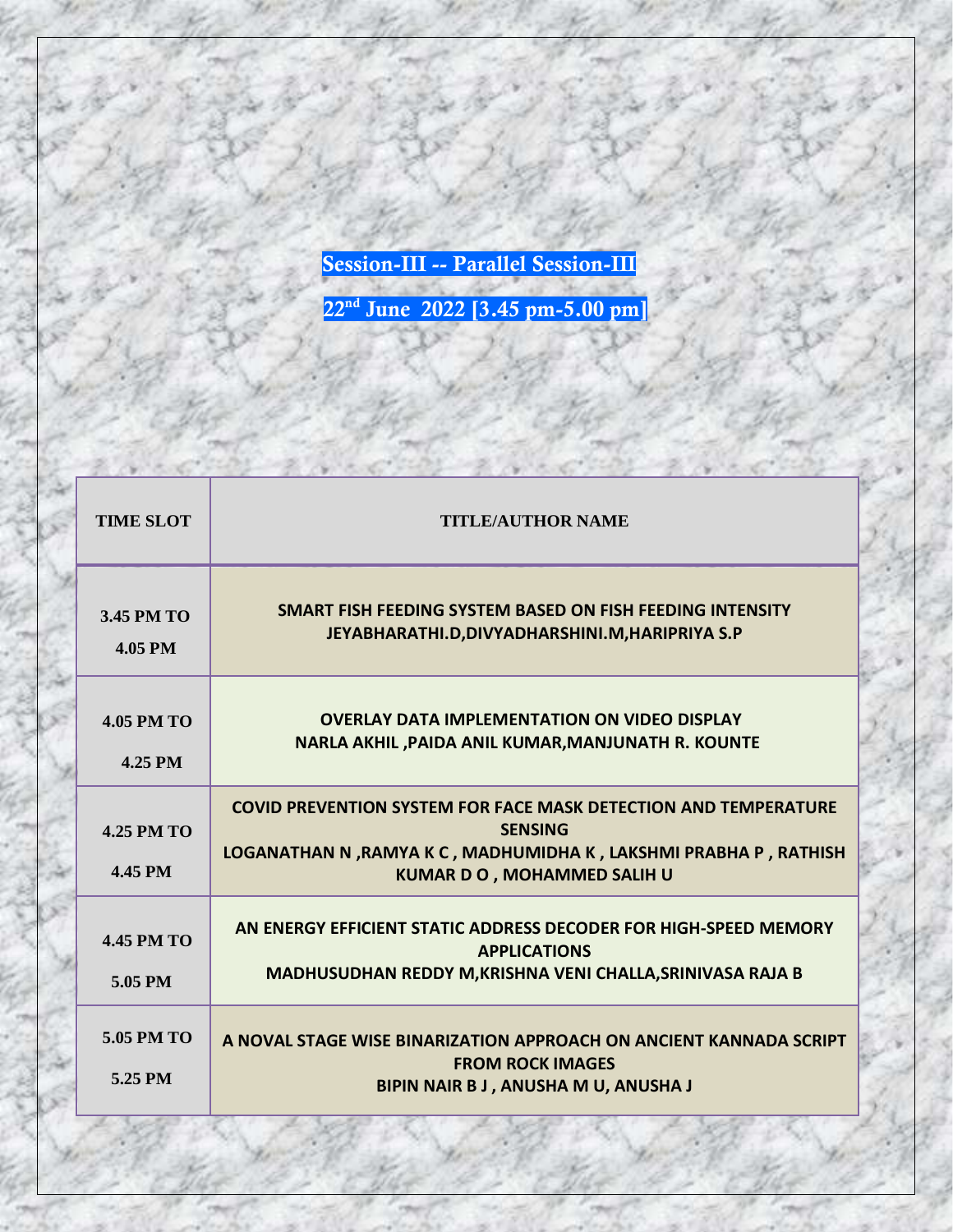**Session-III -- Parallel Session-IV**

| <b>TIME SLOT</b>             | <b>TITLE/AUTHOR NAME</b>                                                                                                                                                                                      |
|------------------------------|---------------------------------------------------------------------------------------------------------------------------------------------------------------------------------------------------------------|
| 3.45 PM TO<br>4.05 PM        | AN OVERVIEW OF RADIO FREQUENCY IDENTIFICATION SYSTEMS<br>LIYA M L, JAYAKRISHNAN V M, ASWATHY M                                                                                                                |
| <b>4.05 PM TO</b><br>4.25 PM | <b>CYLINDRICAL DIELECTRIC RESONATOR ANTENNA DESIGN FOR SATELLITE</b><br><b>APPLICATIONS</b><br>B.KOMURAIAH, T.SUSHMA, CH.JYOTHI PRIYANKA, N. VIVEK SEN, T. VIKAS                                              |
| $4.25$ PM TO<br>4.45 PM      | AUTOMATED DATA MANAGEMENT FOR HEALTHCARE USING MACHINE<br><b>LEARNING</b><br>MACHUNOORI MOUNICA, BADDAM MADHU, SARAF SAI VIVEK RAO,<br>CHIDAGAM SATYA SAI VARUN, BOLLEPALLI SAI CHARAN RAJU                   |
| <b>4.45 PM TO</b><br>5.05 PM | <b>GREY WOLF AND FUZZY LOGIC BASED ENHANCED CLUSTERING APPROACH FOR</b><br><b>ENERGY EFFICIENT OPERATION OF WIRELESS SENSOR NETWORKS</b><br>HARDIK ROHILLA, HIMANSHU, HARISH KUMAR, PAWAN SINGH MEHRA         |
| 5.05 PM TO<br>5.25 PM        | <b>EXAMINING THE RISK FACTORS OF LIVER DISEASE: A MACHINE LEARNING</b><br><b>APPROACH</b><br>MD. SAGAR HOSSEN, IMDADUL HAQUE, MD. ASHIQUL ISLAM, WASIK AHMMED<br><b>FAHIM, PUZA RANI SARKAR, TANIA KHATUN</b> |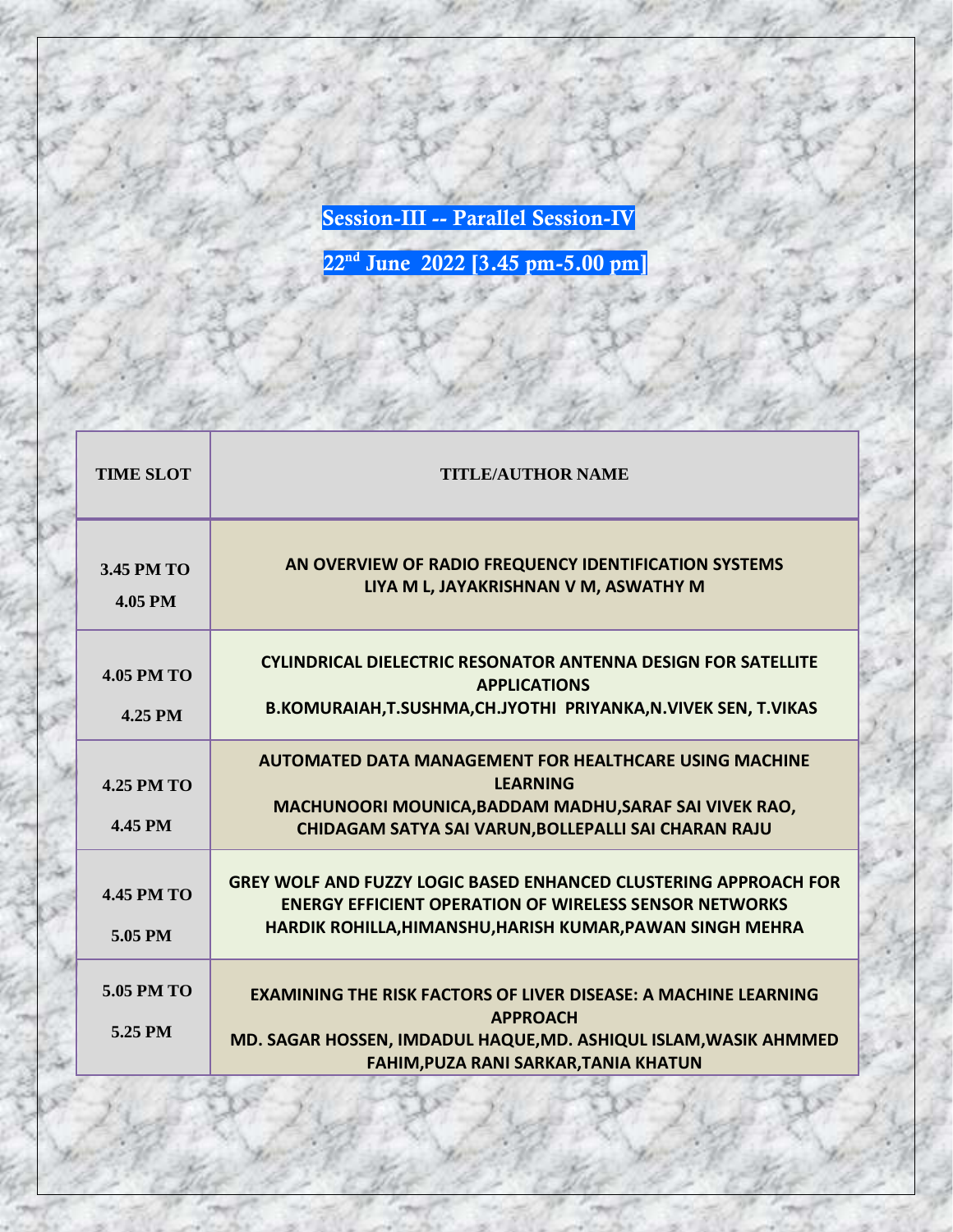**Session-III -- Parallel Session-V**

| <b>TIME SLOT</b>                    | <b>TITLE/AUTHOR NAME</b>                                                                                                                                                                                   |
|-------------------------------------|------------------------------------------------------------------------------------------------------------------------------------------------------------------------------------------------------------|
| 3.45 PM TO<br><b>4.05 PM</b>        | <b>EVENT EXTRACTION FROM TELUGU-ENGLISH CMSM TEXT</b><br>SUSHMA SRI BURRAMSETTY, NANDITHA PRIYA GONUGUNTA, SUBHANJANAA<br>UPPU, SATYA KRISHNA NUNNA                                                        |
| <b>4.05 PM TO</b><br>4.25 PM        | <b>ENERGY EFFICIENT CLUSTERING AND ROUTING USING GA-EAMMH</b><br>RISHI VENKATARAMAN R, PRAVEENRAJ M, PRANITH NAIDU DEVU,<br>R VARUN PRASAD, KIRTHIGA S                                                     |
| <b>4.25 PM TO</b><br><b>4.45 PM</b> | ADVANCED STROKE DETECTION AND ALERT SYSTEM USING MACHINE LEARNING<br>MALINI T, DEEPALAKSHMI M, DHIVYA B, KARTHIKESWARI P, KAVIPRIYA N                                                                      |
| <b>4.45 PM TO</b><br>5.05 PM        | <b>FPGA IMPLEMENTATION OF A MODIFIED SMS4-BSK CIPHER WITH NOVEL</b><br><b>EFFICIENT XOR GATE DESIGN</b><br>BABU M, SATHISH KUMAR G A, SIVACHANDAR K, KANNAN K, GURUMURTHY J,<br>SUDHARSANAM V, SATHYARAJ P |
| 5.05 PM TO<br>5.25 PM               | <b>QUALITY OF SERVICES IN HYBRID SDN (HSDN): A REVIEW</b><br>SAMIULLAH MEHRABAN, RK YADAV                                                                                                                  |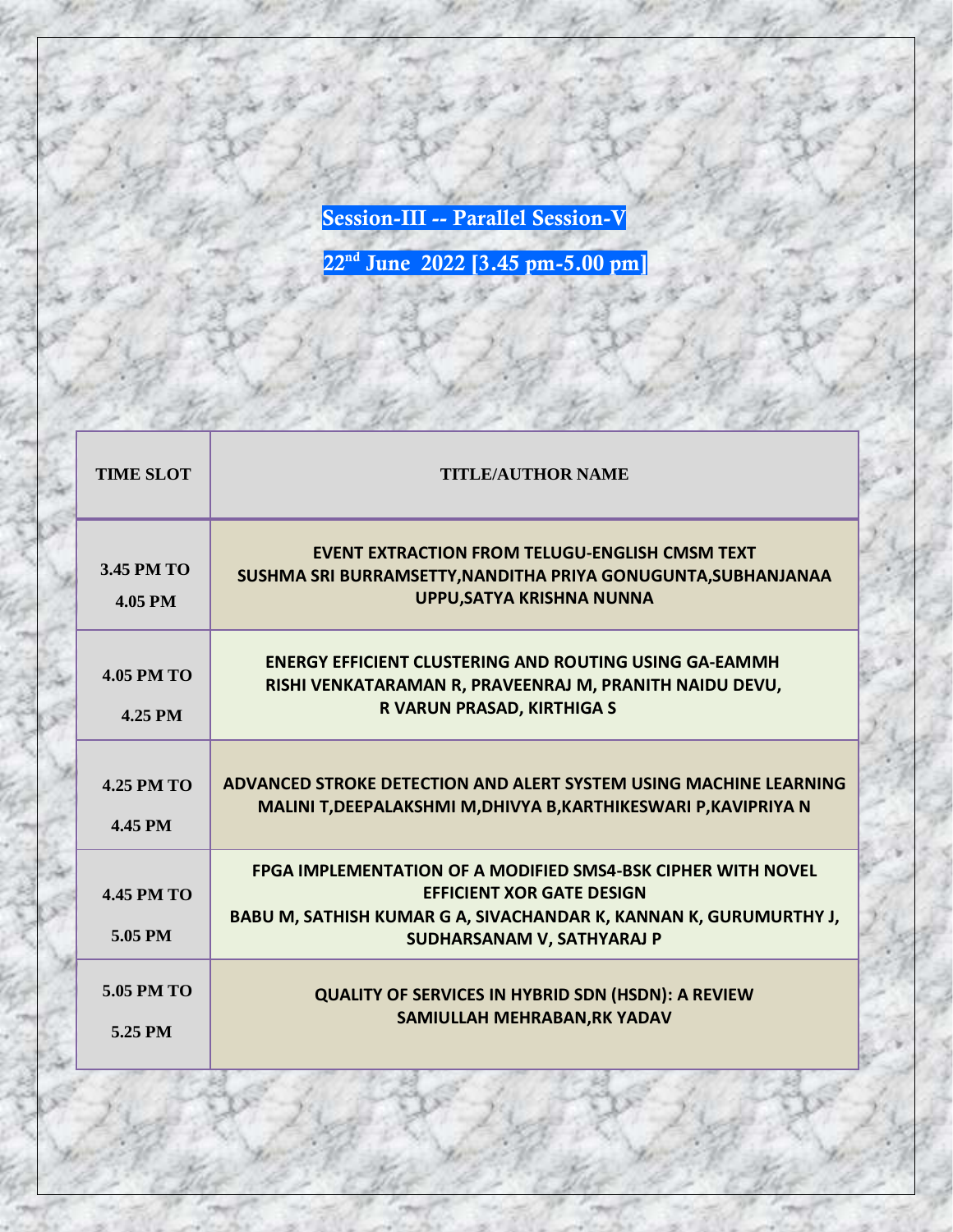**Session-III -- Parallel Session-VI**

| <b>TIME SLOT</b>             | <b>TITLE/AUTHOR NAME</b>                                                                                                                                                                                    |
|------------------------------|-------------------------------------------------------------------------------------------------------------------------------------------------------------------------------------------------------------|
| 3.45 PM TO<br>4.05 PM        | AUTOMATED MACHINE LEARNING ON HIGH DIMENSIONAL BIG DATA FOR<br><b>PREDICTION TASKS</b><br><b>JAYANTHI S, PRASANNA DEVI S</b>                                                                                |
| <b>4.05 PM TO</b><br>4.25 PM | <b>FACE MASK AND TEMPERATURE DETECTION FOR COVID SAFETY USING IOT</b><br><b>AND DEFP LEARNING</b><br>SUMALATA G.L, ARCHANA JAMINI, GRISHMA REDDY PATLOLA,<br>SAI SRI LALITHA PERUBHOTLA, SRUTHI VELPULA     |
| <b>4.25 PM TO</b><br>4.45 PM | <b>COMPARATIVE STUDY OF CENTRALITY BASED ADVERSARIAL ATTACKS ON GCN</b><br><b>MODEL FOR NODE CLASSIFICATION</b><br>ANKIT B NAIR, GOUTHAM SURENDRAN, PRATHYUN K P, VAISHNAV<br><b>S, PRATHIBHAMOL C P</b>    |
| <b>4.45 PM TO</b><br>5.05 PM | SIGNAL PROCESSING METHOD FOR ENHANCEMENT OF PULSE OXIMETER<br><b>SIGNALS</b><br>RAHUL BEJGAM, ALGURI SWAAPNIK, MANNE DHARANIDHAR, MERUGU<br><b>VAMSHI, K. ASHOKA REDDY</b>                                  |
| 5.05 PM TO<br>5.25 PM        | DEVELOPMENT AND IMPLEMENTATION OF INTERNET OF THINGS BASED<br>ADVANCED WOMEN SAFETY AND SECURITY SYSTEM<br>RAVULLA VAISHNAVI, GANDHE RAMYA, NANDU KUMAR, PITTA SAHITHI,<br><b>ANUGU SAI PRIYATHAM REDDY</b> |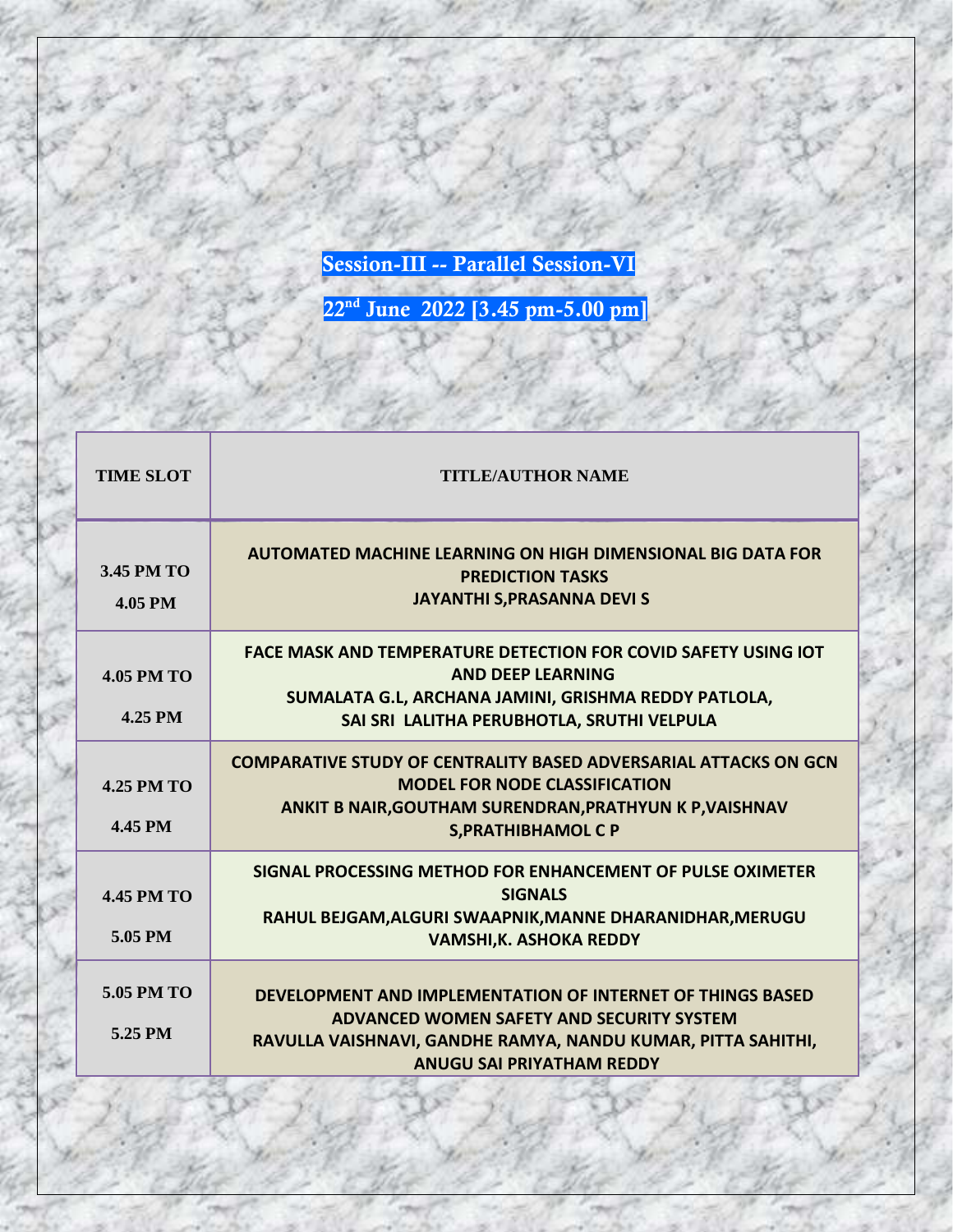**Session-IV -- Parallel Session-I**

| <b>TIME SLOT</b>                         | <b>TITLE/AUTHOR NAME</b>                                                                                                                                                                                             |
|------------------------------------------|----------------------------------------------------------------------------------------------------------------------------------------------------------------------------------------------------------------------|
| <b>9.30 AM TO</b><br>$9.50 \text{ AM}$   | <b>SWARM BEHAVIOUR CLASSIFICATION USING LSTM AND DEEP NEURAL</b><br><b>NETWORKS</b><br><b>BHARGAV KANTHETI</b>                                                                                                       |
| <b>9.50 AM TO</b><br>10.10 AM            | A REVIEW ARTICLE ON LANE SENSING AND TRACING ALGORITHMS FOR<br><b>ADVANCED DRIVER ASSISTANCE SYSTEMS</b><br><b>GAGAN MACHAIAH P C, PAVITHRA G</b>                                                                    |
| <b>10.10 AM TO</b><br>10.30 AM           | <b>MITOTIC INSTANCE DETECTION IN STAIN NORMALIZED HISTOPATHOLOGICAL</b><br><b>IMAGES USING FASTER R-CNN</b><br>ANAND H, ANOOP K RAJAN, GAUTHAM SANTHOSH AND LEKHA S NAIR                                             |
| <b>10.30 AM TO</b><br>$10.50 \text{ AM}$ | <b>CERVICAL CANCER CELL SEGMENTATION AND CLASSIFICATION USING ML</b><br><b>APPROACH</b><br>NANTHINI N, KAVIYA SREE B, KAVYA M, MONIKA K                                                                              |
| <b>10.50 AM TO</b><br>11.10 AM           | <b>INTERNET OF THINGS BASED INTELLIGENT WASTE SEGREGATION AND</b><br><b>MANAGEMENT SYSTEM FOR SMART HOME APPLICATION</b><br>M.BHUVANESWARI, K. TANSIN, S. TAZMEEL AHAMED, N.THARUN SRI RAM,<br><b>S. VENU PRASAT</b> |
| <b>11.10 AM TO</b><br>11.30 AM           | <b>TRANSLATION OF MULTILINGUAL TEXT INTO SPEECH FOR VISUALLY IMPAIRED</b><br><b>PERSON</b><br>ARUN KUMAR A, SENTHILVASUDEVAN B, ULFATH FARHAN H                                                                      |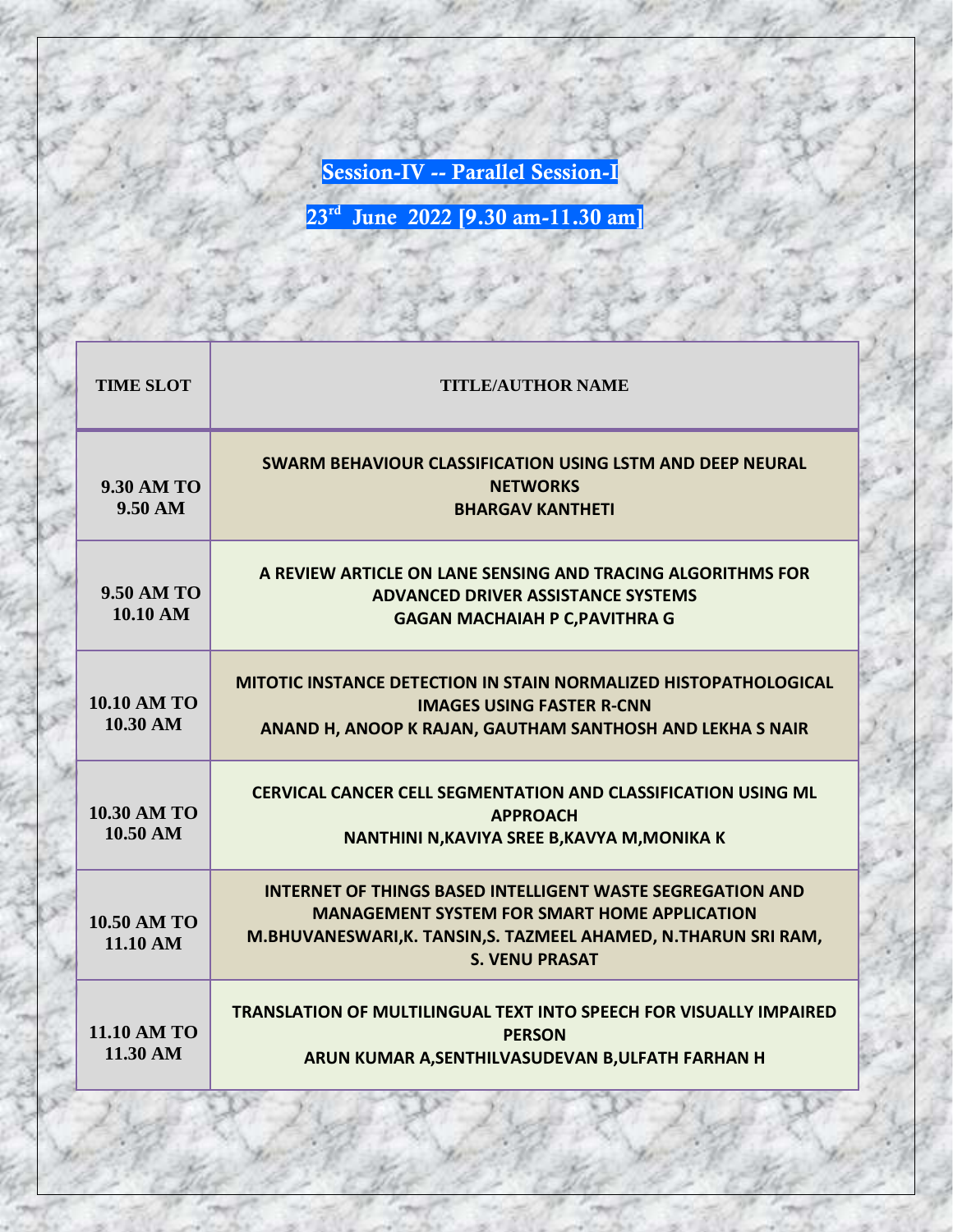**Session-IV -- Parallel Session-II**

| <b>TIME SLOT</b>                       | <b>TITLE/AUTHOR NAME</b>                                                                                                                                                               |
|----------------------------------------|----------------------------------------------------------------------------------------------------------------------------------------------------------------------------------------|
| <b>9.30 AM TO</b><br>$9.50 \text{ AM}$ | A SURVEY ON NIST SELECTED THIRD ROUND CANDIDATES FOR POST QUANTUM<br><b>CRYPTOGRAPHY</b><br>TANIYA HASIJA, K. R. RAMKUMAR, AMANPREET KAUR,<br>SUDESH MITTAL, BHUPENDRA SINGH           |
| <b>9.50 AM TO</b><br>10.10 AM          | A SURVEY ON AUTOMATED CAD SYSTEM OF LIVER TUMOR USING US IMAGES<br>DEEPAK S UPLAONKAR , VIRUPAKSHAPPA, RANGAYYA, NAGABHUSHAN PATIL                                                     |
| <b>10.10 AM TO</b><br>10.30 AM         | <b>MODELLING OF PIEZOELECTRIC HARVESTING SYSTEM USING MATLAB</b><br>HARSHIL R. PATEL, MANISH PATEL                                                                                     |
| <b>10.30 AM TO</b><br>10.50 AM         | <b>FACE VERIFICATION COMPONENT FOR OFFLINE PROCTORING SYSTEM USING</b><br><b>ONE-SHOT LEARNING</b><br>P S KARTHIK, P NITIN V S R CHOWDARY, M BHARGAV, G DHANUSH,<br><b>G GOPAKUMAR</b> |
| <b>10.50 AM TO</b><br>11.10 AM         | <b>DETECTION OF FACE MASK USING AI</b><br>P.V.V.S.SRINIVAS, SARIKONDA SRUTHI, M.L.ADITYA VISHALL                                                                                       |
| <b>11.10 AM TO</b><br>11.30 AM         | <b>FEATURE EXTRACTION USING LSTM AUTOENCODER IN NETWORK INTRUSION</b><br><b>DETECTION SYSTEM</b><br><b>GAYATRI KETEPALLI , PREMAMAYUDU BULLA</b>                                       |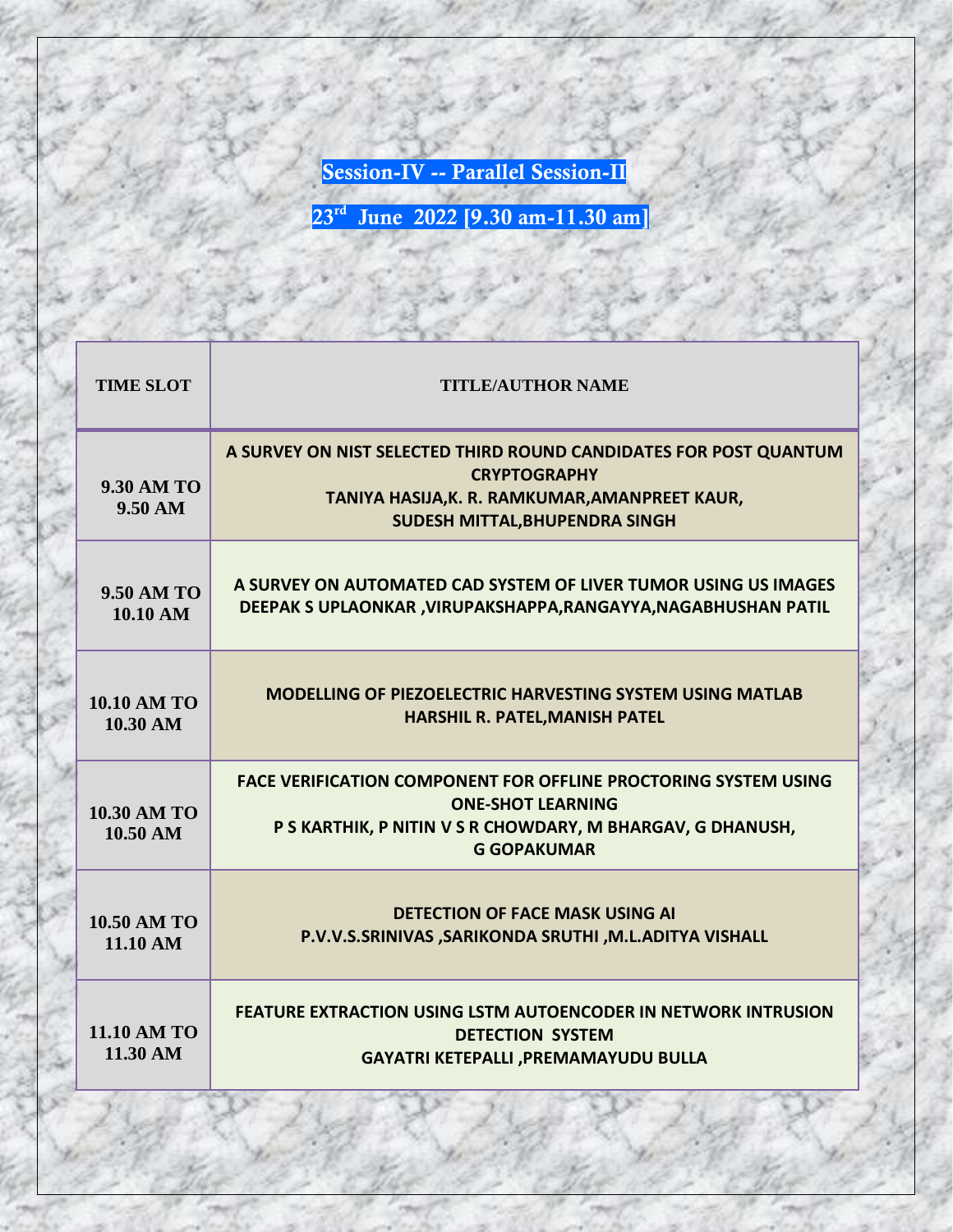**Session-IV -- Parallel Session-III**

| <b>TIME SLOT</b>                       | <b>TITLE/AUTHOR NAME</b>                                                                                                                                                                                       |
|----------------------------------------|----------------------------------------------------------------------------------------------------------------------------------------------------------------------------------------------------------------|
| <b>9.30 AM TO</b><br>$9.50 \text{ AM}$ | A MODEL FOR ANALYSIS OF DISEASES BASED ON NUTRITION DEFICIENCY USING<br><b>RANDOM FOREST</b><br>KOSARAJU CHAITANYA, CHIRUGURI SONY, MOHAMMAD NOORJAHAN,<br>JETTY BABY THANUJA, GALI GAYATHRI                   |
| <b>9.50 AM TO</b><br>10.10 AM          | ALAND ML IN VEHICULAR COMMUNICATION: A CYBERSECURITY PERSPECTIVE<br>SUJAY SINGH , SUNITI DUTT, NAGULA SAI SATHVIK, NALIN SOOD,<br><b>SRIRAMOJU NIKHIL SAI</b>                                                  |
| <b>10.10 AM TO</b><br>10.30 AM         | PREDICTION OF ACTIVITY PATTERN MINING FOR NEUROLOGICAL DISEASE USING<br><b>CONVOLUTION NEURAL NETWORK</b><br>SHANMUGA SUNDARI M, J. VIJAYA CHANDRA, SAI KIRAN PASUPULETI                                       |
| <b>10.30 AM TO</b><br>10.50 AM         | <b>ANALYSIS AND PROGNOSIS OF COVID-19 USING MACHINE LEARNING</b><br><b>ALGORITHMS AND VISUALIZATION USING TABLEAU</b><br>ARAVIND SWAMINATHAN, SURENDRAN R, JOEL BENJAMIN J,<br><b>SWAMINATHAN THIYAGARAJAN</b> |
| <b>10.50 AM TO</b><br>11.10 AM         | A SUPER RESOLUTION CNN BASED MODEL FOR CROP DISEASE DETECTION<br>M.SITA RAM , N.KRISHNA PRIYA, M.SUJITH, SK. SAJID BASHA, J.PRASHANTH                                                                          |
| <b>11.10 AM TO</b><br>11.30 AM         | PREVENTIVE MEASURE OF SAT ATTACK BY INTEGRATING ANTI-SAT ON LOCKED<br><b>CIRCUIT FOR IMPROVING HARDWARE SECURITY</b><br>NAVEENKUMAR R, SIVAMANGAI N. M, NAPOLEAN A, A. PUVIARASU, SARANYA G                    |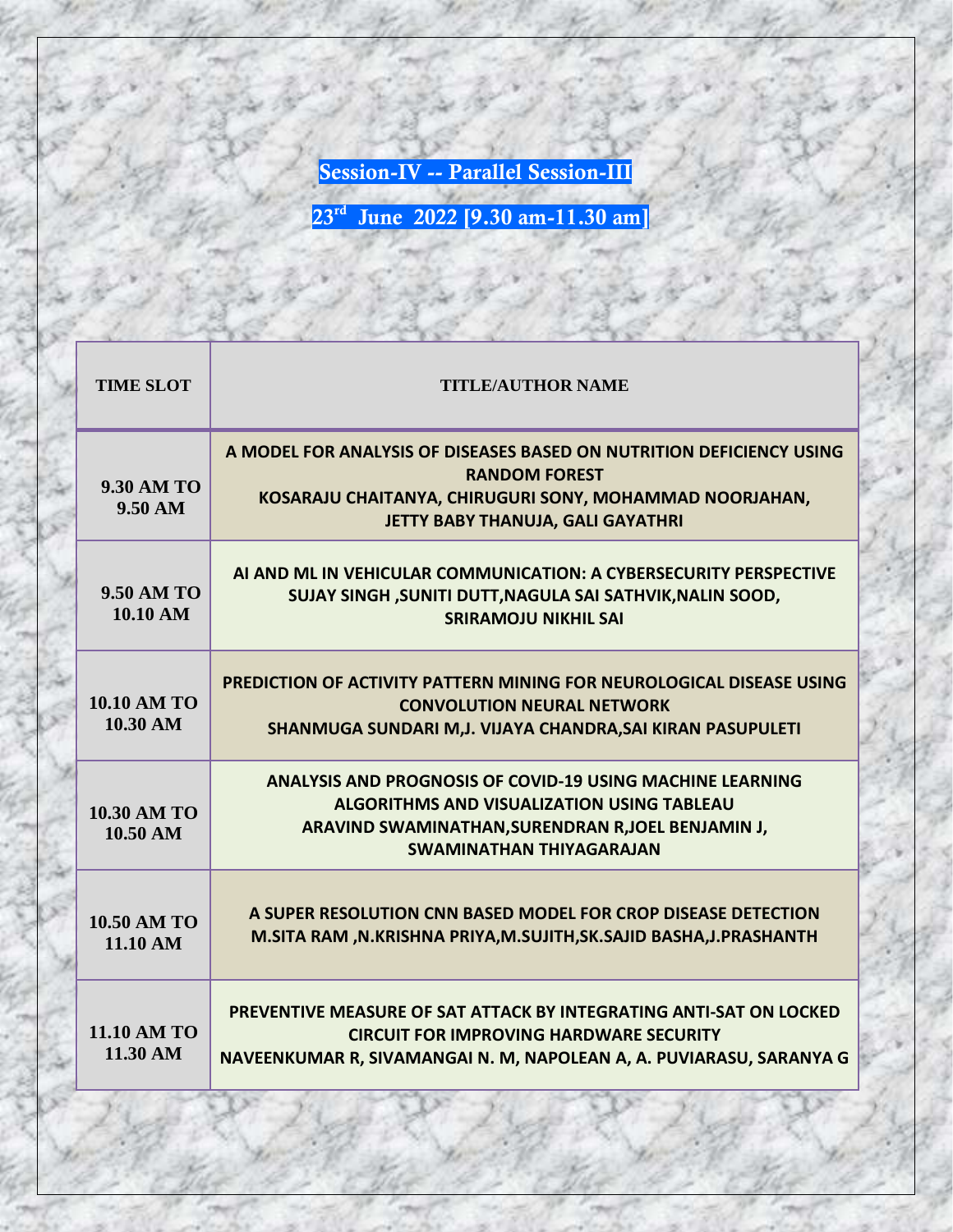**Session-IV -- Parallel Session-IV**

| <b>TIME SLOT</b>                       | <b>TITLE/AUTHOR NAME</b>                                                                                                                                                           |
|----------------------------------------|------------------------------------------------------------------------------------------------------------------------------------------------------------------------------------|
| <b>9.30 AM TO</b><br>$9.50 \text{ AM}$ | <b>CROP YIELD PREDICTION USING RANDOM FOREST ALGORITHM</b><br>RAJESH YAMPARALA, SHAIK HARISA SULTANA, GUNTAKA NAGA SAI PRAVALLIKA,<br>PALLAVI MARRI, NALLAMOTHU SRILAKSHMI         |
| <b>9.50 AM TO</b><br>10.10 AM          | EFFICIENT SMART MICRO SCALE SOLAR POWER MANAGEMENT SYSTEM FOR<br><b>RECHARGEABLE NODES</b><br>M. SARAN TEJA, CH. RUPA, G. SATYA DINESH KUMAR, Y. TEJASWI                           |
| <b>10.10 AM TO</b><br>10.30 AM         | <b>REAL TIME FACE MASK DETECTION BY USING CNN</b><br><b>AMRUTA CHACHERE, SNEHLATA DONGRE</b>                                                                                       |
| <b>10.30 AM TO</b><br>10.50 AM         | PRODUCT REVIEWS ON OPINION MINING USING NLP TECHNIQUES<br>LINA DINESH, KAVIYA G, KAVYA N C, KOUSALYA A, LAVANYA N                                                                  |
| <b>10.50 AM TO</b><br>11.10 AM         | <b>PREDICTING STOCK MARKET TRENDS USING RANDOM FOREST: A COMPARATIVE</b><br><b>ANALYSIS</b><br>KRUTI LAVINGIA, PIMAL KHANPARA, RACHANA MEHTA, KARAN PATEL,<br><b>NIKET KOTHARI</b> |
| <b>11.10 AM TO</b><br>11.30 AM         | <b>IDENTIFYING THE MISSING PEOPLE USING DEEP LEARNING METHOD</b><br>SARAVANAN ALAGARSAMY, K. V. SUDHEER KUMAR, POLINENI VAMSI,<br>DEVISETTY BHARGAVA, B. DURGA HEMANTH             |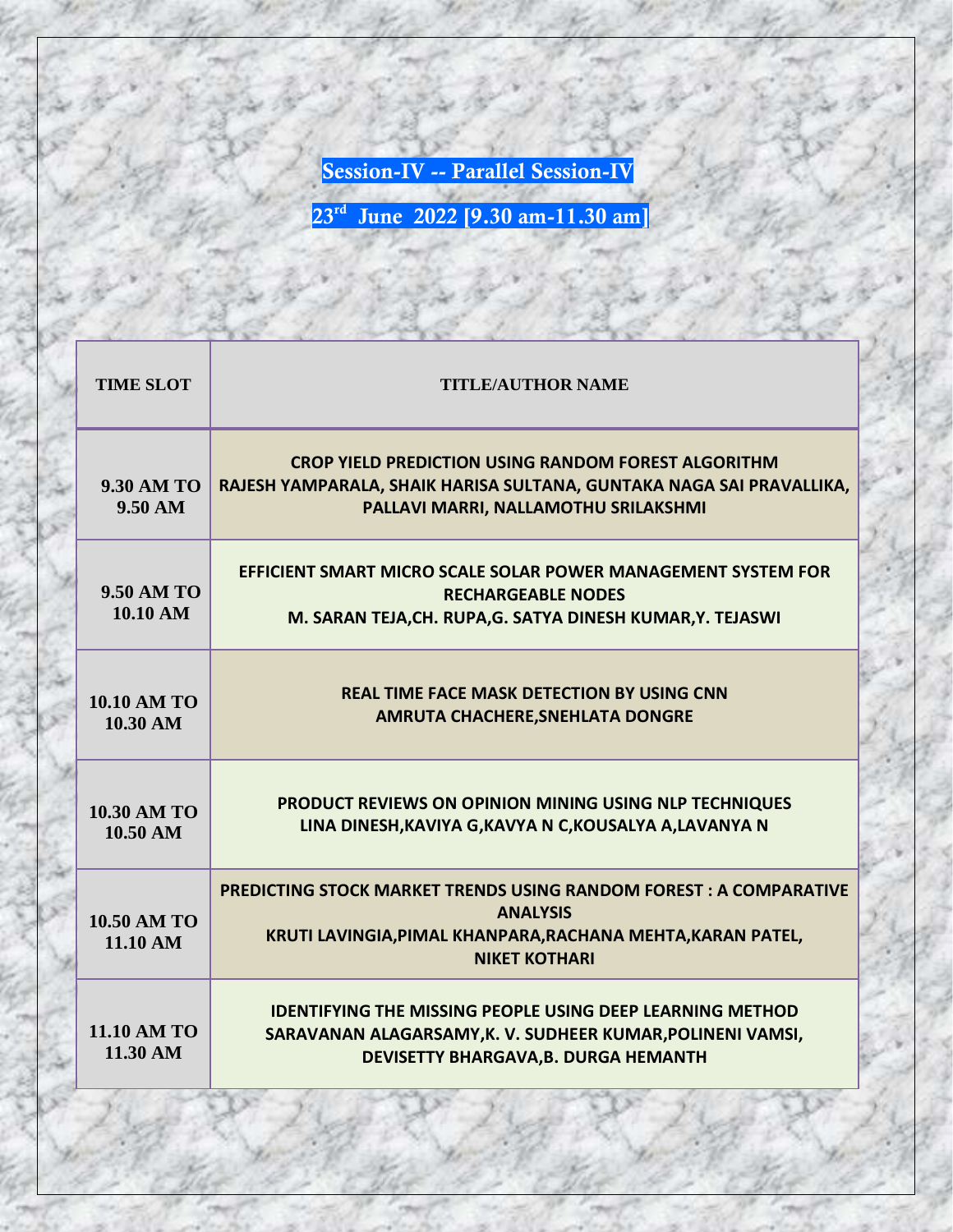**Session-IV -- Parallel Session-V**

| <b>TIME SLOT</b>               | <b>TITLE/AUTHOR NAME</b>                                                                                                                                                                                    |
|--------------------------------|-------------------------------------------------------------------------------------------------------------------------------------------------------------------------------------------------------------|
| <b>9.30 AM TO</b><br>9.50 AM   | SMART MONITORING INSTRUMENTATION DESIGN FOR POULTRY FARMHOUSE<br>G. DENCY FLORA, R.SANDHIYA , P. SANTHIYA , G.SINDHU , K.G SRIBAVATHAARANI,<br><b>U.RAMANI</b>                                              |
| <b>9.50 AM TO</b><br>10.10 AM  | <b>PATH INTERPRETATION IN WIRELESS SENSOR NETWORKS: I PATH</b><br><b>CH.RADHIKA RANI, MARUPUDI SAIKARTEEK</b>                                                                                               |
| <b>10.10 AM TO</b><br>10.30 AM | A NOVEL VEHICLE DETECTION AND COUNTING SYSTEM<br><b>VARSHA SISAUDIA, SACHIN KUMAR GIRI</b>                                                                                                                  |
| <b>10.30 AM TO</b><br>10.50 AM | <b>EMBEDDED MONITORING OF COVELLAR CARBON MONOXIDE DETECTION AND</b><br>AIR FRESHENING IN AIR TRAINED AUTOMOTIVES<br>S.KARPAKAM, C.SELVARAJ, PK SHYAM SUNDAR, N.BALAGANESH, K.SOWNDARYA,<br><b>U.RAMANI</b> |
| <b>10.50 AM TO</b><br>11.10 AM | <b>COST-EFFECTIVE DISTRIBUTED BOOSTER LOAD BALANCER IN AMAZON CLOUD</b><br><b>ENVIRONMENT</b><br>SRITHAR S, RAMESH KALYAN G, KARTHIC S, NAVEENKUMAR M, ARULPRAKASH P,<br><b>VETRIMANI E</b>                 |
| <b>11.10 AM TO</b><br>11.30 AM | DROUGHT PREDICTION AND WATER QUALITY ESTIMATION USING SATELLITE<br><b>IMAGES AND MACHINE LEARNING</b><br>ANURAG DASH, SAKSHI JETLEY, ANUSHREE REGE, SHALU CHOPRA,<br><b>ROHINI SAWANT</b>                   |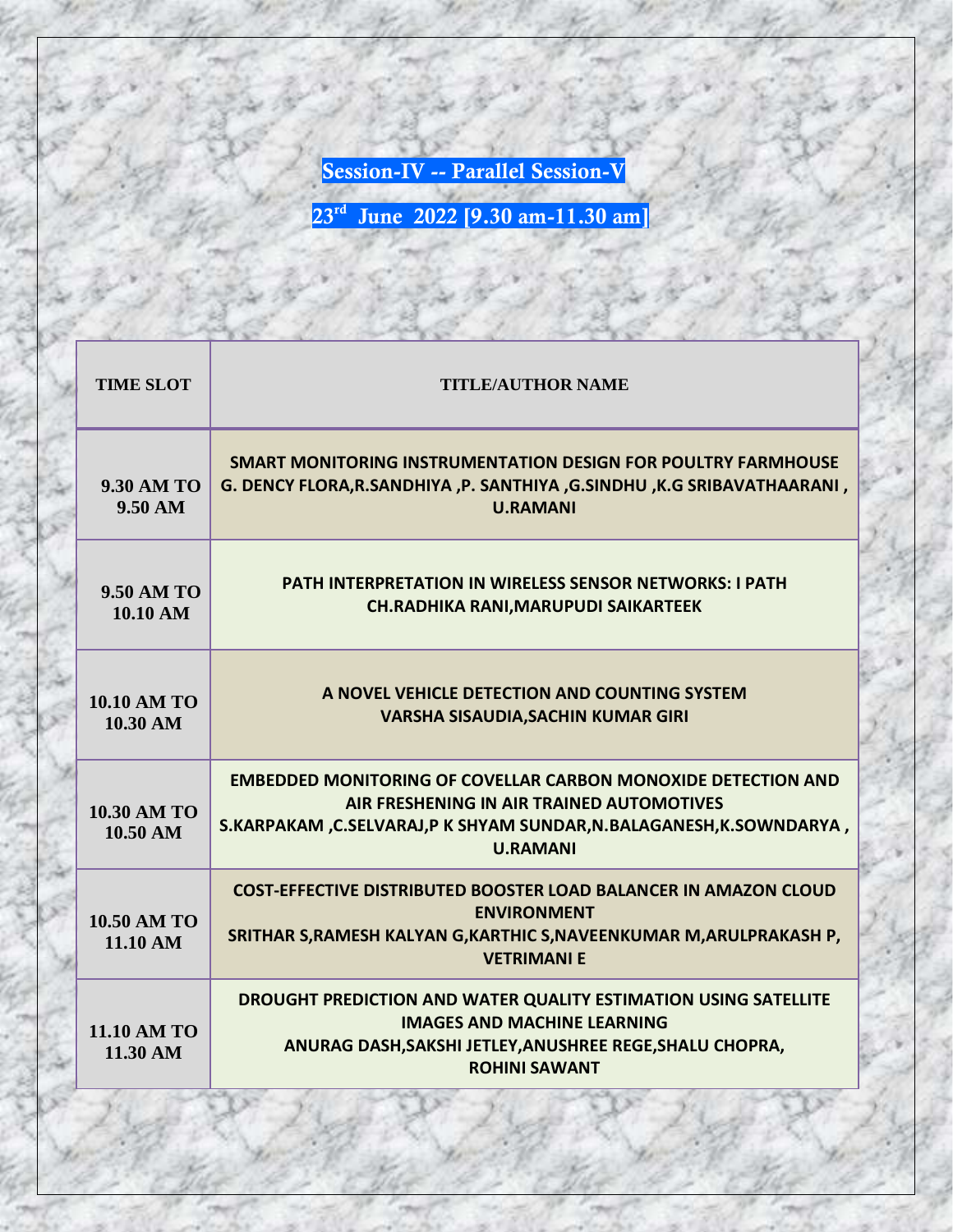**Session-IV -- Parallel Session-VI**

| <b>TIME SLOT</b>               | <b>TITLE/AUTHOR NAME</b>                                                                                                                                                                                    |
|--------------------------------|-------------------------------------------------------------------------------------------------------------------------------------------------------------------------------------------------------------|
| <b>9.30 AM TO</b><br>9.50 AM   | <b>FEATURE RANKING USING STATISTICAL TECHNIQUES FOR COMPUTER NETWORKS</b><br><b>INTRUSION DETECTION</b><br>YASH SHARMA, SOMYA SHARMA, ANSHUL ARORA                                                          |
| <b>9.50 AM TO</b><br>10.10 AM  | <b>ANALYSIS OF SEMINARY LEARNER CAMPUS NETWORK BEHAVIOUR USING</b><br><b>MACHINE LEARNING TECHNIQUES</b><br>K. MUTHAMIL SUDAR, P. NAGARAJ, M. GANESH, B. ABHISHEAK YADAV,<br>K. MANOJ KUMAR, V. MUNEESWARAN |
| <b>10.10 AM TO</b><br>10.30 AM | WED BASED FEEDBACK SUPERVISION SYSTEM<br>VINOTHINI.K, KIRUTHIKA.V, ABILASH HARIRAM M, GAYATHRI K, KEERTHANA S                                                                                               |
| <b>10.30 AM TO</b><br>10.50 AM | <b>COMPARATIVE STUDY OF TRANS - GAN ARCHITECTURE FOR BIO-MEDICAL IMAGE</b><br><b>SEMANTIC SEGMENTATION</b><br><b>MALVIKA ASHOK, ABHISHEK GUPTA</b>                                                          |
| <b>10.50 AM TO</b><br>11.10 AM | AN EMPRICAL STUDY ON PACKAGE QUERY PROCESSING SYSTEM USING<br><b>PARALLEL PROCESSING MECHANISMS</b><br>M SANDHYA RANI, KUMAR DORTHI                                                                         |
| <b>11.10 AM TO</b><br>11.30 AM | <b>E-COMMERCE MERCHANT FRAUD DETECTION USING MACHINE LEARNING</b><br><b>APPROACH</b><br>NUR SALMAN RAHMAN, FAHIM HASAN, SOUROV KUMAR MONDAL,<br>MD RAYHAN KABIR, MD ABDULLAH AL MAMUN, MD. SAGAR HOSSEN     |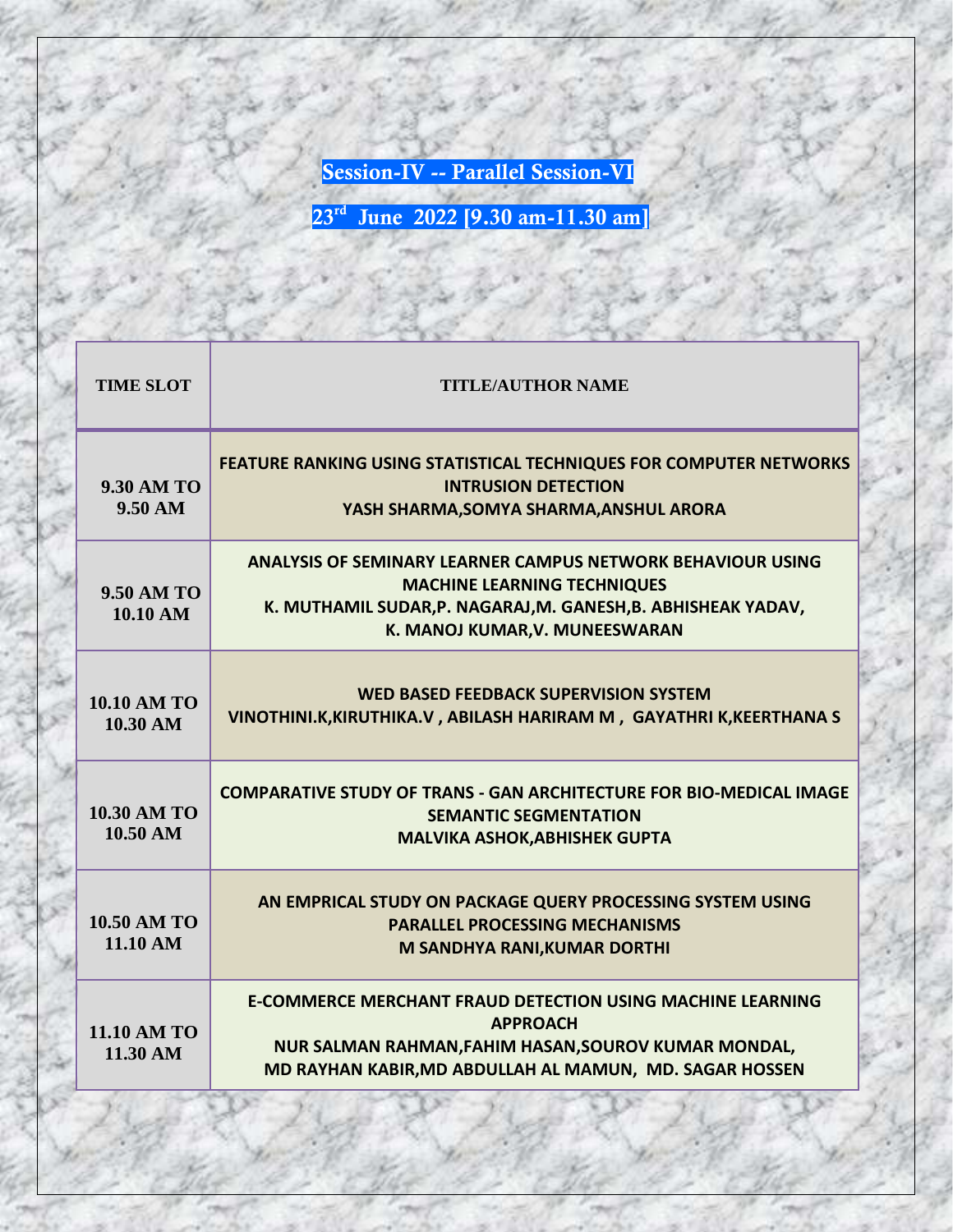**Session-V -- Parallel Session-I**

| <b>TIME SLOT</b>                             | <b>TITLE/AUTHOR NAME</b>                                                                                                               |
|----------------------------------------------|----------------------------------------------------------------------------------------------------------------------------------------|
| 11.30 AM<br>T <sub>O</sub><br>11.50 AM       | <b>INDIAN SIGN LANGUAGE RECOGNITION USING MACHINE LEARNING</b><br>PARMINDER SINGH , MUNNALURI VISHAL, VISHAL PANDEY, AVINASH DHILORKAR |
| 11.50 AM                                     | <b>FABRICATION OF FOOD DELIVERY ROBOT</b>                                                                                              |
| <b>TO</b>                                    | PARIGE NEERAJ REDDY, PADAMUTTUM SANJAY ROY, MIDIDODDI SANJAY,                                                                          |
| <b>12.10 PM</b>                              | ARUGULA NAVEEN, SUDHARSAN JAYABALAN, MOUNICA SAKHINETHI                                                                                |
| <b>12.10 PM</b>                              | DISEASE DETECTION IN MAIZE PLANT USING DEEP CONVOLUTIONAL NEURAL                                                                       |
| <b>TO</b>                                    | <b>NETWORK</b>                                                                                                                         |
| 12.30 PM                                     | A.S. RAO, SOHUM GUPTA, JOSH VISHNOI                                                                                                    |
| 12.30 PM                                     | THE METAVERSE AND PEOPLE'S PERSPECTIVE ON ITS IMPACT ON THE DIGITAL                                                                    |
| T <sub>O</sub>                               | <b>FUTURE</b>                                                                                                                          |
| 12.50 PM                                     | ANANYA BABU M U, PRIYANKA MOHAN                                                                                                        |
| 12.50 PM<br>T <sub>O</sub><br><b>1.10 PM</b> | A REVIEW ON EMERGING SPINTRONIC DEVICES: CMOS COUNTERPARTS<br>PAYAL JANGRA, PAWAN KUMAR DAHIYA                                         |
| 1.10 PM                                      | <b>DESIGN AND IMPLEMENTATION OF IMAGE PROCESSING BASED LANE DETECTION</b>                                                              |
| <b>TO</b>                                    | <b>AND GRADUAL BRAKING SYSTEM</b>                                                                                                      |
| 1.30 PM                                      | J. KARTHIKA, N.M. ARJUN, P.R. GAUTHAAMAN, R. GOKUL, R. GOKULARAJA                                                                      |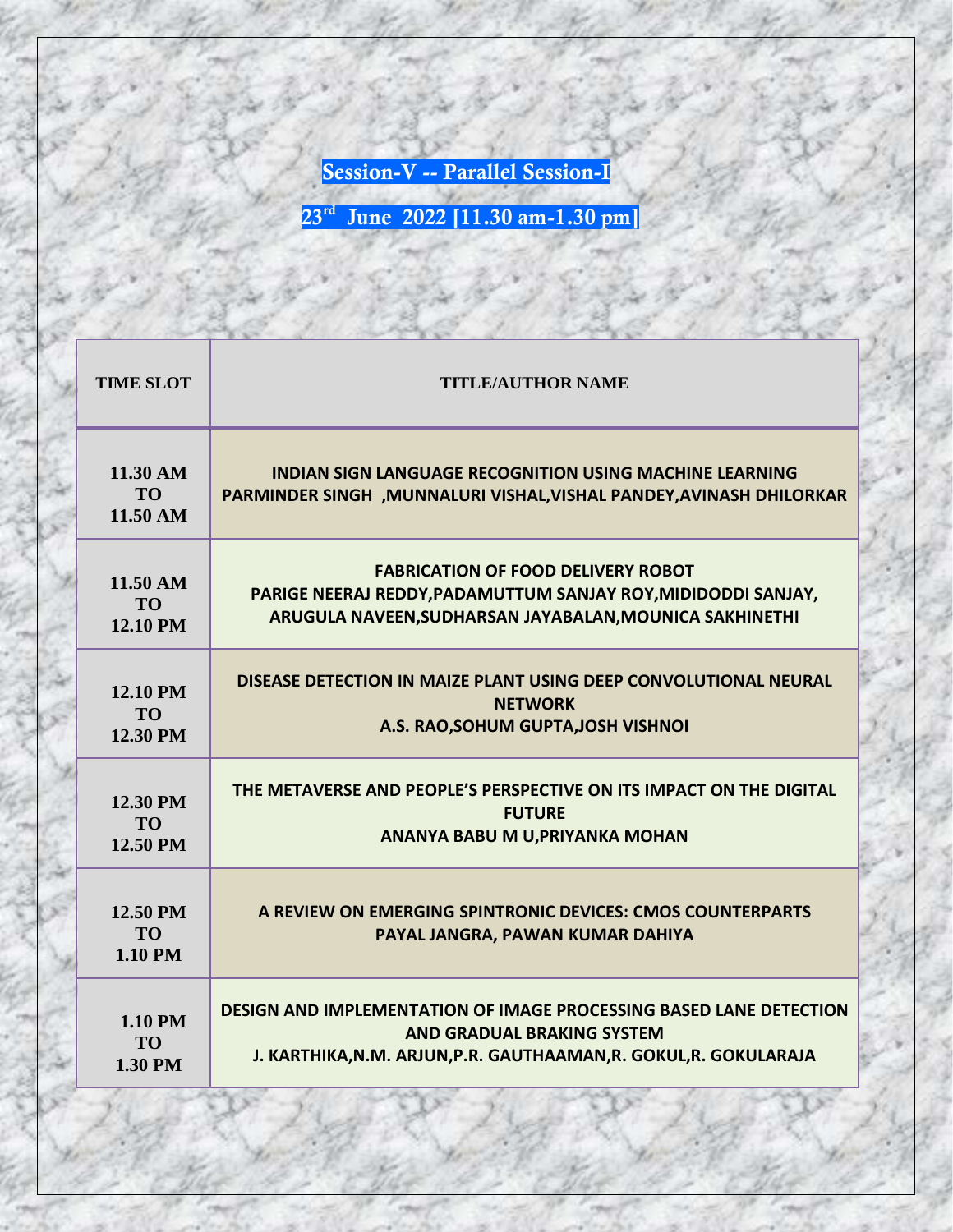**Session-V -- Parallel Session-II**

| <b>TIME SLOT</b>                       | <b>TITLE/AUTHOR NAME</b>                                                                                                                                                                                 |
|----------------------------------------|----------------------------------------------------------------------------------------------------------------------------------------------------------------------------------------------------------|
| 11.30 AM<br><b>TO</b><br>11.50 AM      | <b>FACIAL EMOTION RECOGNITION USING DCNN ALGORITHM</b><br>KURRA.SANTHI SRI,NAMBURU.NVSS NAVEEN KUMAR,<br><b>VELIVELA.DEVENDRA SATISH</b>                                                                 |
| 11.50 AM<br><b>TO</b><br>12.10 PM      | DYNAMIC EV CHARGING BY WIRELESS POWER TRANSFER<br>KAVIN.R, ARVIND D, DHANUSH S, AJAY D, KARPAGANATHAN K                                                                                                  |
| 12.10 PM<br><b>TO</b><br>12.30 PM      | OPTIMISING IOT BASED SMART HOME SYSTEMS USING MACHINE LEARNING<br><b>ALGORITHMS</b><br>AMAN KUMAR, ANIKET KUMAR BISWAS, ABHISHEK KUMAR,<br><b>RAJESH KUMAR YADAV</b>                                     |
| 12.30 PM<br><b>TO</b><br>12.50 PM      | RADIAL ORTHOGONAL MEAN LOCAL BINARY PATTERN: AN ILLUMINATION<br><b>INVARIANT FEATURE EXTRACTION METHOD</b><br><b>SHEKHAR KARANWAL</b>                                                                    |
| 12.50 PM<br><b>TO</b><br>1.10 PM       | <b>AMALGAMATION OF 3-DIMENSIONS IN EDUCATION FIELD USING AUGMENTED</b><br><b>REALITY TECHNOLOGY</b><br><b>SWATI SINGH, AMANPREET KAUR</b>                                                                |
| <b>1.10 PM</b><br><b>TO</b><br>1.30 PM | <b>OPTIMIZATION OF PROCESS PARAMETERS FOR SEMICONDUCTOR DEVICES USING</b><br><b>ARTIFICIAL NEURAL NETWORKS</b><br>J. CHARLES PRAVIN, J. PRANAV REDDY, M. HEMANTH CHANDRA,<br><b>P. VIVEKANANDA REDDY</b> |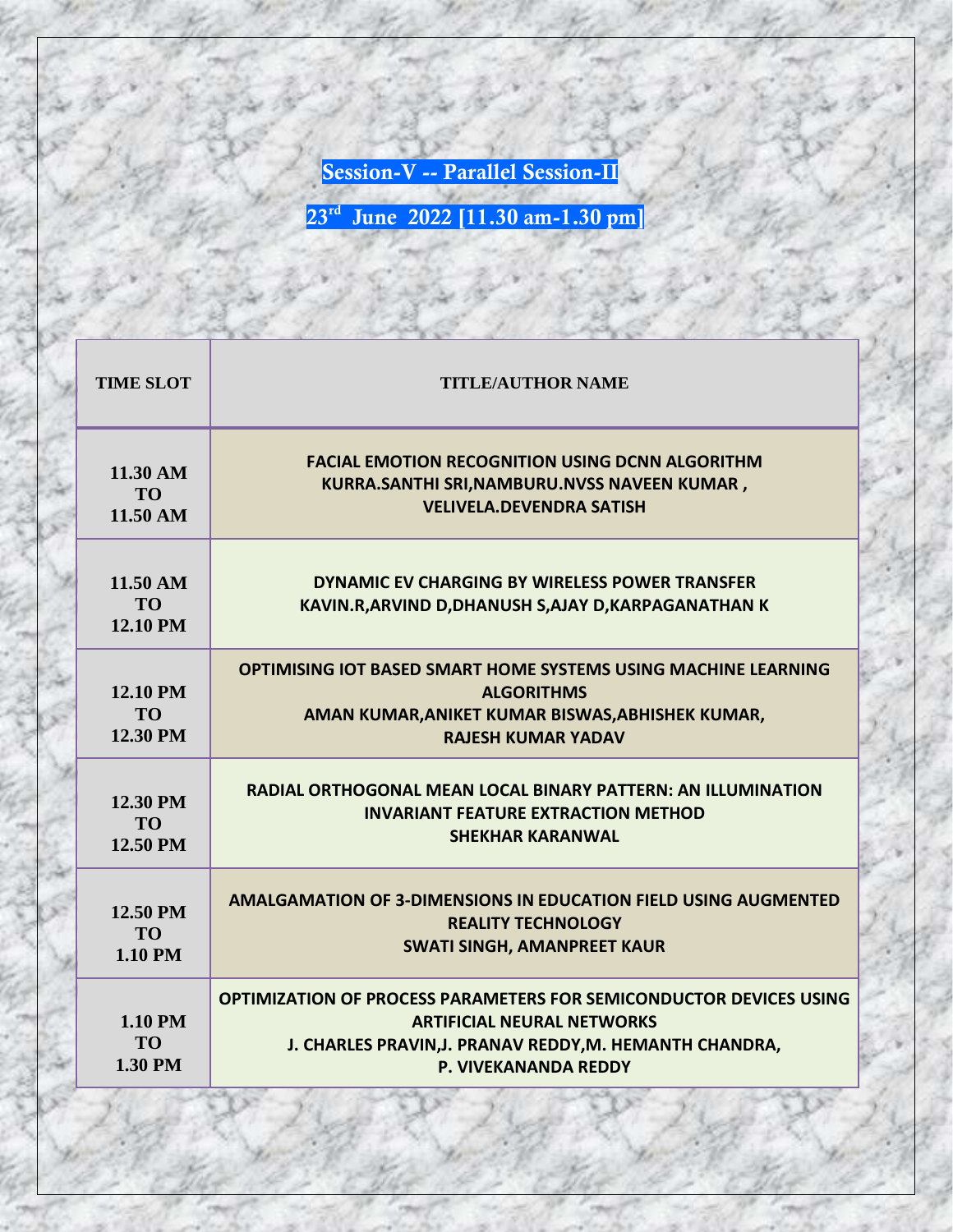**Session-V -- Parallel Session-III**

| <b>TIME SLOT</b>                | <b>TITLE/AUTHOR NAME</b>                                                                                                                                                   |
|---------------------------------|----------------------------------------------------------------------------------------------------------------------------------------------------------------------------|
| 11.30 AM                        | <b>DESIGN AND IMPLEMENTATION OF A SOLAR ENERGY-SUPPORTED STANDALONE</b>                                                                                                    |
| <b>TO</b>                       | ELECTRIC VEHICLE CHARGING POINT/PANEL USING MVO OPTIMIZATION                                                                                                               |
| 11.50 AM                        | K KARTHIK KUMAR, M WILLJUICE IRUTHAYARAJAN, C AKASH, G JEGAN RAJ                                                                                                           |
| $11.50 \text{ AM}$              | <b>CHALLENGES ON TRACING PROXY ADDRESSES IN MINING BITCOIN FRATERNIZE</b>                                                                                                  |
| <b>TO</b>                       | <b>SERVICE TRANSACTIONS</b>                                                                                                                                                |
| <b>12.10 PM</b>                 | <b>EZHILMATHI S, SELVAKUMARA SAMY S</b>                                                                                                                                    |
| <b>12.10 PM</b>                 | A NEW APPROACH FOR EFFECTIVE GARDEN MONITORING USING IOT                                                                                                                   |
| <b>TO</b>                       | <b>APPLICATIONS</b>                                                                                                                                                        |
| 12.30 PM                        | KAPINESH G , GAYATRI KONDURU , THANIKAISELVAN V                                                                                                                            |
| 12.30 PM                        | REAL-TIME DDOS ATTACK PREDICTION USING SUPERVISED ALGORITHMS AND                                                                                                           |
| <b>TO</b>                       | <b>CNN</b>                                                                                                                                                                 |
| 12.50 PM                        | MD. ATIQUZZAMAN SNIGDHO, SAIKAT CHOWDHURY, NUSRAT JAHAN                                                                                                                    |
| 12.50 PM                        | <b>ANALYSIS OF CREDIT CARD FRAUD DETECTION USING MACHINE LEARNING</b>                                                                                                      |
| <b>TO</b>                       | <b>TECHNIQUES</b>                                                                                                                                                          |
| 1.10 PM                         | C.H SUMANTH, POKALA PAVAN KALYAN, BOLISETTI RAVI, BALASUBRAMANI.S                                                                                                          |
| 1.10 PM<br><b>TO</b><br>1.30 PM | EFFECTS OF DIFFERENT LASER SHAPE PULSES ON LASER WAKEFIELD<br><b>ACCELERATION</b><br>VIKRANT K PATEL, RAUNAQ SINGH, NIPUL AGARWAL, MONIKA YADAV,<br><b>SURESH C SHARMA</b> |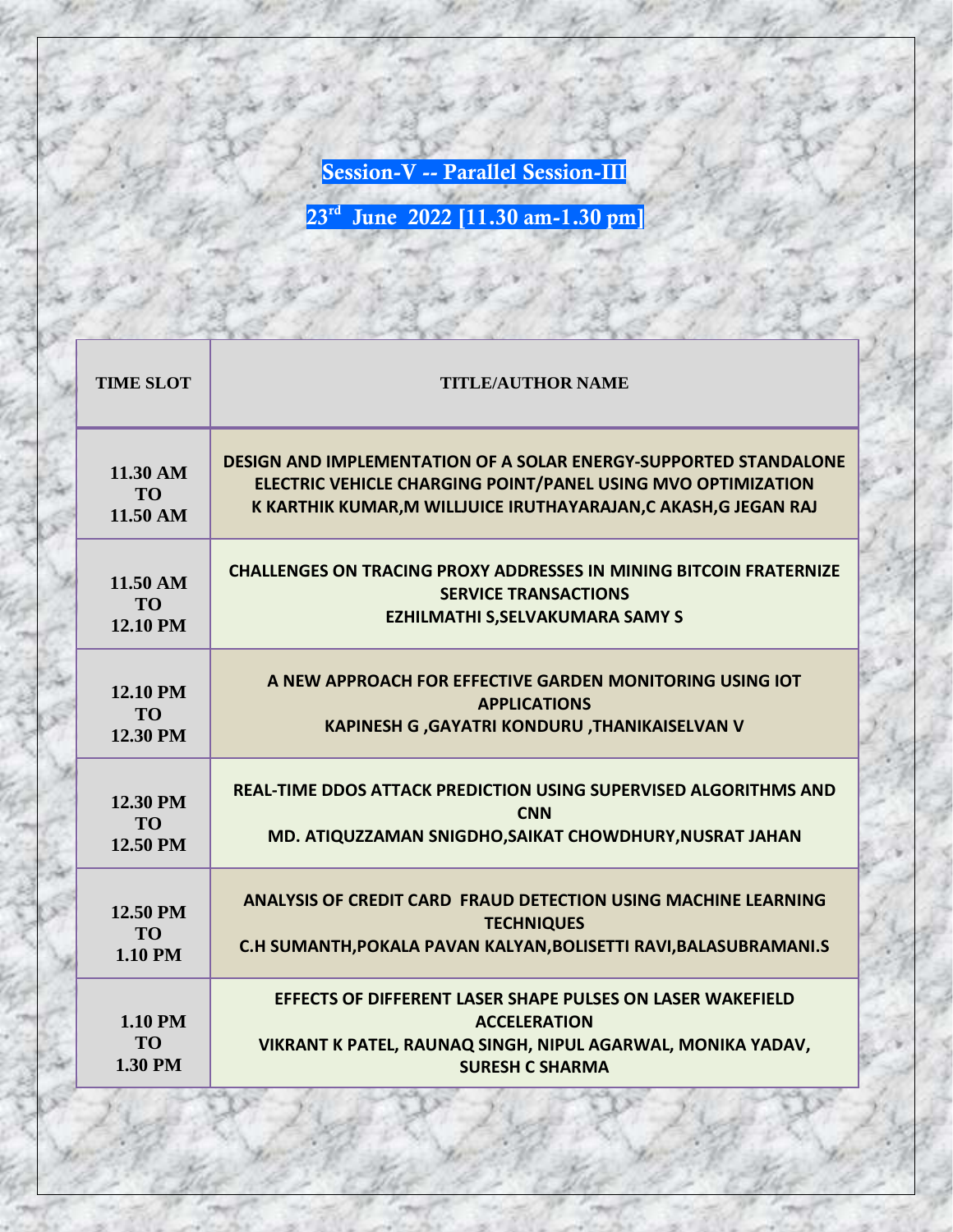**Session-V -- Parallel Session-IV**

| <b>TIME SLOT</b>                              | <b>TITLE/AUTHOR NAME</b>                                                                                                  |
|-----------------------------------------------|---------------------------------------------------------------------------------------------------------------------------|
| 11.30 AM                                      | <b>VEHICULAR COMMUNICATION SYSTEMS IN INTERNET OF VEHICLES BASED ON</b>                                                   |
| T <sub>O</sub>                                | <b>MACHINE LEARNING WITH ENHANCED SECURITY</b>                                                                            |
| $11.50 \text{ AM}$                            | J. DEEPIKA, DR.J. AKILANDESWARI, J. GOKULRAJ                                                                              |
| 11.50 AM<br><b>TO</b><br><b>12.10 PM</b>      | <b>DESIGN OF VACANT SEAT DETECTION IN A MOVING BUS USING IOT</b><br>A.JAYA LAKSHMI, M VENKATA JAYANTH, R SUMAN NAYAK      |
| <b>12.10 PM</b><br>T <sub>O</sub><br>12.30 PM | URL PROTECTION AND BOOKMARK HIDING USING AES ALGORITHM<br>DEEPAK RAM. RV, MOHAMED THAWFIQ. S, ARSHAD UVAIS. U, REVATHY. S |
| 12.30 PM                                      | <b>PLANT DISEASE IDENTIFICATION USING AI ON MULTISPECTRAL IMAGE OF LEAVES</b>                                             |
| <b>TO</b>                                     | B.J.SHARMILI, SISHUL SURESH KUMAR, S.SRINIKA, R.VENKATESHAPRABHU,                                                         |
| 12.50 PM                                      | <b>S.EZHILIN FREEDA</b>                                                                                                   |
| 12.50 PM                                      | <b>COMPARISON OF DIFFERENT AUTHENTICATION TECHNIQUES AND STEPS TO</b>                                                     |
| <b>TO</b>                                     | <b>IMPLEMENT ROBUST JWT AUTHENTICATION</b>                                                                                |
| 1.10 PM                                       | <b>AKANKSHA, AKSHAY CHATURVEDI</b>                                                                                        |
| <b>1.10 PM</b>                                | <b>PREDICTING THE VULNERABILITY OF COVID-19 USING MACHINE LEARNING</b>                                                    |
| T <sub>O</sub>                                | <b>ALGORITHM</b>                                                                                                          |
| 1.30 PM                                       | VINITA RAORANE, PRATHAMESH RAMANE, YASH RAUL, MEGHA TRIVEDI                                                               |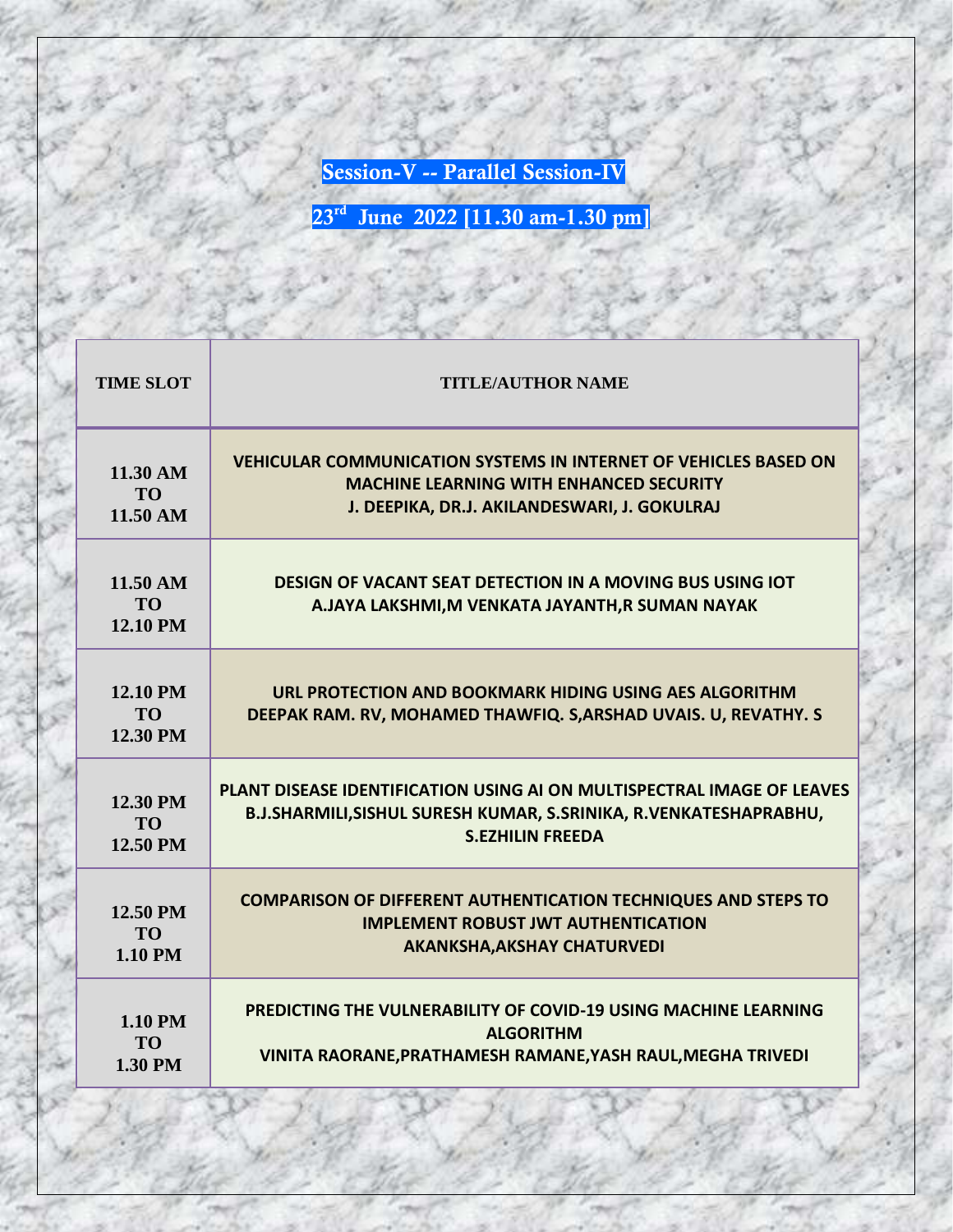**Session-V -- Parallel Session-V**

| <b>TIME SLOT</b>                            | <b>TITLE/AUTHOR NAME</b>                                                                                                                                   |
|---------------------------------------------|------------------------------------------------------------------------------------------------------------------------------------------------------------|
| 11.30 AM<br><b>TO</b><br>11.50 AM           | HOME AUTOMATION USING VOICE AND GESTURE CONTROL<br>NIHARIKA GANJI, SHRIYA GANDRETI, MR. T. RAMA KRISHNAIAH                                                 |
| $11.50 \text{ AM}$<br>TO<br><b>12.10 PM</b> | <b>IOT-BASED CONTINUOUS VITAL SIGNS MONITORING SYSTEM FOR COVID-19</b><br><b>PATIENTS IN QUARANTINE</b><br>VASUDHAA.C.S,T. VEERAMANIKANDASAMY,A. P. RAJESH |
| <b>12.10 PM</b><br><b>TO</b><br>12.30 PM    | <b>STOCK PRICE PREDICTION APP</b><br><b>RUHAAN SANDHU, PARIMALA G</b>                                                                                      |
| 12.30 PM<br><b>TO</b><br>12.50 PM           | A CLUSTERING PREDICTION MODEL-BASED DATA COLLECTION FOR WSN<br>S. DIWAKARAN, ATLA PRAGHNA, ELLURU THANUSHA REDDY, AKULA SRAVANI                            |
| 12.50 PM<br><b>TO</b><br><b>1.10 PM</b>     | <b>AUTOMATED ADAPTIVE IR BASED TRAFFIC CONTROL</b><br>SIREESHA AMARANENI, ADHARSH RAO AKULA, SRIKANTH SUKUR,<br>SANJEEV VUNDAVALLI, AKASH GUDIKANDULA      |
| <b>1.10 PM</b><br><b>TO</b><br>1.30 PM      | REVERSIBLE IMAGE STEGANOGRAPHY TECHNIQUES: A PERFORMANCE STUDY<br>MALARVIZHI.N, PRIYA.R, BHAVANI.R                                                         |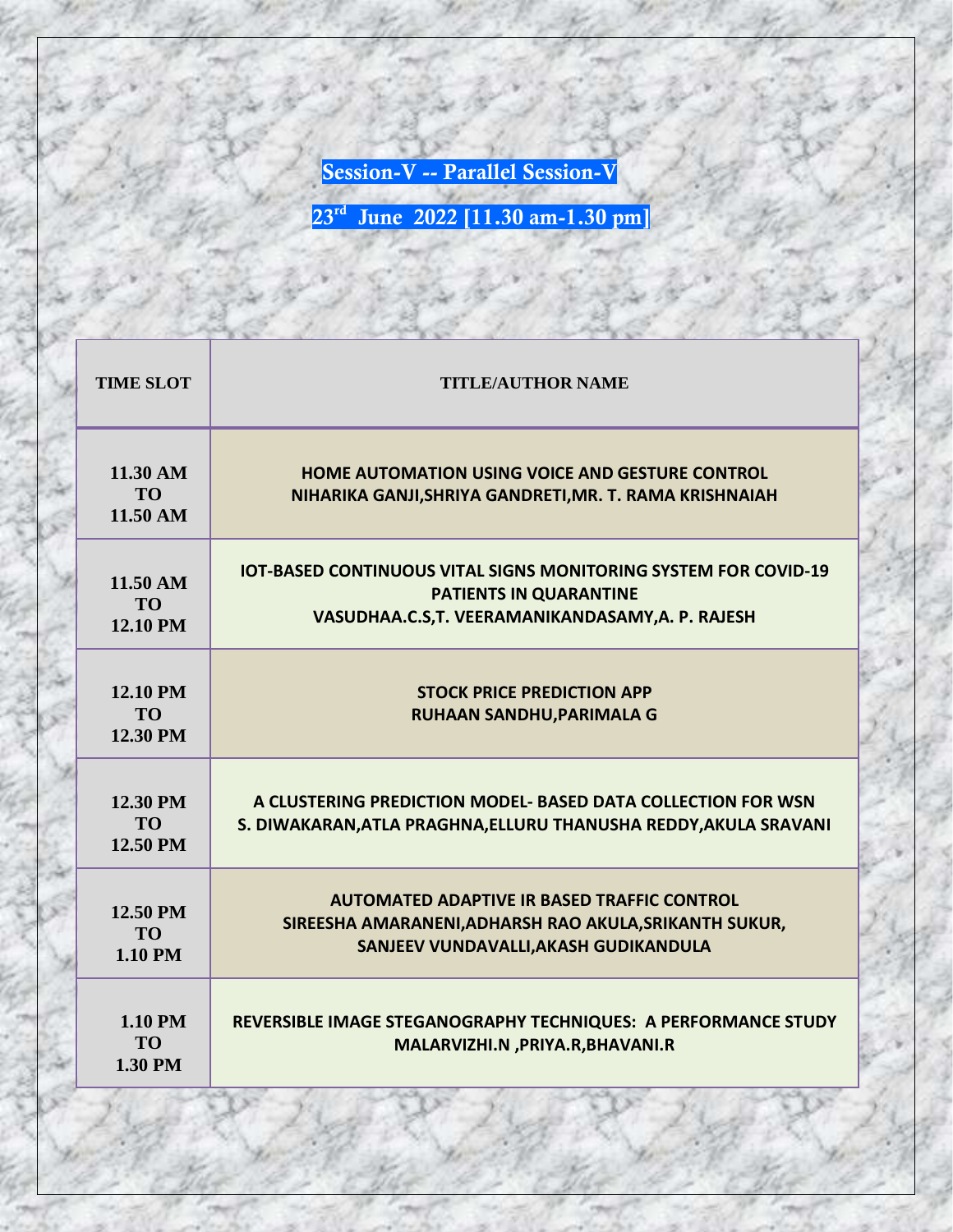**Session-V -- Parallel Session-VI**

| <b>TIME SLOT</b>                         | <b>TITLE/AUTHOR NAME</b>                                                                                                                                                                                      |
|------------------------------------------|---------------------------------------------------------------------------------------------------------------------------------------------------------------------------------------------------------------|
| 11.30 AM<br>T <sub>O</sub><br>11.50 AM   | THE DEVELOPMENT OF ULTRASONIC C- SCAN FOR FERROUS WALL SURFACE<br><b>USING THE CLIMBING ROBOT</b><br>JAISE JOSE, D. DINAKARAN, M.M. RAMYA, R. SUGIN ELANKAVI,<br><b>RM. KUPPAN CHETTY</b>                     |
| 11.50 AM<br><b>TO</b><br><b>12.10 PM</b> | <b>MUSIC RECOMMENDATION BASED ON FACIAL EXPRESSION USING DEEP</b><br>LFARNING<br>TANUSHREE GORASIYA, ANUSHKA GORE, DIMPLE INGALE, MEGHA TRIVEDI                                                               |
| 12.10 PM<br><b>TO</b><br>12.30 PM        | <b>COMPARATIVE STUDY OF PREDICTIVE MODELS TO ESTIMATE EMPLOYEE</b><br><b>ATTRITION</b><br>SRINIVASA REDDY SEELAM, KANDULA HEMANTH KUMAR, MUTYALA SAI<br>SUPRITHA, GADDAM GNANESWAR, VUYYURU VENU MADHAV REDDY |
| 12.30 PM<br><b>TO</b><br>12.50 PM        | <b>VOICE ASSISTIVE SYSTEM FOR BLIND PEOPLE</b><br>ANNAREDDY JESSICA, SANNIDHI HARSHA VEENA, SRIRAMULA SRIVARSHINI,<br>GEETHU KRISHNA. R, MACHUNOORI MOUNICA                                                   |
| 12.50 PM<br><b>TO</b><br><b>1.10 PM</b>  | <b>MULTI FUNCTIONAL SYNCHRONIZED EXCITER AND DOWN CONVERTER FOR</b><br><b>SURVEILLANCE RADAR</b><br><b>VIPIN KUMAR H, ARPANA M K, VENKATAMUNI T</b>                                                           |
| 1.10 PM<br><b>TO</b><br>1.30 PM          | <b>IOT BASED FALL DETECTION OF A SMART HELMET</b><br>HARSHIT CHAUHAN, RAMSHA RIZWAN, MEHTAB FATIMA                                                                                                            |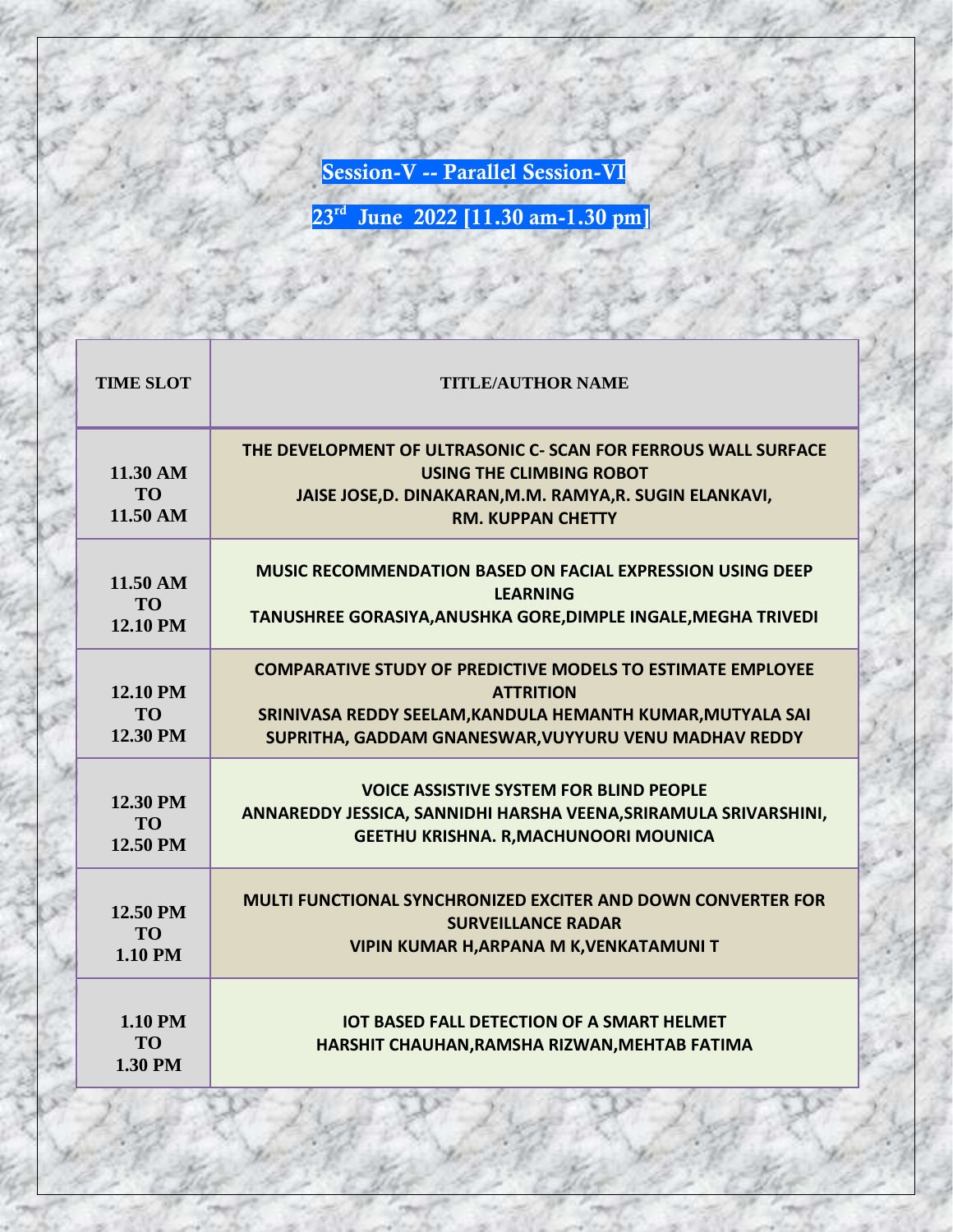**Session-VI -- Parallel Session-I**

| <b>TIME SLOT</b>             | <b>TITLE/AUTHOR NAME</b>                                                                                                                                                                  |
|------------------------------|-------------------------------------------------------------------------------------------------------------------------------------------------------------------------------------------|
| <b>1.45 PM TO</b><br>2.05 PM | <b>MULTISTEP AHEAD SOLAR IRRADIANCE AND WIND SPEED FORECASTING USING</b><br><b>BAYESIAN OPTIMIZED LONG SHORT TERM MEMORY</b><br><b>SYAMA S, J RAMPRABHAKAR</b>                            |
| <b>2.05 PM TO</b><br>2.25 PM | SENTIGAMES- A GAME THEORETIC APPROACH TO SENTIMENT ANALYSIS<br>MINNI JAIN, BANAVATH GAYATHRI, RITWIK RANJAN, ROHIT                                                                        |
| <b>2.25 PM TO</b><br>2.45 PM | <b>CONTAINER BASED DRIVER FATIGUE SYSTEM USING IOT</b><br>E. G. RADHIKA, S. BHARATH, S. EZHILARASAN, M. SHANKAR                                                                           |
| <b>2.45 PM TO</b><br>3.05 PM | AN INTRUSION DETECTION AND PREVENTION SYSTEM AGAINST DOS ATTACKS<br><b>FOR INTERNET-INTEGRATED WSN</b><br>SANTHOSH KUMAR B.J, SOMNATH SINHA                                               |
| 3.05 PM TO<br>3.25 PM        | A REAL-TIME TRAFFIC SIGN DETECTION AND RECOGNITION SYSTEM ON HYBRID<br><b>DATASET USING CNN</b><br>NEEL BHATT, PRATIKSHA LALDAS, VIVIAN BRIAN LOBO                                        |
| 3.25 PM TO<br>3.45 PM        | <b>ANALYSIS OF MICROSTRIP FRACTAL ANTENNA WITH MULTIBAND</b><br><b>CHARACTERISTICS</b><br>B.KOMURAIAH,T. SUNIL KUMAR,K. SRIRAM REDDY,R. RAMATEJA,SHAIK ATHAR,<br><b>T. ABHILASH REDDY</b> |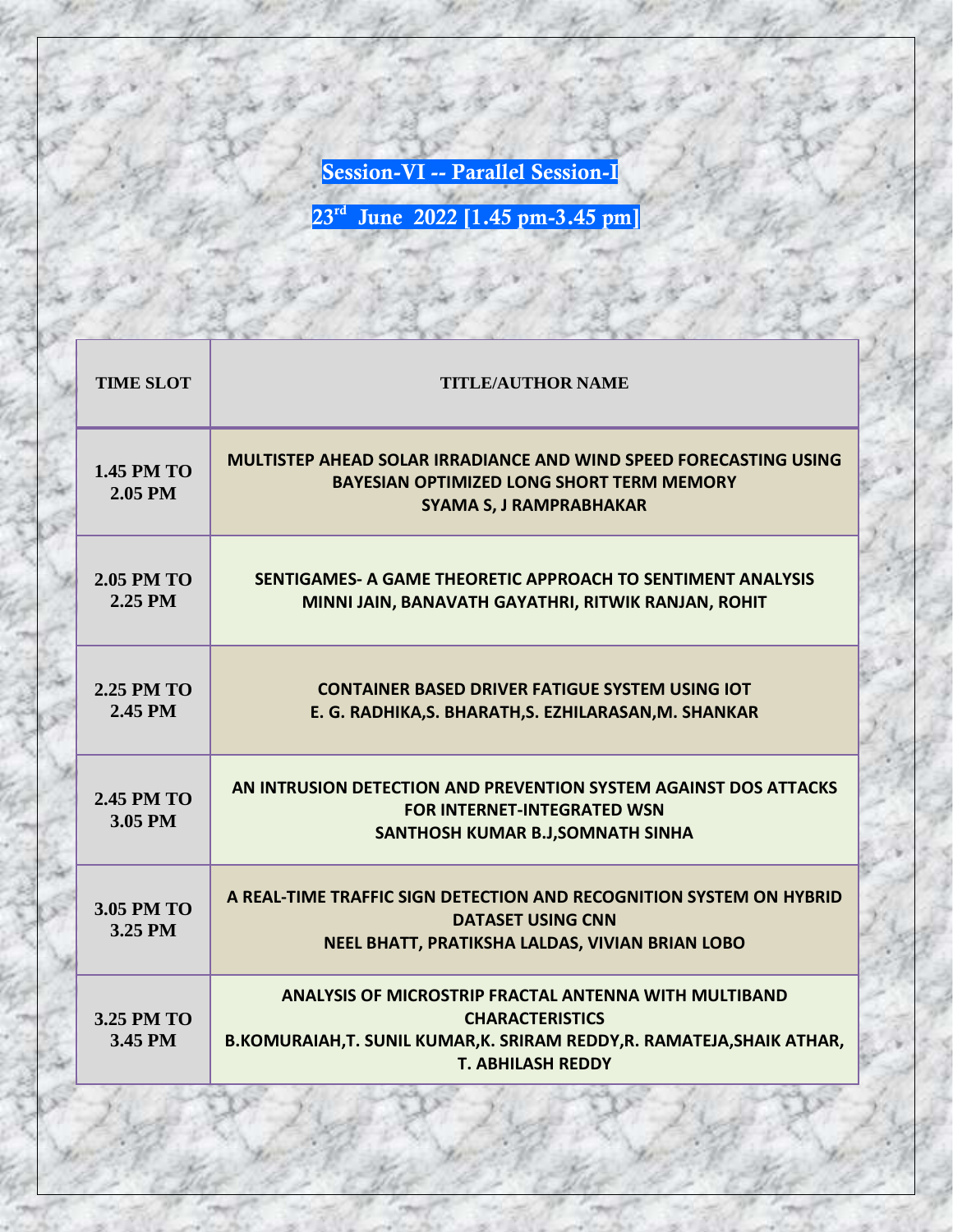**Session-VI -- Parallel Session-II**

| <b>TIME SLOT</b>             | <b>TITLE/AUTHOR NAME</b>                                                                                                                                                                |
|------------------------------|-----------------------------------------------------------------------------------------------------------------------------------------------------------------------------------------|
| <b>1.45 PM TO</b><br>2.05 PM | <b>DESIGN OF CONTROL STRATEGY FOR BATTERY-SUPERCAPACITOR HYBRID</b><br><b>STORAGE SYSTEM</b><br><b>KEERTHANA M, MANOHARAN P S, RAVI A</b>                                               |
| <b>2.05 PM TO</b><br>2.25 PM | SECOND SALE CAR PRICE PREDICTION USING MACHINE LEARNING ALGORITHM<br>CHEJARLA VENKATA NARAYANA, NUKATHOTI OOHA GNANA MADHURI,<br>ATMAKURI NAGASINDHU, MULUPURI AKSHA , CHALAVADI NAVEEN |
| <b>2.25 PM TO</b><br>2.45 PM | SYSTEM IDENTIFICATION AND CONTROL SYSTEM DESIGN FOR BIOREACTOR<br><b>PROCESS</b><br>SANDEEP KUMAR SUNORI, PRADEEP JUNEJA                                                                |
| <b>2.45 PM TO</b><br>3.05 PM | <b>BIDIRECTIONAL RNN FOR AUDIO DEEP LEARNING IN AN END-TO-END MODEL</b><br>MUTHULAKSHMI S, AISHWARYALAKSHMI M , DEEKSHITHA R, JANANI SREE G                                             |
| 3.05 PM TO<br>3.25 PM        | <b>APPLICATION SPECIFIC TESTING FOR VLSI BENCHMARK CIRCUITS</b><br>ABINANDHAN K, GURUCHARAN K, PURNIMA M, SAI VANDANA S, J. P. ANITA                                                    |
| 3.25 PM TO<br>3.45 PM        | <b>TRANSFER LEARNING APPROACH FOR 6G-IOT APPLICATIONS</b><br>PRASHANT UPADHYAYA, RUCHI, SUNITI DUTT                                                                                     |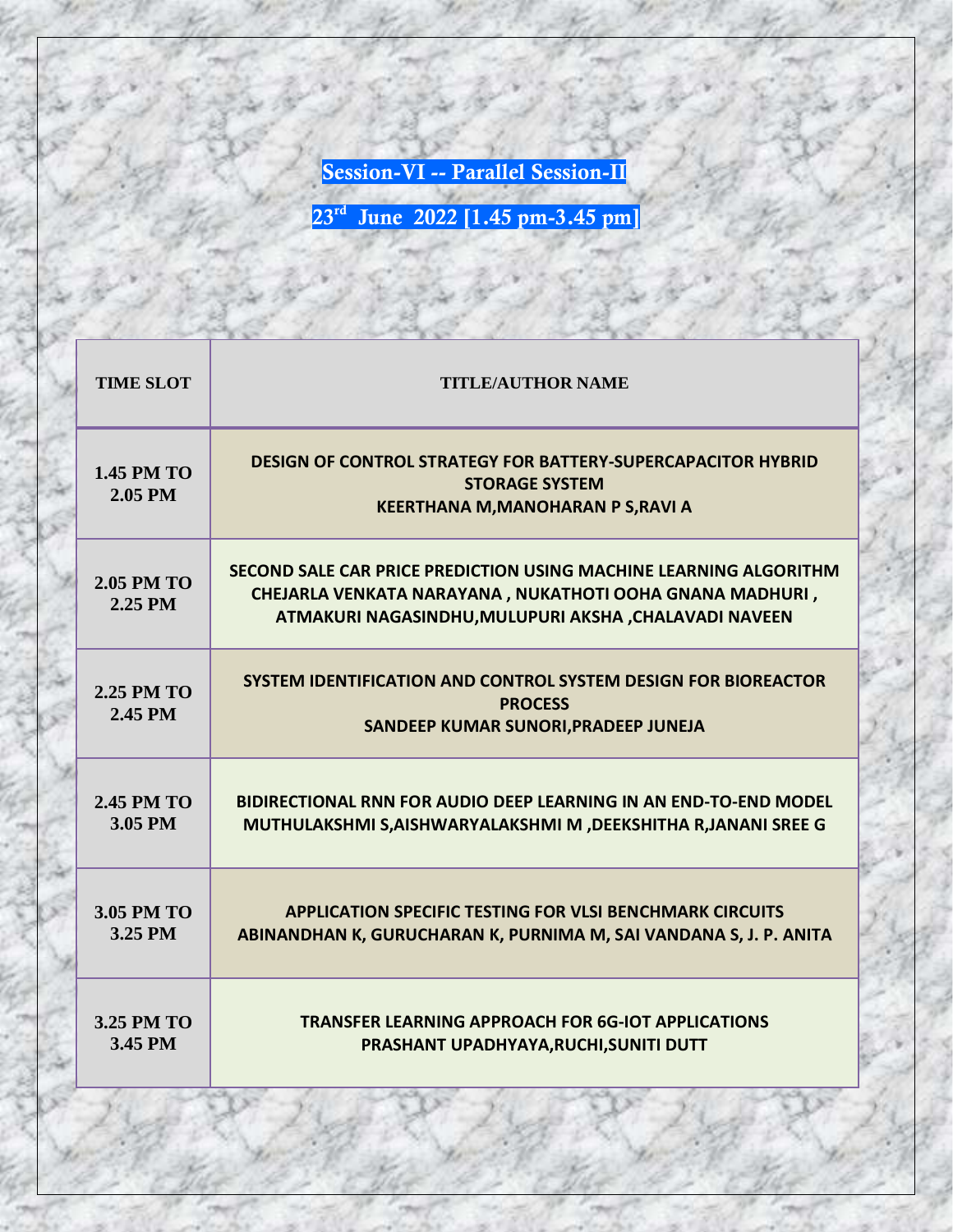**Session-VI -- Parallel Session-III**

| <b>TIME SLOT</b>             | <b>TITLE/AUTHOR NAME</b>                                                                                                                                                                                                        |
|------------------------------|---------------------------------------------------------------------------------------------------------------------------------------------------------------------------------------------------------------------------------|
| <b>1.45 PM TO</b><br>2.05 PM | <b>AUTOMATIC PRESSURE MONITORING AND PIPELINE PROTECTION FOR</b><br><b>IRRIGATION</b><br>P.TAMILARASU, M.SUGUMARAN, R.SANJAY, G.SAKTHI, P.VASANTHARAGAVAN,<br><b>S.BOOVENDIRAN</b>                                              |
| <b>2.05 PM TO</b><br>2.25 PM | <b>EFFECTIVE COVID MONITORING PROCESS TO OBSERVE PATIENTS STATUS USING</b><br><b>BLOCKCHAIN</b><br>RAMKUMAR JAYARAMAN ,A.SAHAYA ANSELIN NISHA,K.SOMASUNDARAM,<br>KARTHIKEYAN.C,D.VIJENDRA BABU,R. PRABHA                        |
| <b>2.25 PM TO</b><br>2.45 PM | SOLAR POWER GENERATION PREDICTION FOR BETTER ENERGY EFFICIENCY<br><b>USING MACHINE LEARNING</b><br>VISHESH MANTRI, NAMO NARAYAN SHARMA, RAMKUMAR JAYARAMAN                                                                      |
| <b>2.45 PM TO</b><br>3.05 PM | A SURVEY ON IMAGE CRYPTOSYSTEMS BASED ON DNA INSPIRED APPROACHES<br>POOJA MISHRA, ARUP KUMAR PAL, ABHAY KUMAR SINGH                                                                                                             |
| 3.05 PM TO<br>3.25 PM        | PERFORMANCE COMPARISON OF PARITY PRESERVING FLIP-FLOPS USING PARITY<br>PRESERVING GATES BY QUANTUM CELLULAR AUTOMATA AND VERILOG<br>SUTHAGAR S, MAGESHKUMAR G, AYYADURAI M,<br>SGGURUTHI PRABHAKARA RAO, HEMALATHA K, PREETHI R |
| 3.25 PM TO<br>3.45 PM        | A REVIEW ON DISTRIBUTED DENIAL OF SERVICE ATTACK IN SMART GRID<br>D.JIM SOLOMON RAJA, R.SRIRANJANI, A.PARVATHY, N.HEMAVATHI                                                                                                     |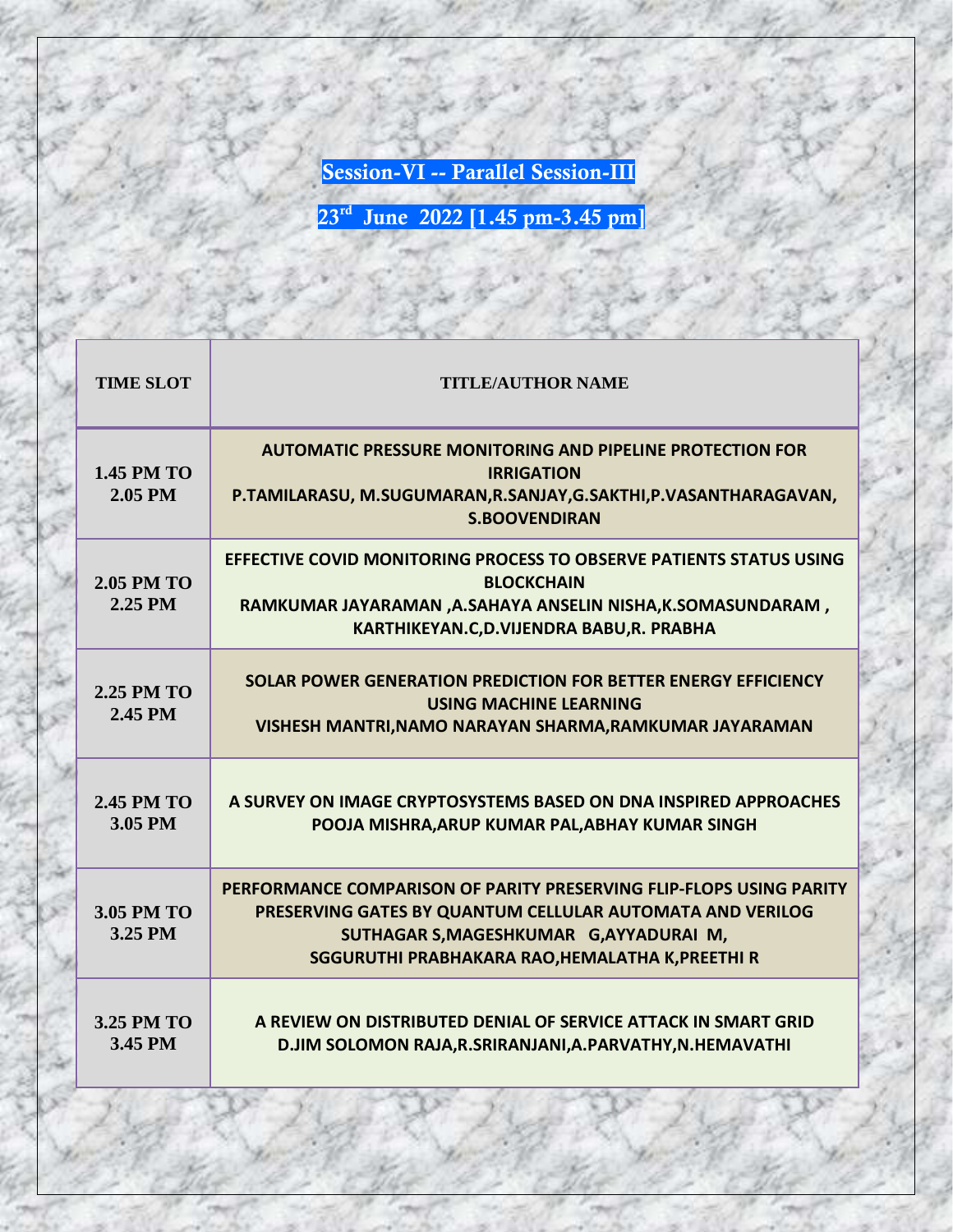**Session-VI -- Parallel Session-IV**

| <b>TIME SLOT</b>             | <b>TITLE/AUTHOR NAME</b>                                                                                                                                                                                                      |
|------------------------------|-------------------------------------------------------------------------------------------------------------------------------------------------------------------------------------------------------------------------------|
| <b>1.45 PM TO</b><br>2.05 PM | <b>CLOUD BASED CENTRALIZED SMART CART AND CONTACTLESS BILLING SYSTEM</b><br>MAHENDRA H.N, MALLIKARJUNASWAMY S, CHANDAN B NOOLI, HRISHIKESH M,<br>KRUTHIK N, HAVISH MANIKYA VAKKALANKA                                         |
| <b>2.05 PM TO</b><br>2.25 PM | A BRIEF ANALYSIS ON SECURITY THREATS FOR INTRUSION DETECTION IN<br><b>NETWORK CODING ENABLED SMALL CELLS</b><br>CHANUMOLU KIRAN KUMAR, NANDHAKUMAR RAMACHANDRAN,<br>SPANDANA MANDE, CH NAGA PRIYANKA                          |
| 2.25 PM TO<br>2.45 PM        | ADOPTION OF VIRTUAL REALITY IN CULTURAL HERITAGE AND MUSEUM<br><b>EXHIBITION</b><br>SHINNU JANGRA, GURJINDER SINGH, ARCHANA MANTRI, BHANU SHARMA                                                                              |
| <b>2.45 PM TO</b><br>3.05 PM | <b>COST REDUCE: CREDIT CARD FRAUD IDENTIFICATION USING MACHINE LEARNING</b><br>MD BABUL ISLAM, CHRISTIAN AVORNU, PIYUSH KUMAR SHUKLA,<br><b>PRASHANT KUMAR SHUKLA</b>                                                         |
| 3.05 PM TO<br>3.25 PM        | A FOOD RECOMMENDATION SYSTEM FOR PREDICTIVE DIABETIC PATIENTS USING<br><b>ANN AND CNN</b><br>N. C. BRINTHA, ARIGE TEJASRI , BHAVANAM VIJAYA DURGA , MEDERAMETLA<br>TARUN TEJA , MAGULURI NAVI VENKATA PAVAN KUMAR , NAGARAJ P |
| 3.25 PM TO<br>3.45 PM        | <b>MACHINE LEARNING BASED INTELLIGENT SYSTEM FOR SAFEGUARDING</b><br><b>SPECIALLY ABLED PEOPLE</b><br>KAPIL MEHTA, VANDANA MOHINDRU SOOD, CHAMKAUR SINGH,<br><b>PRATHAM CHABRA</b>                                            |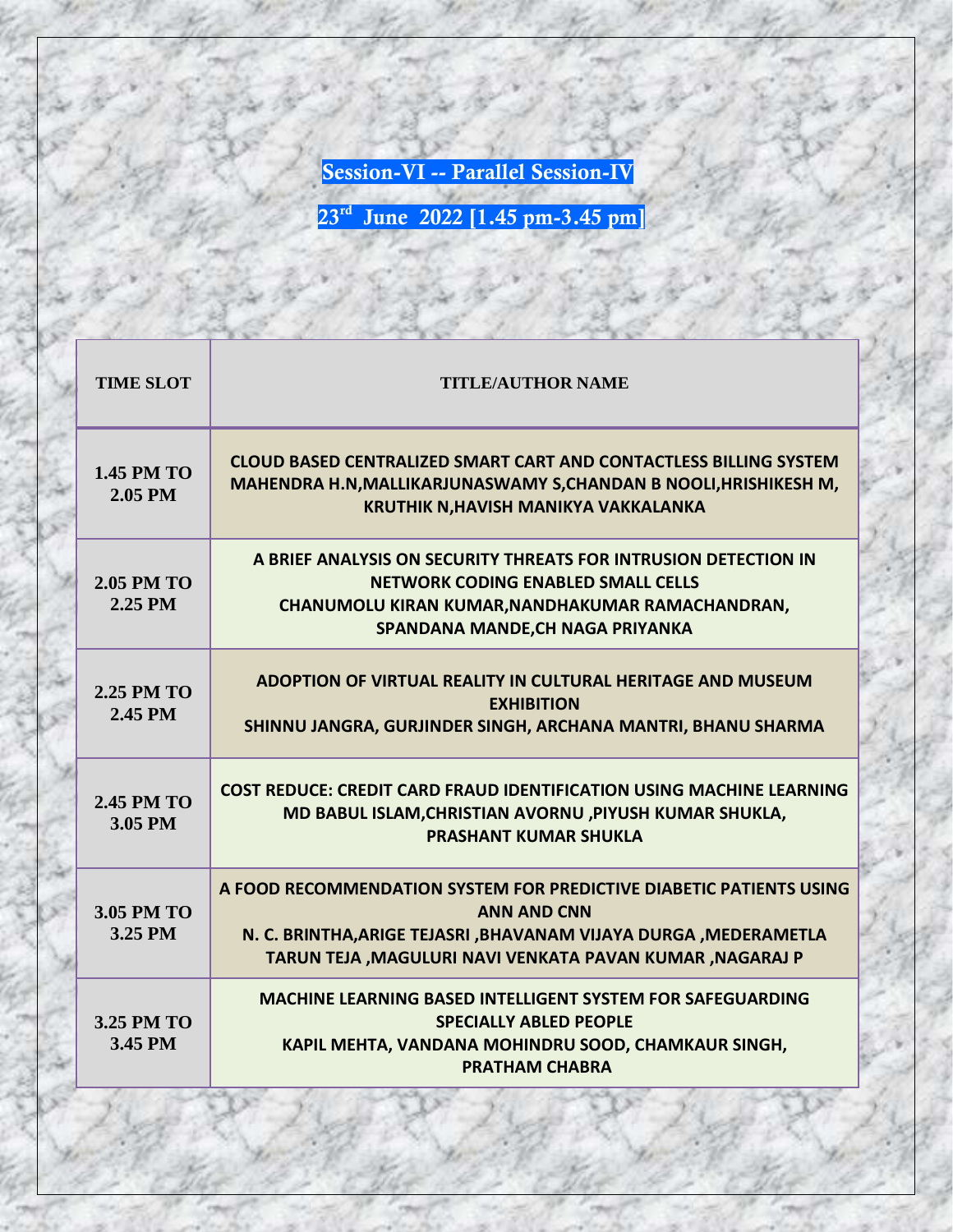**Session-VI -- Parallel Session-V**

| <b>TIME SLOT</b>             | <b>TITLE/AUTHOR NAME</b>                                                                                                                                                                                               |
|------------------------------|------------------------------------------------------------------------------------------------------------------------------------------------------------------------------------------------------------------------|
| <b>1.45 PM TO</b><br>2.05 PM | <b>ENHANCED FOREST MONITORING SYSTEM FOR EARLY FIRE DETECTION</b><br>ADARSH CHATRAGADDA, SAI HARSHA VARDHAN CHALASANI, NAGASUPRIYA<br>CHALLA, PRASANNA PRAVALLIKA OLETI, N. VENKATA RAMANA GUPTA,<br><b>AMARENDRAK</b> |
| <b>2.05 PM TO</b><br>2.25 PM | <b>RURAL HEALTH HELPER USING NLP AND IOT SYSTEM</b><br>R.PRIYADHARSHINI, T.G. VISHAL ADITH, R.USHA, KAILASAM SELVARAJ                                                                                                  |
| 2.25 PM TO<br>2.45 PM        | A SECURED GUI BASED FLEXIBLE AUTOMATED SYSTEM FOR FACE RECOGNITION<br><b>AND SUSPICIOUS BEHAVIOUR PREDICTION</b><br>G. L.N. MURTHY, SHAIK MASTAN VALI, V ANIL KUMAR,<br>S SATYA NARAYANA REDDY, V ASHOK                |
| <b>2.45 PM TO</b><br>3.05 PM | ANOMALY DETECTION IN CREDIT CARD TRANSACTION USING DEEP LEARNING<br><b>TECHNIQUES</b><br>GAYATRI KETEPALLI , SRINIVAS TATA, SRIKANTHYADAV.M                                                                            |
| 3.05 PM TO<br>3.25 PM        | A REVIEW ON OPINION LEADER DETECTION AND ITS APPLICATIONS<br>SONIA, KAPIL SHARMA, MONIKA BAJAJ                                                                                                                         |
| 3.25 PM TO<br>3.45 PM        | BIKER SAFETY SYSTEM USING NANO BLE 33 MICROCONTROLLER AND MOBILE<br><b>APP</b><br>ANKIT DATTA, SAI TARUN YELLAMRAJU, NINAD KALE, MANISH PARMAR                                                                         |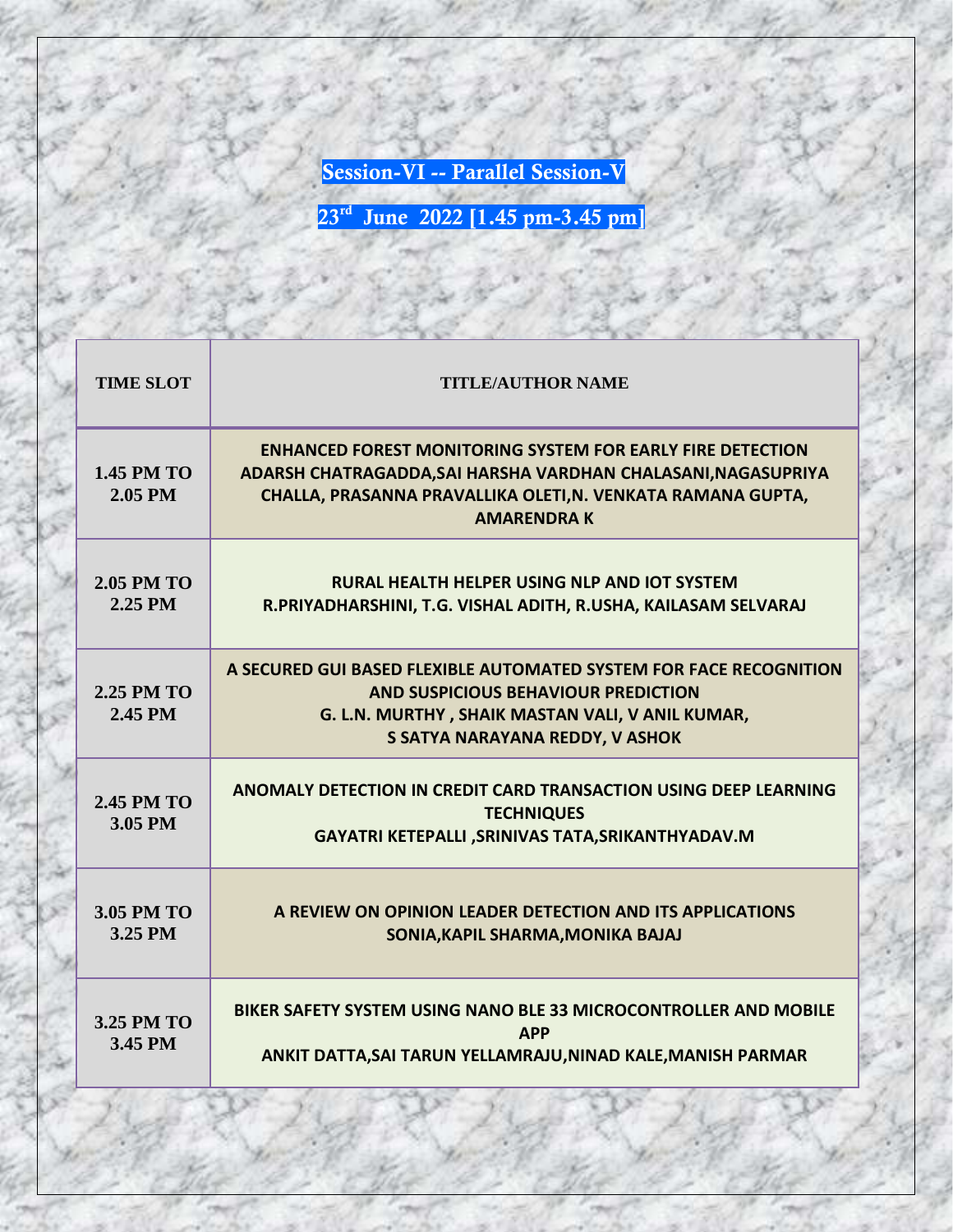**Session-VI -- Parallel Session-VI**

| <b>TIME SLOT</b>             | <b>TITLE/AUTHOR NAME</b>                                                                                                                                               |
|------------------------------|------------------------------------------------------------------------------------------------------------------------------------------------------------------------|
| <b>1.45 PM TO</b><br>2.05 PM | ADOPTION OF CLOUD COMPUTING TO ACCOUNTING: BENEFITS AND<br><b>CHALLENGES</b><br><b>SURENDAR GADE, K. MADHAVA RAO</b>                                                   |
| <b>2.05 PM TO</b><br>2.25 PM | SECURING WEB USER PRIVACY WITH STEGANALYSIS OF IMAGES USING DEEP<br><b>LFARNING</b><br>ANURATHA K,J.M NANDHINI, DEVADHARSHINI M, HARINI A,<br><b>PAVETHRA ARULMANI</b> |
| <b>2.25 PM TO</b><br>2.45 PM | <b>HIGH-SECURITY REGISTRATION PLATE DETECTION USING OPENCY AND PYTHON</b><br>MANOJ KUMAR, SANJAY SINGH, URMILA PILANIA, ANKUR AGGARWAL                                 |
| <b>2.45 PM TO</b><br>3.05 PM | <b>ESTIMATION OF REMAINING USEFUL LIFE(RUL) OF BLDC MOTOR USING</b><br><b>MACHINE LEARNING APPROACHES</b><br>R.DHAYA SREE, S.JAYANTHY, E.ESSAKI VIGNESHWARAN           |
| 3.05 PM TO<br>3.25 PM        | <b>BANDWIDTH ESTIMATION WITH MOBILITY CONTROL IN MOBILE AD HOC</b><br><b>NETWORKS</b><br><b>RAJEEV KUMAR AND PRABHUDEV JAGADEESH</b>                                   |
| 3.25 PM TO<br>3.45 PM        | TO PREDICT CUSTOMER SENTIMENTAL BEHAVIOR BY USING ENHANCED BI-LSTM<br><b>TECHNIQUE</b><br>SUSHMITHA M, SURESH K, VANDANA K                                             |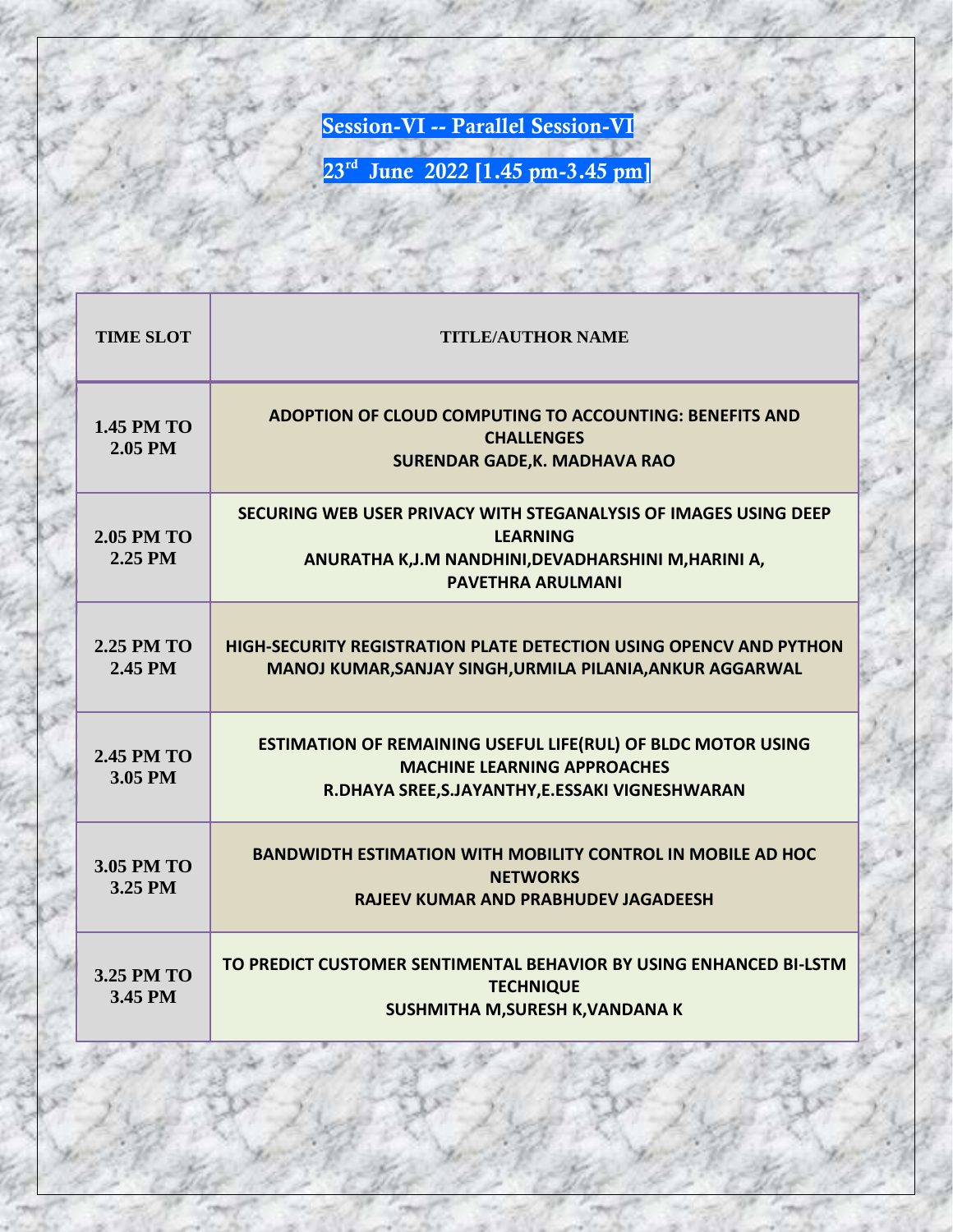**Session-VII -- Parallel Session-I**

| <b>TIME SLOT</b>                    | <b>TITLE/AUTHOR NAME</b>                                                                                                                                                                                                                                           |
|-------------------------------------|--------------------------------------------------------------------------------------------------------------------------------------------------------------------------------------------------------------------------------------------------------------------|
| <b>4.00 PM TO</b>                   | <b>IOT BASED VISITOR IDENTIFICATION SYSTEM</b>                                                                                                                                                                                                                     |
| <b>4.20 PM</b>                      | JAYANTH K, MANIKANTESWAR REDDY, HARSHITH B,S SATHYALAKSHMI                                                                                                                                                                                                         |
| <b>4.20 PM TO</b><br><b>4.40 PM</b> | ECG SIGNAL CLASSIFICATION USING DEEP NEURAL NETWORKS WITH ENSEMBLE<br><b>TECHNIQUES</b><br>LAKSHMI NARAYANA THALLURI, PREM KRISHNA NAIDU NUKALA, GAGAN<br>GUDAPATI, HARISH KORIPALLI, VENKATA NAGA SAI ROHITH MANDAVA,<br><b>VEGESNA VENKATASIVA NAGA YASWANTH</b> |
| <b>4.40 PM TO</b>                   | <b>INTRUSION DETECTION OF IMBALANCED NETWORK TRAFFIC</b>                                                                                                                                                                                                           |
| 5.00 PM                             | PAVAN RAVITEJA UPADHYAYULA, SANJAY BHARGAV KUDUPUDI, AMARENDRA K                                                                                                                                                                                                   |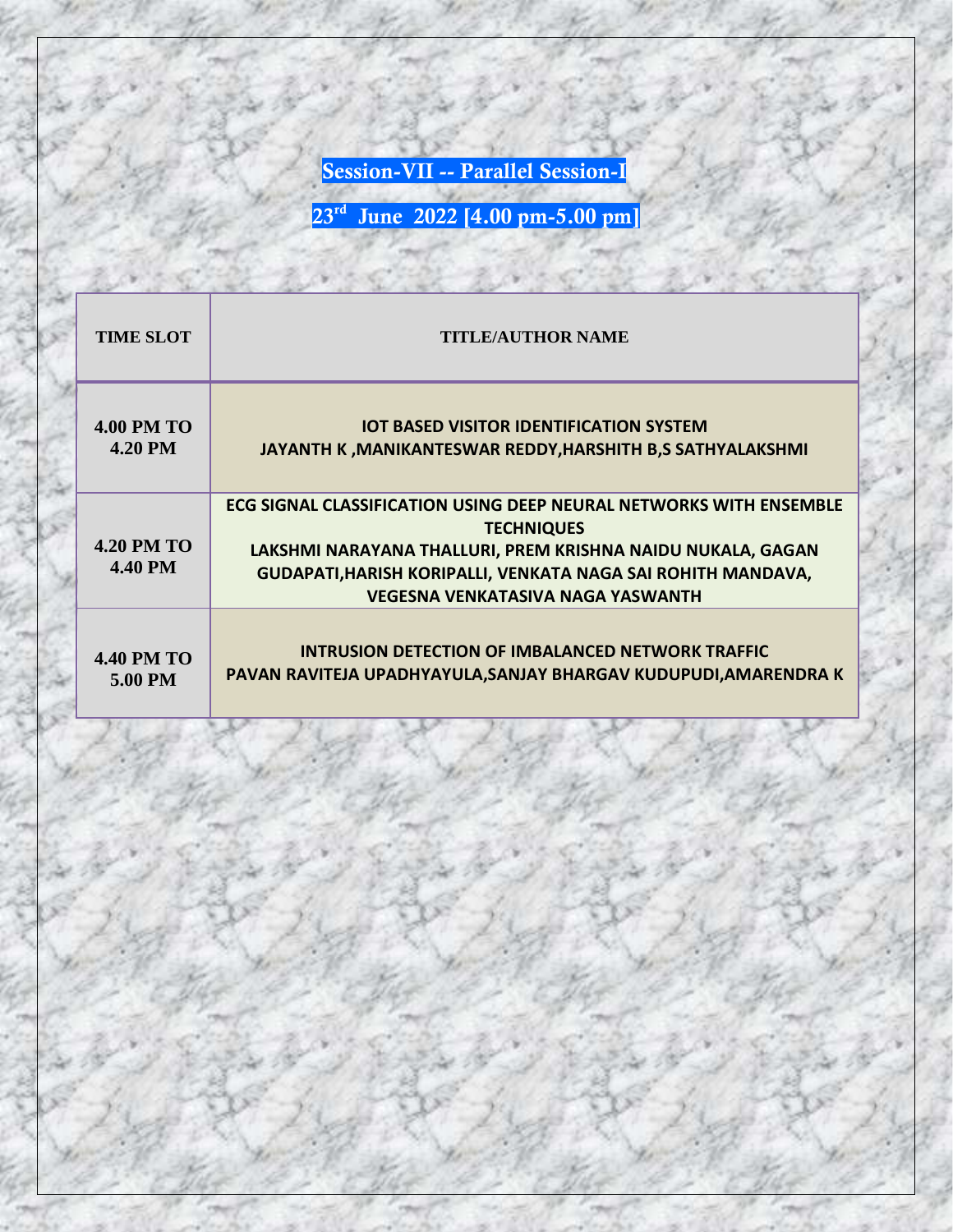**Session-VII -- Parallel Session-II**

| <b>TIME SLOT</b>                    | <b>TITLE/AUTHOR NAME</b>                                                                                                                                                                      |
|-------------------------------------|-----------------------------------------------------------------------------------------------------------------------------------------------------------------------------------------------|
| <b>4.00 PM TO</b><br><b>4.20 PM</b> | A SUPER-CAPACITOR & AMP; BATTERY HYBRID ENERGY STORAGE SYSTEM<br><b>DESIGN AND POWER MANAGEMENT</b><br>J. KARTHIKA, S. AADHIESHWER, S. BALAJI, V. P. KERTHIVAASAN,<br><b>P. DHINESH KUMAR</b> |
| <b>4.20 PM TO</b><br><b>4.40 PM</b> | <b>IMPLEMENTATION OF ROBOTICS FOR CHILD RESCUE FROM BORE HOLE USING</b><br><b>IOT</b><br>DHAARINI M,T.KEERTHIKA,DAFNY AZELIYA FELIX AROKIADOSS,DANICA J,<br><b>ISWARYA S</b>                  |
| <b>4.40 PM TO</b><br>5.00 PM        | DESIGN OF ELLIPTICAL SLOT RECONFIGURABLE PATCH ANTENNA WITH RF MEMS<br><b>SWITCH FOR BIOMEDICAL APPLICATIONS</b><br><b>VENKATA SAI SAILAJA.B, KETAVATH KUMAR NAIK</b>                         |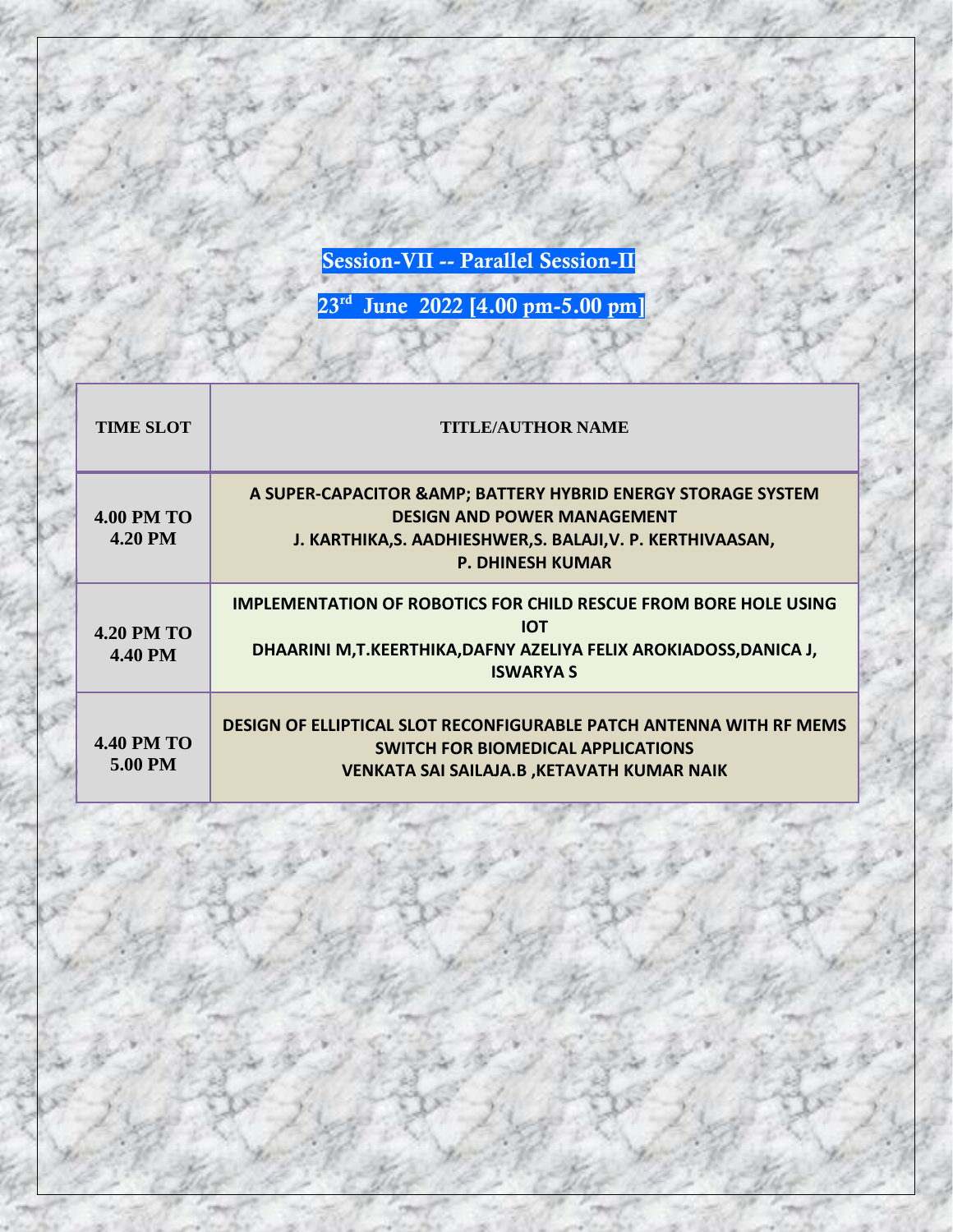**Session-VII -- Parallel Session-III**

| <b>TIME SLOT</b>                    | <b>TITLE/AUTHOR NAME</b>                                                                                                                                               |
|-------------------------------------|------------------------------------------------------------------------------------------------------------------------------------------------------------------------|
| <b>4.00 PM TO</b><br><b>4.20 PM</b> | <b>CPW-FED CIRCULAR SHAPED PATCH ANTENNA WITH MINKOWSKI FRACTAL DGS</b><br>USING FLEXIBLE SUBSTRATE FOR WIRELESS APPLICATIONS<br><b>S.MANJULA, KETAVATH KUMAR NAIK</b> |
| <b>4.20 PM TO</b><br><b>4.40 PM</b> | A LINEARLY POLARIZED MICROSTRIP ANTENNA FOR 5G APPLICATION<br>M. CHANDRA SEKHAR, P. GNANESHWARI, M. BHAVANI, B. ABHISHEK,<br>A. SRI SANKALP, KETAVATH. KUMAR NAIK      |
| <b>4.40 PM TO</b><br>5.00 PM        | VIRTUAL REALITY(HOLOGRAM) BASED FOOD SUPPLY SYSTEM IN SMART<br><b>RESTAURANT BASED MENU ORDERING SYSTEM</b><br>M. KAVITHA, J. VENKATESH, S.K. SALMA, S.R. MOOSA        |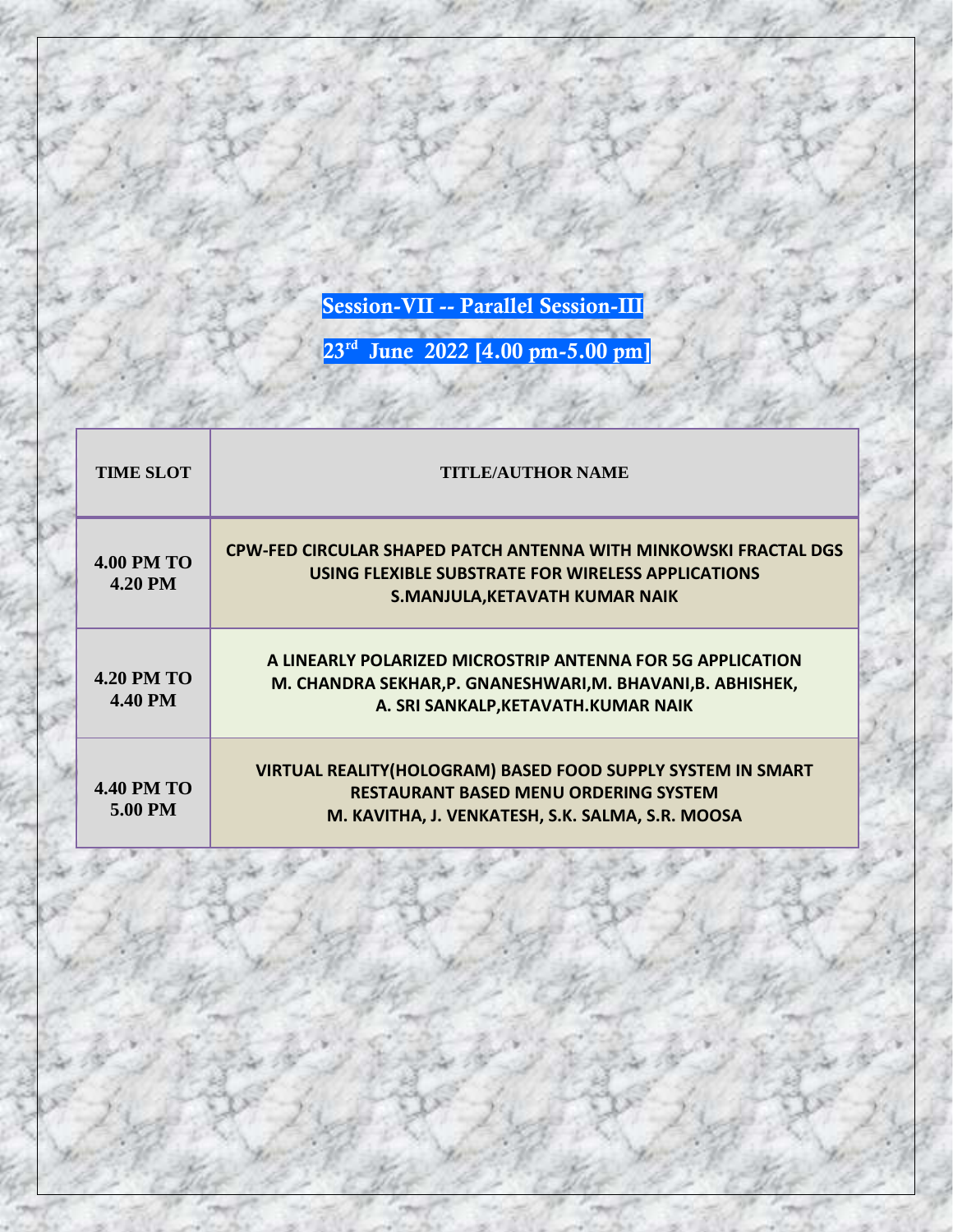**Session-VII -- Parallel Session-IV**

| <b>TIME SLOT</b>                    | <b>TITLE/AUTHOR NAME</b>                                                                                                                                                                                                                               |
|-------------------------------------|--------------------------------------------------------------------------------------------------------------------------------------------------------------------------------------------------------------------------------------------------------|
| <b>4.00 PM TO</b><br><b>4.20 PM</b> | <b>DETECTION OF LUNG INFLAMMATION USING CHEST X-RAY WITH DEEPLEARNING</b><br><b>ALGORITHM</b><br>K PURUSHOTHAM SINGH,B NIRANJAN KUMAR,A ANIL,SELVI RAJENDRAN                                                                                           |
| <b>4.20 PM TO</b><br><b>4.40 PM</b> | PARTICLE SWARM OPTIMIZATION (PSO) FOR MULTI-OBJECTIVE PERFORMANCE<br><b>OPTIMIZATION OF MICROSTRIP PATCH ANTENNA FOR WIDE-BAND</b><br><b>APPLICATIONS</b><br>RAJ GAURAV MISHRA, RANJAN MISHRA, R. K. CHAURASIA,<br>N. PRASANTHI KUMARI, PIYUSH KUCHHAL |
| <b>4.40 PM TO</b><br>5.00 PM        | <b>CLASSIFICATION OF ANXIETY IN HUMAN'S USING CONVOLUTION NEURAL</b><br><b>NETWORK</b><br>SIDDHANT VASAIKAR, SANDESH THAKARE, SIDDHARTH VARTHA, SNEHA MHATRE                                                                                           |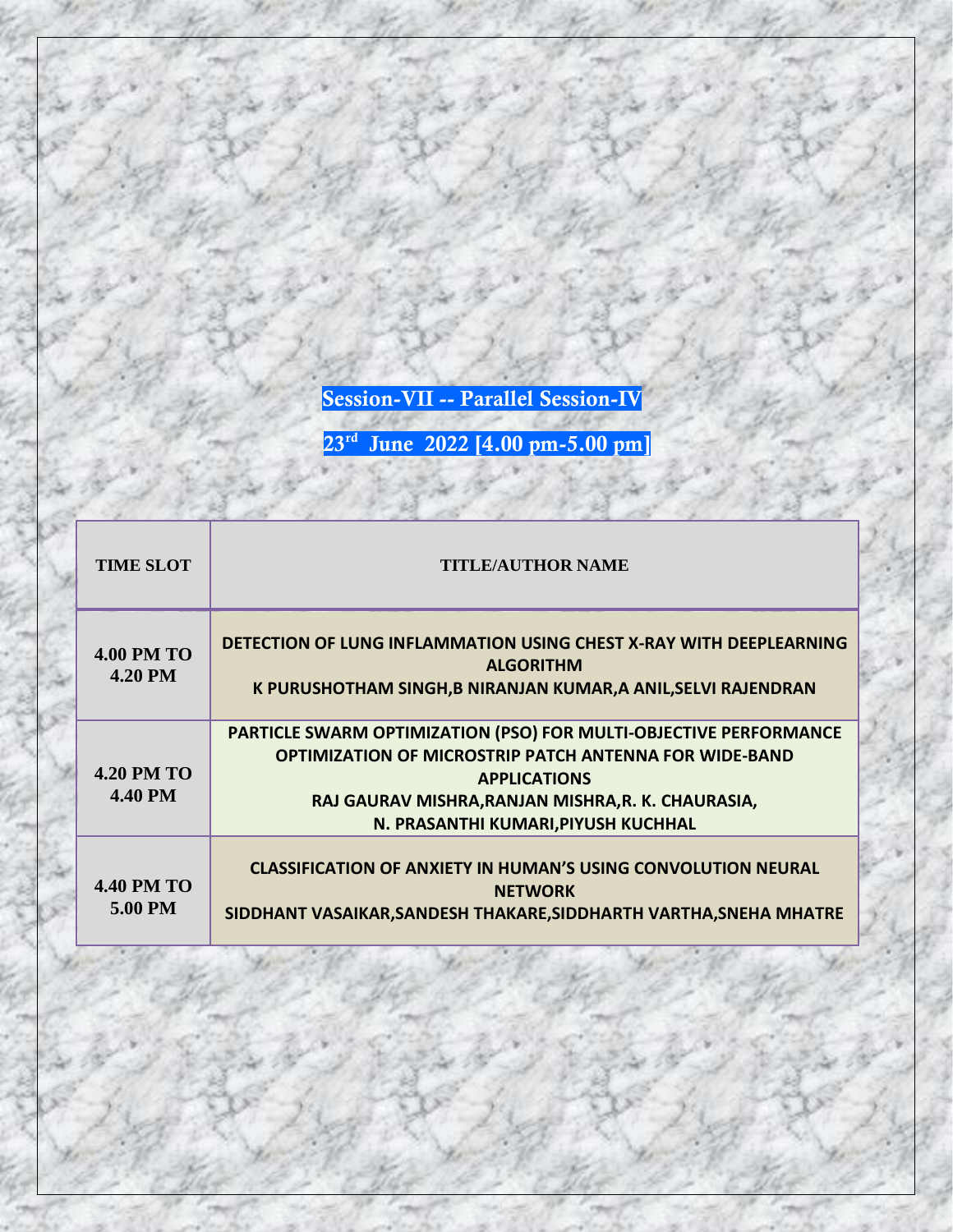**Session-VII -- Parallel Session-V**

| <b>TIME SLOT</b>  | <b>TITLE/AUTHOR NAME</b>                                          |
|-------------------|-------------------------------------------------------------------|
| <b>4.00 PM TO</b> | <b>GRAPH NEURAL NETWORK BASED RECOMMENDER SYSTEM</b>              |
| <b>4.20 PM</b>    | RACHANA MEHTA, KRUTI LAVINGIA, PIMAL KHANPARA AND VIJAY DULERA    |
| <b>4.20 PM TO</b> | LIVER FAILURE PREDICTION USING SUPERVISED MACHINE LEARNING        |
| <b>4.40 PM</b>    | DEVANSH DWIVEDI, SHUBHANKAR GARG, RAMKUMAR JAYARAMAN              |
| <b>4.40 PM TO</b> | SWARM INTELLIGENCE BASED ADAPTATION IN ACOUSTIC ECHO CANCELLATION |
| 5.00 PM           | D. C. DIANA, NITHYA SHREE.D, KESAV.G                              |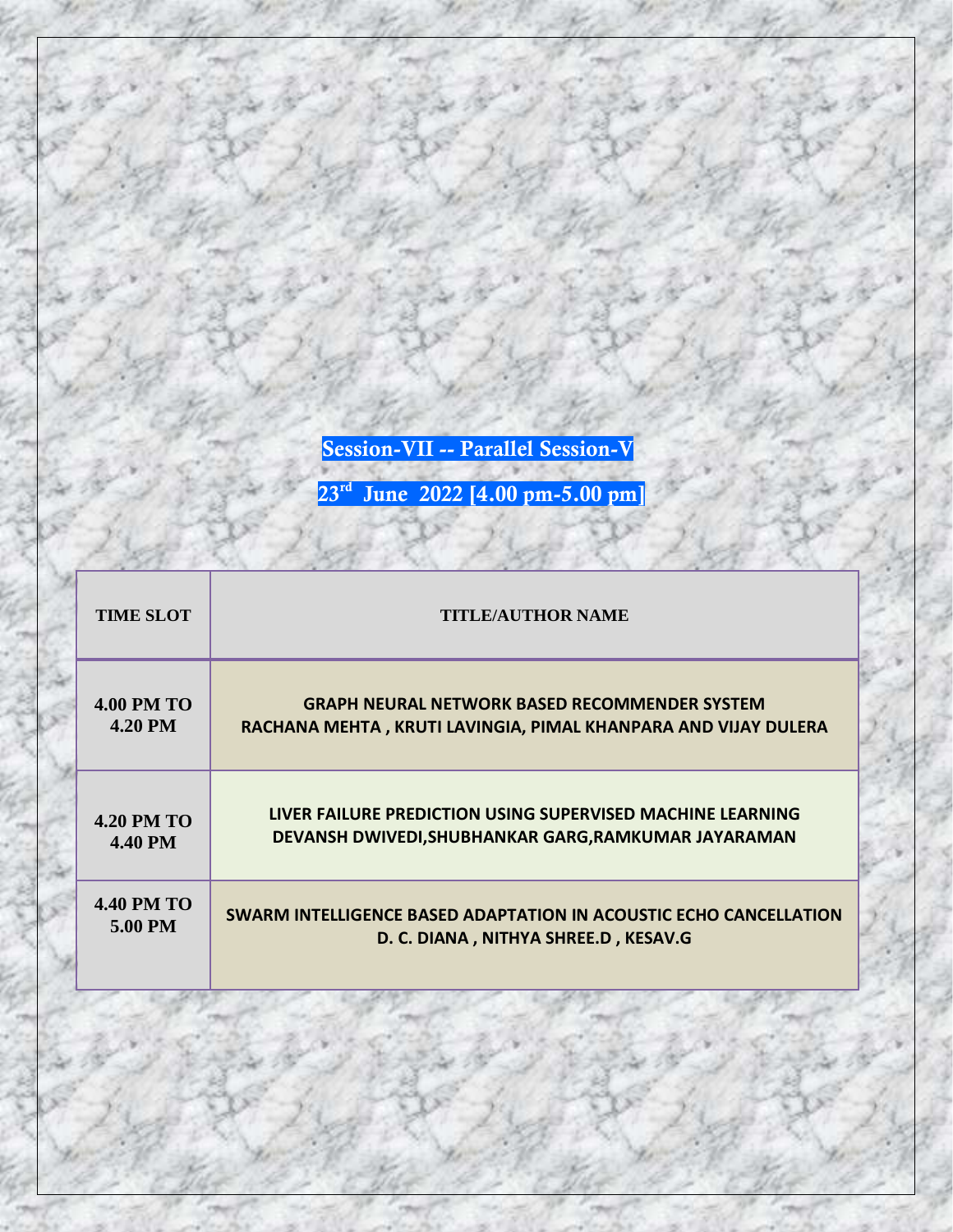**Session-VII -- Parallel Session-VI**

| <b>TIME SLOT</b>                    | <b>TITLE/AUTHOR NAME</b>                                                                                                                                                           |
|-------------------------------------|------------------------------------------------------------------------------------------------------------------------------------------------------------------------------------|
| <b>4.00 PM TO</b><br><b>4.20 PM</b> | <b>PNEUMONIA DETECTION USING X-RAY IMAGE ANALYSIS WITH IMAGE</b><br><b>PROCESSING TECHNIQUES</b><br>MEENAKSHI.P, K.BHAVANA AND ASWATHY K NAIR                                      |
| <b>4.20 PM TO</b><br><b>4.40 PM</b> | <b>CREATING MODELS FOR 3D PRINTING USING KINECT BASED SCANNERS</b><br>PRABHAKARA RAO KAPULA, B VARSHIT REDDY, B. SUSHANNTH,<br><b>B. SAI SRIKAR, ANUDEEP DEEKONDA, CH.JYOTHSNA</b> |
| <b>4.40 PM TO</b><br>5.00 PM        | PEERCONNECT: LIVE VIRTUAL EVENT PLATFORM<br>MOHAMMED IMRAN, MANOJ BHAT, PAL YASH SANJAY, RAKSHITH REDDY A,<br><b>ABHIJITH HV</b>                                                   |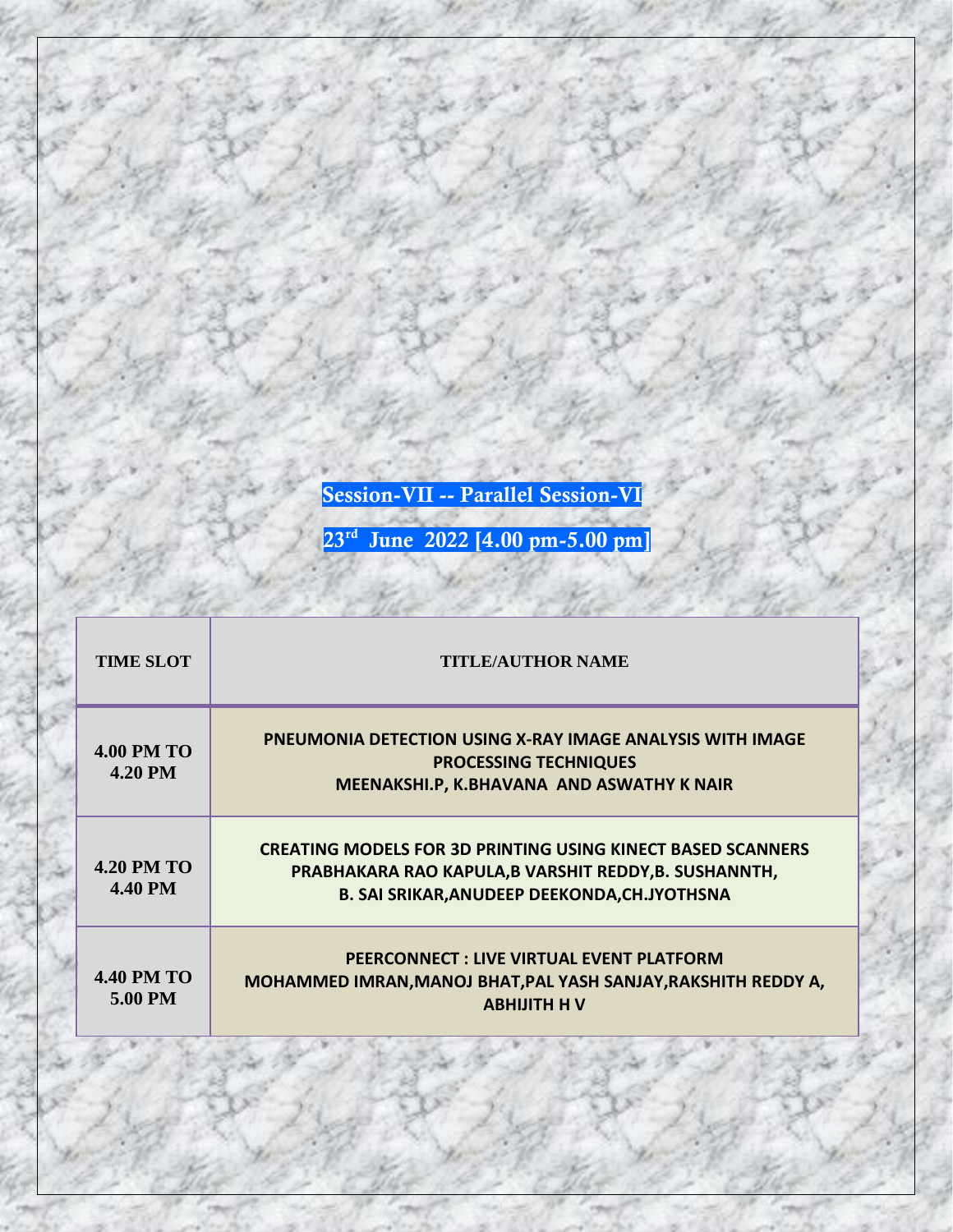**Session-VIII -- Parallel Session-I**

| <b>TIME SLOT</b>                         | <b>TITLE/AUTHOR NAME</b>                                                                                                                                                                                                                                |
|------------------------------------------|---------------------------------------------------------------------------------------------------------------------------------------------------------------------------------------------------------------------------------------------------------|
| <b>9.30 AM TO</b><br>$9.50 \text{ AM}$   | AN ENERGY AWARE CLUSTERING ALGORITHM FOR DATA AGGREGATION IN<br><b>WIRELESS SENSOR NETWORKS</b><br><b>NANDITA K, KIRTHIGA S</b>                                                                                                                         |
| <b>9.50 AM TO</b><br>10.10 AM            | A COMPARATIVE SELECTION OF BEST ACTIVATION PAIR LAYER IN CONVOLUTION<br>NEURAL NETWORK FOR SENTENCE CLASSIFICATION USING DEEP LEARNING<br><b>MODFL</b><br>MD. ISMAIL SIDDIQI EMON, LUTFUN NAHAR, ZINAT ARA ZABU,<br>AHAMED RAIHAN, MD. INZAMAMUL ISLAMS |
| 10.10 AM TO<br>10.30 AM                  | LIVER FAILURE PREDICTION USING SUPERVISED MACHINE LEARNING<br>DEVANSH DWIVEDI, SHUBHANKAR GARG, RAMKUMAR JAYARAMAN                                                                                                                                      |
| <b>10.30 AM TO</b><br>$10.50 \text{ AM}$ | <b>PNEUMONIA DETECTION USING X-RAY IMAGE ANALYSIS WITH IMAGE</b><br><b>PROCESSING TECHNIQUES</b><br>MEENAKSHI.P, K.BHAVANA AND ASWATHY K NAIR                                                                                                           |
| 10.50 AM TO<br>11.10 AM                  | <b>CREATING MODELS FOR 3D PRINTING USING KINECT BASED SCANNERS</b><br>PRABHAKARA RAO KAPULA, B VARSHIT REDDY, B. SUSHANNTH,<br><b>B. SAI SRIKAR, ANUDEEP DEEKONDA, CH.JYOTHSNA</b>                                                                      |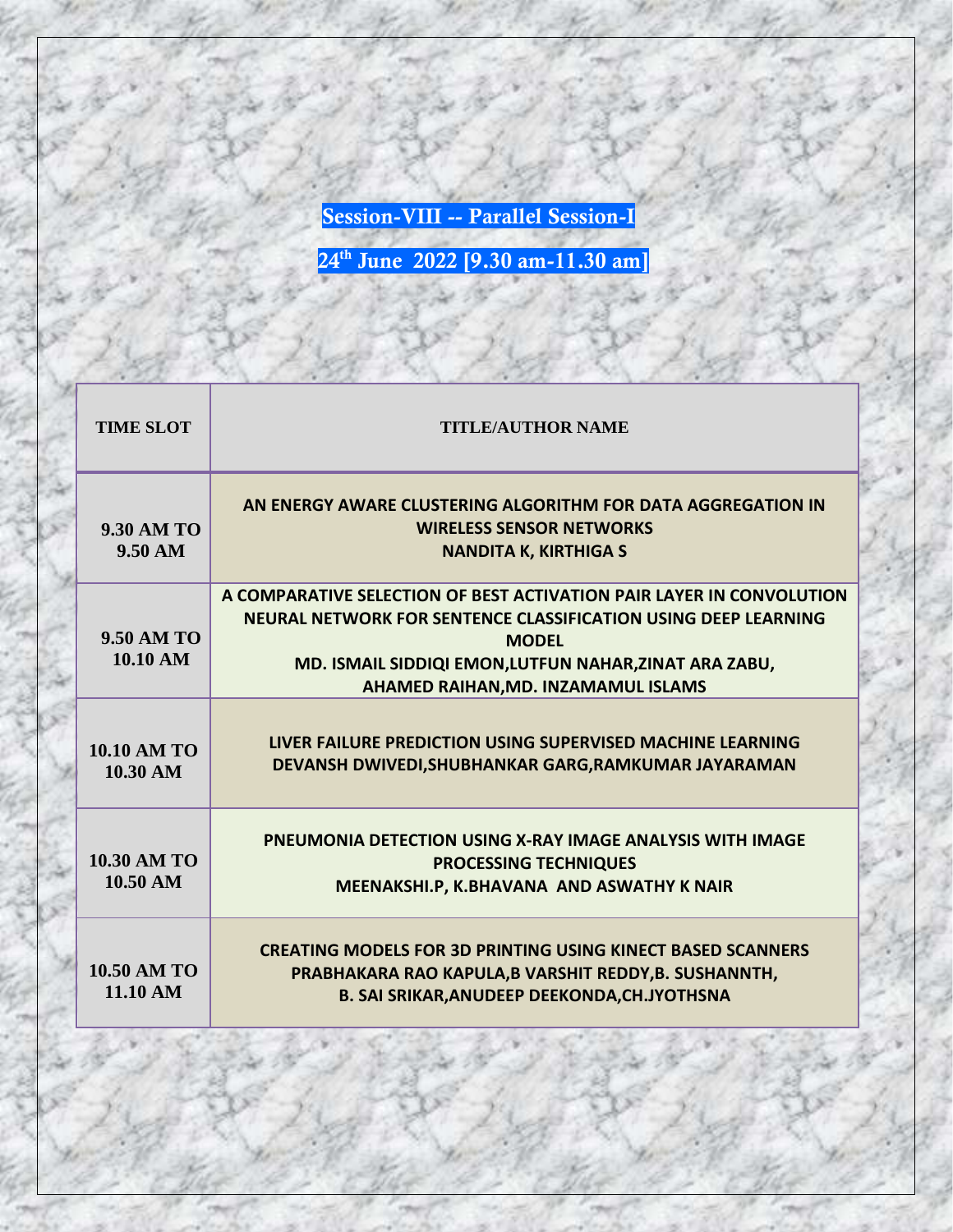**11.10 AM TO 11.30 AM**

## **PEERCONNECT : LIVE VIRTUAL EVENT PLATFORM MOHAMMED IMRAN,MANOJ BHAT,PAL YASH SANJAY,RAKSHITH REDDY A, ABHIJITH H V**

**Session-VIII -- Parallel Session-II**

| <b>TIME SLOT</b>                         | <b>TITLE/AUTHOR NAME</b>                                                                                                                                              |
|------------------------------------------|-----------------------------------------------------------------------------------------------------------------------------------------------------------------------|
| $9.30$ AM TO<br>$9.50 \text{ AM}$        | SOLAR OPERATED IOT BASED SMART SYSTEM TO MONITOR ILLEGAL LOGGING<br>M. ASHOK KUMAR, R. SANTHANA KRISHNAN, P. MANIMEGALAI, G. GAYATHRY,<br>N. MAHANATHIYA , G. ABINAYA |
| <b>9.50 AM TO</b><br>10.10 AM            | ALZHEIMER'S DISEASE: EARLY STAGE PREDICTION AND CLASSIFICATION USING<br><b>MULTI-MODEL TECHNIQUE</b><br>M.SUDHARSAN, G.THAILAMBAL                                     |
| 10.10 AM TO<br>10.30 AM                  | A HYBRID APPROACH FOR PREDICTION AND STAGE WISE CLASSIFICATION OF<br><b>LIVER FAILURE</b><br><b>K.PRAKASH, S.SARADHA</b>                                              |
| <b>10.30 AM TO</b><br>$10.50 \text{ AM}$ | <b>CONTRIBUTION OF BLOCKCHAIN IN DEVELOPMENT OF METAVERSE</b><br>SHILPI MISHRA, HIMANSHU ARORA, GARVIT PARAKH, JAYESH KHANDELWAL                                      |
|                                          |                                                                                                                                                                       |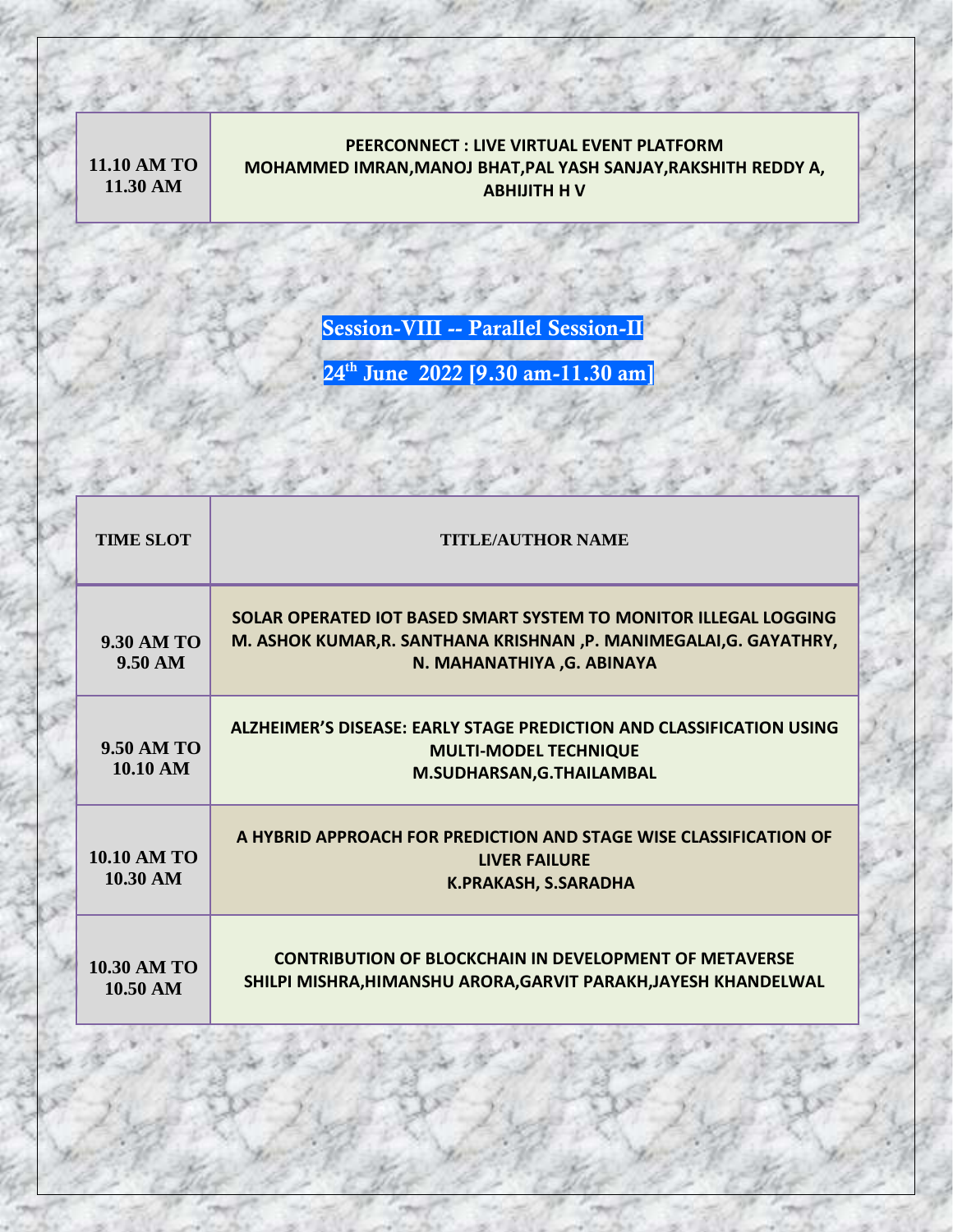| 10.50 AM TO<br>11.10 AM | <b>DESIGN AND IMPLEMENTATION OF CONVENTIONAL AND ADVANCED</b><br><b>CONTROLLERS FOR LEVEL CONTROL OF COUPLED TANK PROCESS</b><br>K VIJAYA LAKSHMI, R C PANDA, M MANIMOZHI AND SK HARSHAD |
|-------------------------|------------------------------------------------------------------------------------------------------------------------------------------------------------------------------------------|
| 11.10 AM TO             | SYSTEM FOR IDENTIFYING FAKE PRODUCT USING BLOCKCHAIN TECHNOLOGY                                                                                                                          |
| 11.30 AM                | ROSHAN JADHAV, ALTAF SHAIKH, M. A.JAWALE, A.B. PAWAR, P. WILLIAM                                                                                                                         |

**Session-VIII -- Parallel Session-III**

| <b>TIME SLOT</b>               | <b>TITLE/AUTHOR NAME</b>                                                                                                                                 |
|--------------------------------|----------------------------------------------------------------------------------------------------------------------------------------------------------|
| <b>9.30 AM TO</b><br>9.50 AM   | <b>DESIGN AND VERIFICATION OF GENERIC FIFO USING LAYERED TEST BENCH AND</b><br><b>ASSERTION TECHNIQUE</b><br><b>MASTER PRANJAL SHARMA, MR ANUP KUMAR</b> |
| <b>9.50 AM TO</b><br>10.10 AM  | <b>BLOCKCHAIN-BASED E-VOTING TECHNOLOGY: OPPORTUNITIES AND CHALLENGES</b><br>PIMAL KHANPARA, SHIVAM PATEL, SHARADA VALIVETI                              |
| <b>10.10 AM TO</b><br>10.30 AM | <b>MENTAL HEALTH AND PERSONALITY DETERMINATION USING MACHINE</b><br><b>LEARNING</b><br>KIMAYA RAUT, JUI PATIL, SIDDHI WADE AND JISHA TINSU               |
|                                |                                                                                                                                                          |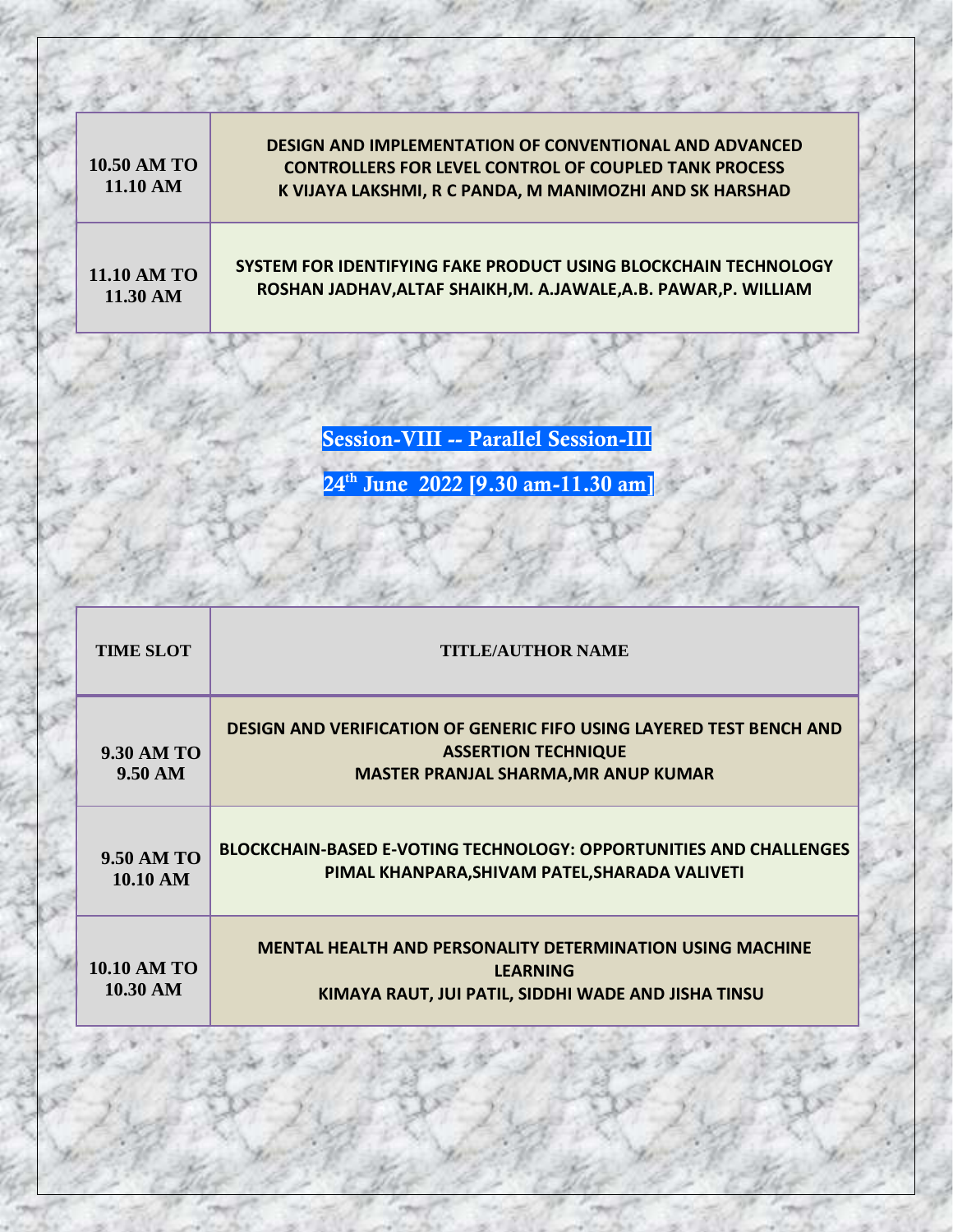| <b>10.30 AM TO</b><br>$10.50 \text{ AM}$ | <b>FUSION OF MRI AND SPECT MEDICAL IMAGES USING WAVELET TRANSFORM</b><br>B. SAI NITHISH RAO, N. VINAY KUMAR RAJU, M. DHANUSH, P.N.S.M. HARSHITH,<br><b>MOHAMMED JAVEED MEHDI</b>                                                           |
|------------------------------------------|--------------------------------------------------------------------------------------------------------------------------------------------------------------------------------------------------------------------------------------------|
| 10.50 AM TO<br>11.10 AM                  | <b>COMPARATIVE ANALYSIS OF CNN-BASED FRAMEWORKS FOR HANDWRITTEN</b><br><b>ARABIC NUMERALS RECOGNITION</b><br>SHAIK JOHNY BASHA, DUGGINENI VEERAIAH, CHINTALA MAANVITHA,<br>DOSAPATI LOKESH GUPTA, RAPOLU NARAYANA, MAGISETTI BHANU SAHITHI |
| <b>11.10 AM TO</b><br>$11.30 \text{ AM}$ | SMART VEHICLE TRACKING SYSTEM WITH COLLISION AVOIDANCE<br>LAKSHMI NARAYANA THALLURI, HARSHITHA VEERAVALLI, DEVISRI REKAPALLI,<br><b>SRUTHI KATRAGADDA</b>                                                                                  |

**Session-VIII -- Parallel Session-IV**

| <b>TIME SLOT</b>                | <b>TITLE/AUTHOR NAME</b>                                                                                                  |
|---------------------------------|---------------------------------------------------------------------------------------------------------------------------|
| 9.30 AM TO<br>$9.50 \text{ AM}$ | <b>BREAST CANCER PREDICTION USING STANDARD MACHINE LEARNING</b><br><b>ALGORITHMS</b><br><b>VINOD JAIN, NARENDRA MOHAN</b> |
| 9.50 AM TO<br>10.10 AM          | <b>IOT &amp; AI IN SMART FARMING: IMPLICATIONS AND CHALLENGES</b><br>T. HASHNI,T. AMUDHA SWAMYNATHAN, RAMAKRISHNAN        |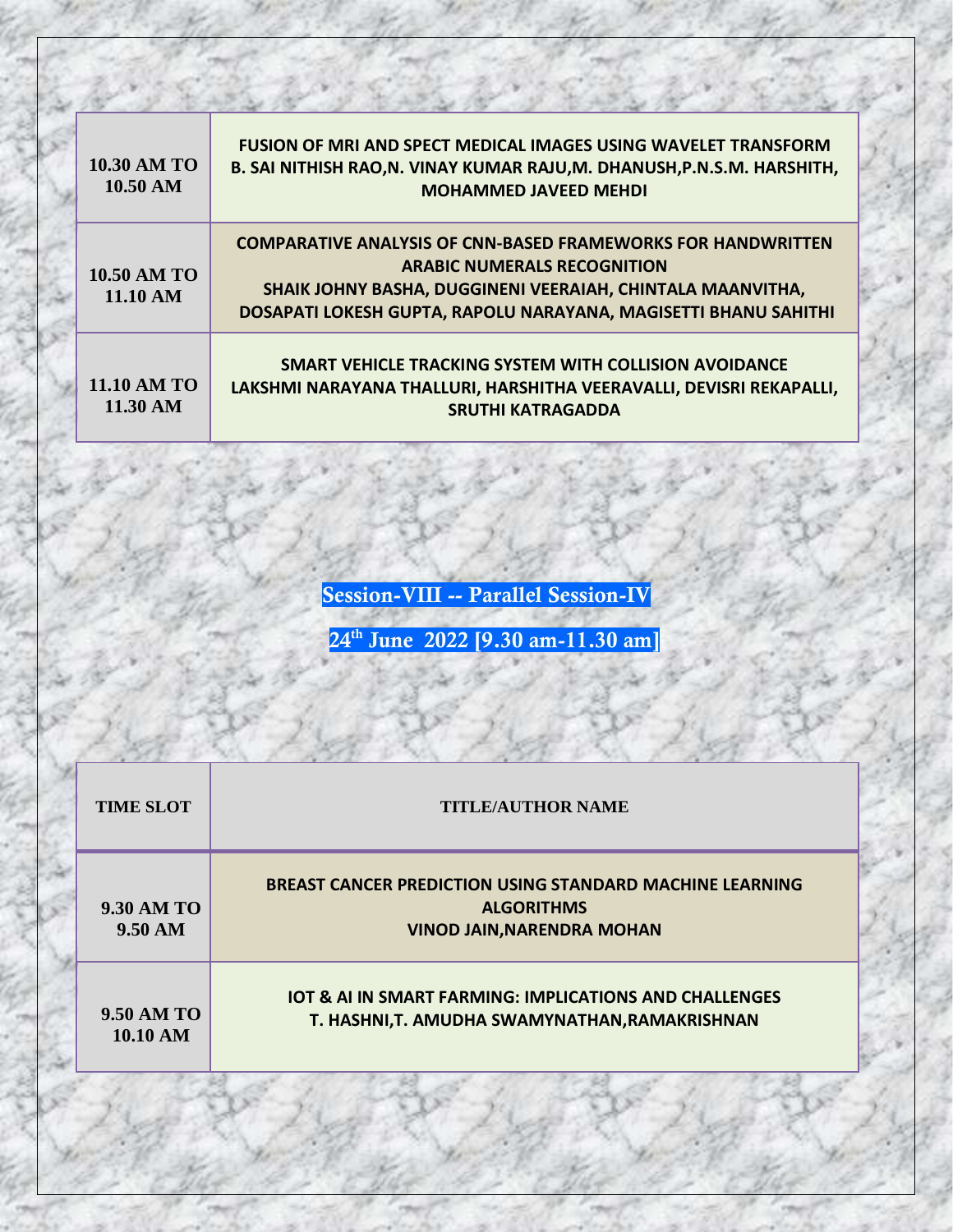| 10.10 AM TO<br>10.30 AM        | <b>EARLY STAGE ISCHEMIC STROKE PREDICTION USING CONVOLUTION NEURAL</b><br><b>NETWORK</b><br>DHEERAJ GADDAM, CHANDRA MOULI, ABHINAV BORAD                |
|--------------------------------|---------------------------------------------------------------------------------------------------------------------------------------------------------|
| <b>10.30 AM TO</b><br>10.50 AM | A SYSTEM TO DETECT FAKE PRODUCTS USING BLOCKCHAIN TECHNOLOGY<br>NIDHI AGRAWAL, HIMANSHU KUSHWAHA, SAUJANYA SHETTY, VIVIAN BRIAN<br><b>LOBO</b>          |
| 10.50 AM TO<br>11.10 AM        | <b>THERMAL INPLANE MICROGRIPPER FOR HANDLING MICRO-OBJECTS</b><br>S RAMYA,S PRAVEEN KUMAR ,T ARAVIND,T K SRINIVASAN,G DINESH RAM,<br><b>D LINGARAJA</b> |
| <b>11.10 AM TO</b><br>11.30 AM | <b>EMOTION RECOGNITION IN TWEETS USING OPTIMIZED ENSEMBLE CLASSIFIERS</b><br>D.N.S.B. KAVITHA, PRASAD REDDY P V G D, K. VENKATA RAO                     |

**Session-VIII -- Parallel Session-V**

| <b>TIME SLOT</b>                       | <b>TITLE/AUTHOR NAME</b>                                                                                                                                                      |
|----------------------------------------|-------------------------------------------------------------------------------------------------------------------------------------------------------------------------------|
| <b>9.30 AM TO</b><br>$9.50 \text{ AM}$ | <b>DETECTION OF PHISHING EMAILS USING MACHINE LEARNING AND DEEP</b><br><b>LEARNING</b><br>LINGAMPALLY SHALINI, SUNILKUMAR S. MANVI, NAVEEN CHANDRA GOWDA,<br><b>MANASA KN</b> |
|                                        |                                                                                                                                                                               |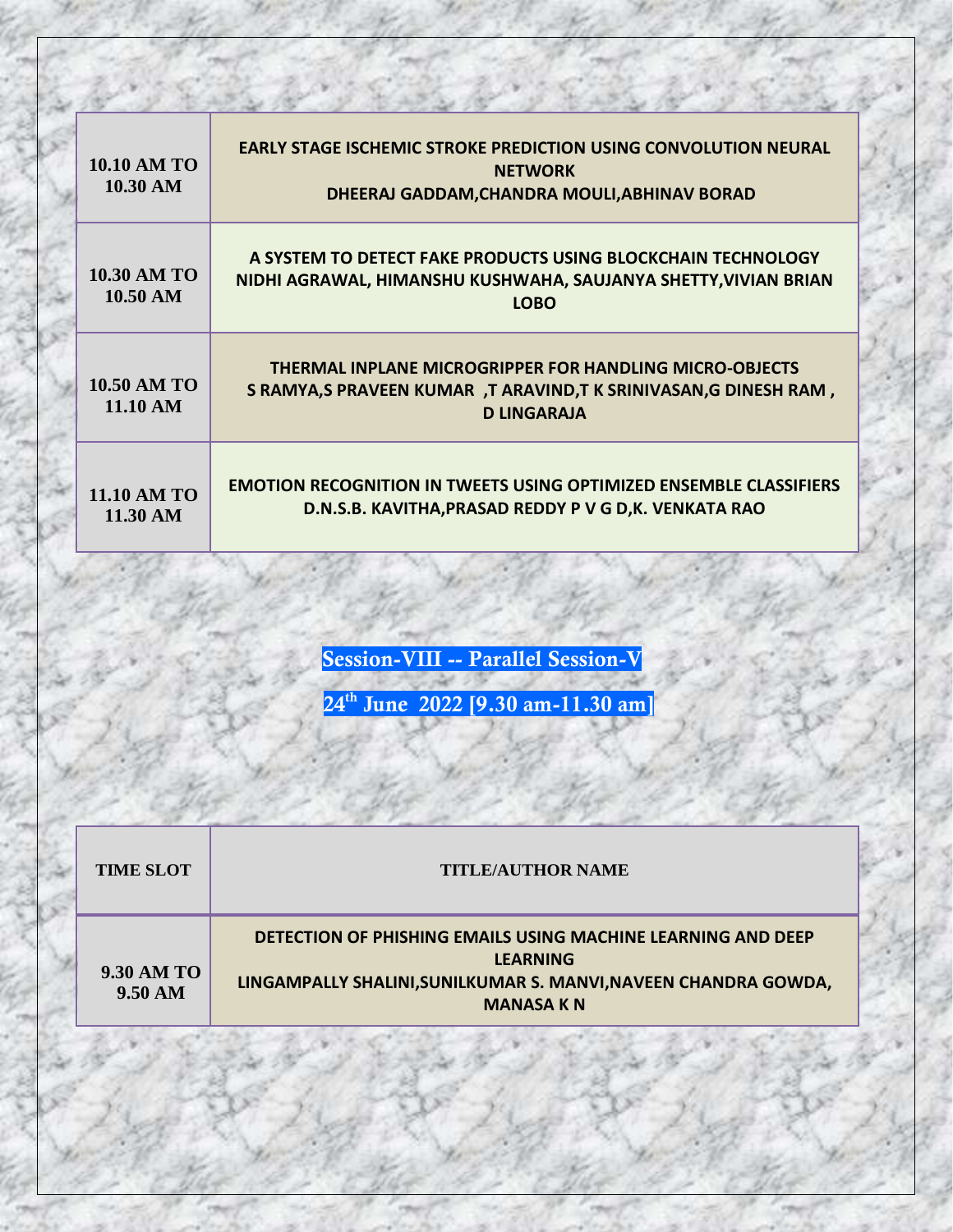| <b>9.50 AM TO</b><br>10.10 AM            | DEEP NEURO-FUZZY LOGIC TECHNIQUE FOR BRAIN MENINGIOMASA PREDICTION<br>AWADHESH KUMAR MAURYA, K.LOKESH, SANDEEP, RISHI KUMAR, S.ARUN,<br><b>R.KRISHNAMOORTHY</b>                                                     |
|------------------------------------------|---------------------------------------------------------------------------------------------------------------------------------------------------------------------------------------------------------------------|
| <b>10.10 AM TO</b><br>10.30 AM           | <b>IOT BASED RAINFALL SURVEILLANCE SYSTEM WITH SENSOR INTEGRATED</b><br><b>INFRASTRUCTURE</b><br>VINEET KUMAR SINGH, M MANOJ KUMAR, J. YUVARAJ, T. RUBESHKUMAR,<br><b>SUMIT KUMAR, S. PADMAPRIYA</b>                |
| <b>10.30 AM TO</b><br>10.50 AM           | <b>KELLER: INDIAN SIGN LANGUAGE BASED GESTURE TO TEXT AND SPEECH</b><br><b>ASSISTANT FOR COVID-19 PROTECTIVE QUOTES</b><br>GUNASAGARI G. S, POORNIMA N, ABHIJNAYAJI, ACHUTH M,<br>ANISHA MARIA DSILVA, CHETHANA S R |
| <b>10.50 AM TO</b><br>11.10 AM           | <b>COLLEGE 360 - COLLEGE MANAGEMENT SYSTEM</b><br>S.SHARMILA DEVI, M.KRI SSHNA KUMAR, KV.NAVEEN                                                                                                                     |
| <b>11.10 AM TO</b><br>$11.30 \text{ AM}$ | <b>IOT BASED MULTIPLE VITAL HEALTH PARAMETER DETECTION AND ANALYZER</b><br><b>SYSTEM</b><br>V.MUNEESWARAN, P.NAGARAJ, M. PALLIKONDA RAJASEKARAN,<br>S. UDAYKUMAR REDDY, N.SAI CHAITHANYA, S.BABAJAN                 |

**Session-VIII -- Parallel Session-VI**

| <b>TIME SLOT</b>                       | <b>TITLE/AUTHOR NAME</b>                                                                                                                                   |
|----------------------------------------|------------------------------------------------------------------------------------------------------------------------------------------------------------|
| <b>9.30 AM TO</b><br>$9.50 \text{ AM}$ | ROBOTIC BOMB DETECTION AND DISPOSAL: APPLICATION USING ARDUINO<br>DAYANAND S NAVARE, YOGESH R KAPDE, SHRADDHA MAURYA, D. B. PARDESHI,<br><b>P. WILLIAM</b> |